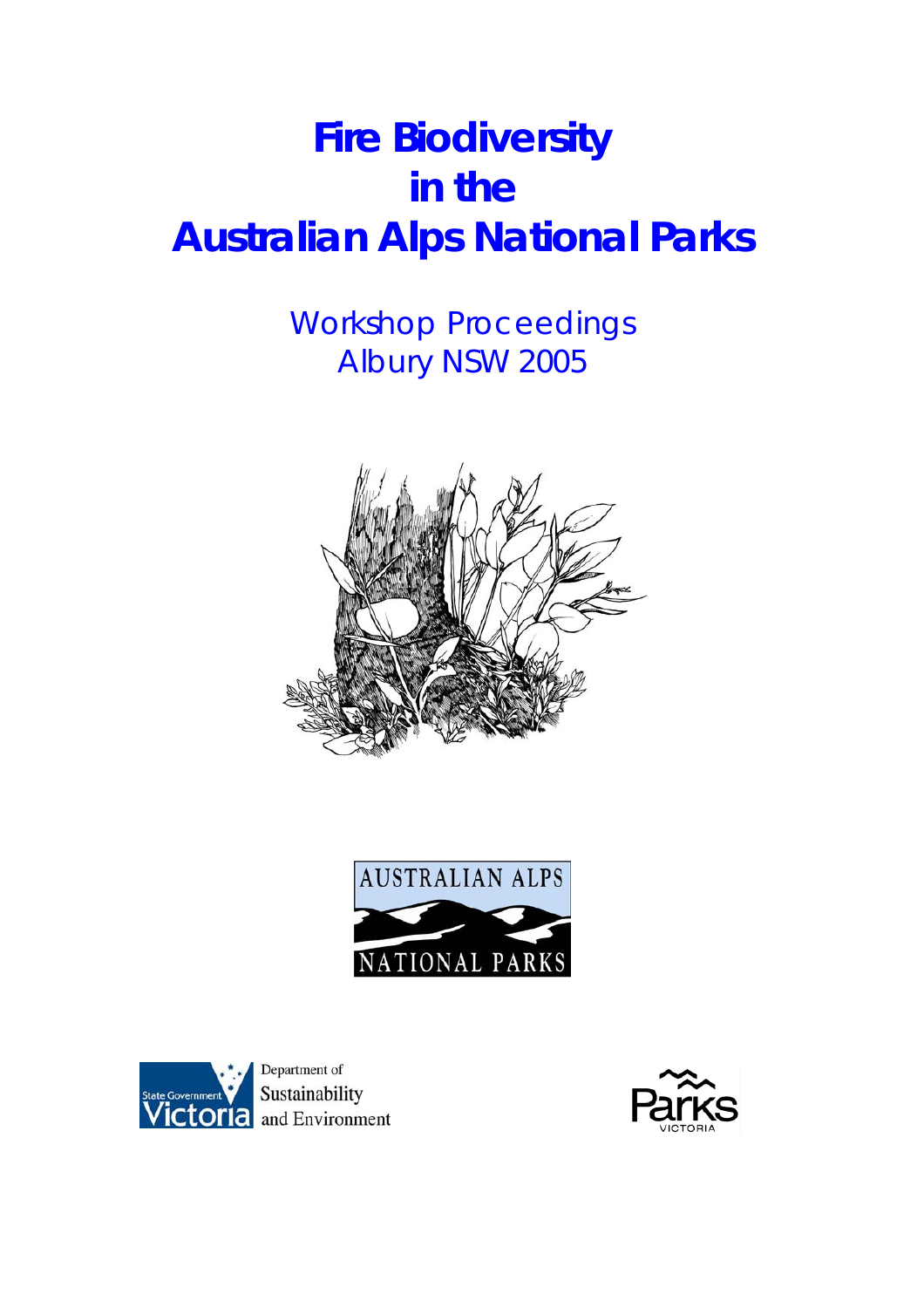© Australian Alps Liaison Committee, September 2004.

This work is copyright. The Australian Alps Liaison Committee holds copyright in this printed and CD edition. Apart from any use as permitted under the Copyright Act 1968, no part may be reproduced by any process without written permission.

Copyright in individual papers, PowerPoint presentations, photographs and graphic images are held by the author/owner. Permission for reproduction of these items should also be directed to the author/copyright owner.

The opinions expressed in this document are those of the authors and do not necessarily express the views of any of the government ministers, heads of authorities or the Australian Alps Liaison Committee.

### **Report compiled by Trish Macdonald for the Australian Alps Cooperative Management Program**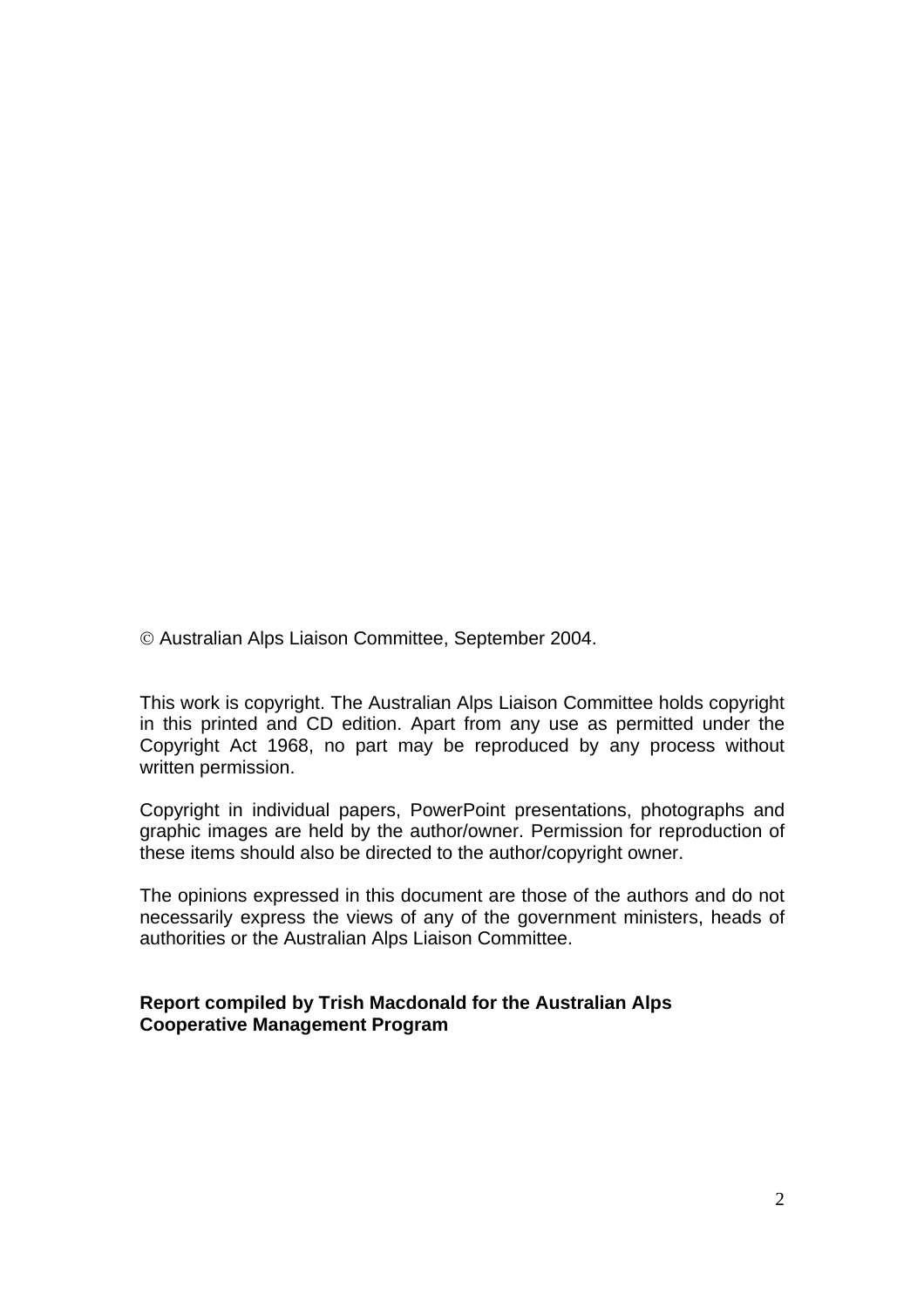## **Table of Contents**

| <b>INTRODUCTION</b>                                                                                                                                                                                                                                                                                                                             | 5  |
|-------------------------------------------------------------------------------------------------------------------------------------------------------------------------------------------------------------------------------------------------------------------------------------------------------------------------------------------------|----|
| <b>WORKSHOP OBJECTIVES</b>                                                                                                                                                                                                                                                                                                                      | 6  |
| <b>WORKSHOP RECOMMENDATIONS</b>                                                                                                                                                                                                                                                                                                                 | 6  |
| <b>PAPERS</b>                                                                                                                                                                                                                                                                                                                                   | 9  |
| Does alpine grazing reduce blazing? A landscape test of a widely-held hypothesis<br>Richard J. Williams', Carl-Henrik Wahren, Ross A. Bradstock and Warren J. Muller                                                                                                                                                                            | 9  |
| Nature, extent & effects of the 2002/2003 high country fires in NSW - an<br>archive/database<br><b>Elizabeth Tasker</b>                                                                                                                                                                                                                         | 10 |
| <b>Flora</b>                                                                                                                                                                                                                                                                                                                                    | 12 |
| Post-fire flora work - Keith McDougall et al.,                                                                                                                                                                                                                                                                                                  | 12 |
| Kosciuszko National Park after the 2003 fires.<br>N Walsh & K McDougall<br>Unusual 'outbreaks' of a diatom (Tabellaria flocullosa) in the Australian Alps.<br>K McDougall & B Summerell<br>Fire ecology of Podocarpus lawrencei at Blue Cow<br>Keith McDougall, Linda Broome & Genevieve Wright<br>Maisie's Bog, 1979 - 2004<br>Keith McDougall |    |
| Treeless vegetation recovery on the Bogong High Plains<br>Arn Tolsma, James Shannon, Henrik Wahren, Liz MacPhee & Warwick Papst                                                                                                                                                                                                                 | 14 |
| Post-fire catchment rehabilitation works. Groundwater communities - bogs<br>and fens<br>Roger Good, Genevieve Wright, Amanda Carey.                                                                                                                                                                                                             | 15 |
| Controlling weed invasion – post-fire implications for restoration of the native<br>vegetation<br>Lynise Wearne and Cathy Allen                                                                                                                                                                                                                 | 18 |
| Recovery of threatened flora and vegetation in north-eastern Victoria after the<br>2003 bushfires<br>Fiona Coates, Maria Taranto, A. Trumbull-Ward, Arn Tolsma, Judy Downe and<br><b>Geoff Sutter</b>                                                                                                                                           | 19 |
| Response of sequestrate fungi and mycophagous mammals to disturbance<br>by fire<br><b>Eleanor Bradbury</b>                                                                                                                                                                                                                                      | 24 |
| Monitoring vegetation recovery after the 2003 fires in the 'Northern Extremities<br>' of the Australian Alps<br>Michael Doherty and Genevieve Wright                                                                                                                                                                                            | 25 |

3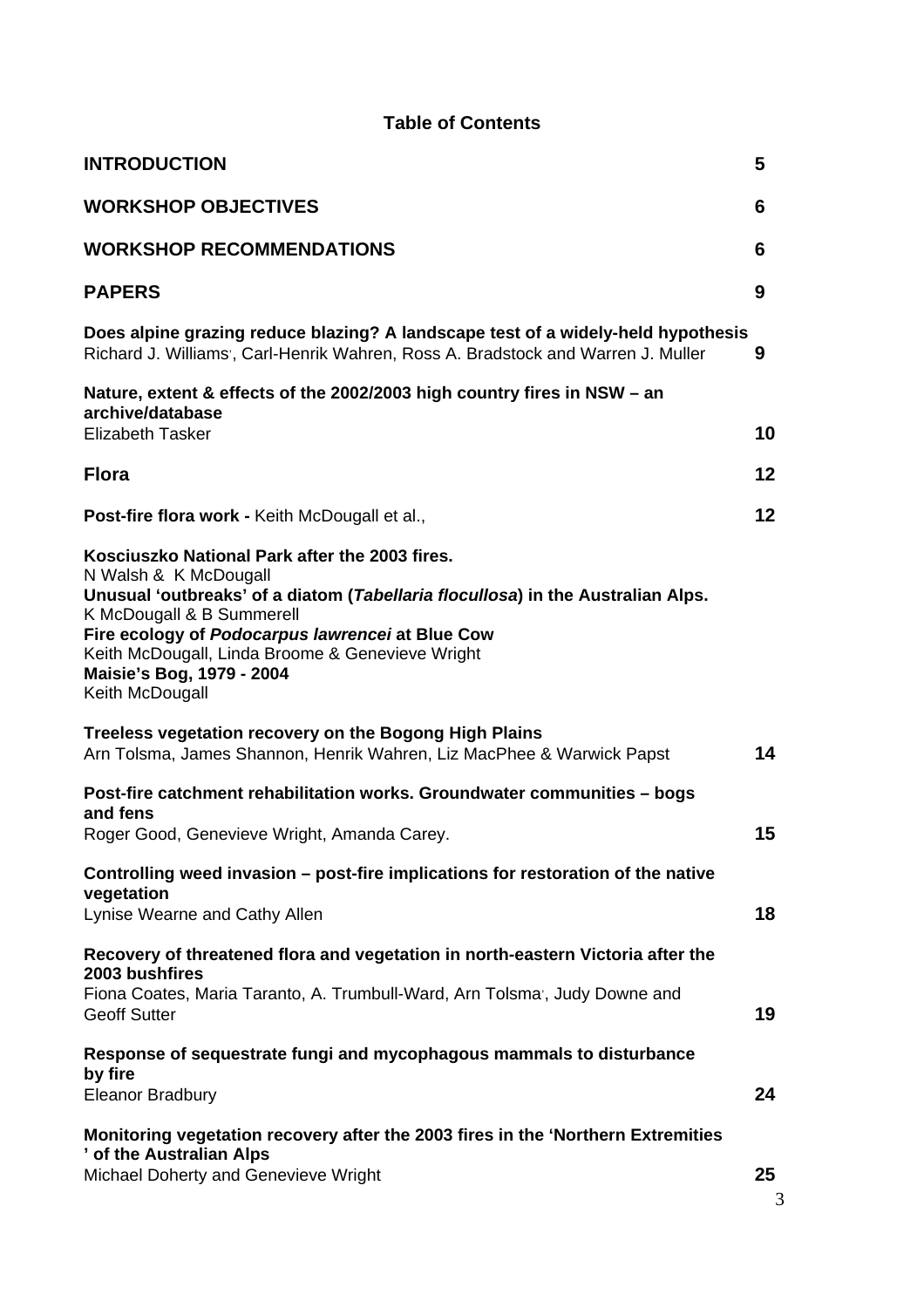| <b>ACT long-term vegetation monitoring</b><br>Margaret Kitchin                                                                                         | 27 |
|--------------------------------------------------------------------------------------------------------------------------------------------------------|----|
| Australian Alps fire response monitoring system (Alps Fire Ecology Plots)<br><b>Trish Macdonald</b>                                                    | 28 |
| <b>Fauna</b>                                                                                                                                           | 31 |
| Post-fire recovery of Mountain Pygmy Possum and Smoky Mouse in Kosciuszko<br><b>National Park, NSW</b><br>Linda Broome, Fred Ford                      | 31 |
| Small mammals post-fire in Kosciuszko National Park<br>Glen Sanecki, Ken Green                                                                         | 39 |
| Post-fire monitoring of terrestrial invertebrates on the Bogong High Plains<br><b>Dennis Black</b>                                                     | 40 |
| Post-fire recovery of small mammals in the ACT<br>Murray Evans, Nicola Webb                                                                            | 41 |
| 'Fried Fish': The Impacts of the 2003 Canberra Bushfires on Fish Communities<br>and Threatened Fish Species in Small Streams<br><b>Mark Lintermans</b> | 42 |
| The effects of fire on skinks in Chiltern-Mt Pilot National Park, Victoria<br><b>Teisha Sloane</b>                                                     | 44 |
| Lessons from the Burning Bush - The Influence of Live Fuels on Fire Behaviour<br>Philip Zylstra                                                        | 45 |
| <b>APPENDICES</b><br><b>Workshop Agenda</b><br><b>Workshop Participants</b><br><b>List of Workshop PowerPoint Presentations</b>                        | 48 |

#### **ATTACHMENT: CD (contact the Australian Alps Program Manager [ganderso@parks.vic.gov.au](mailto:ganderso@parks.vic.gov.au) ) Spreadsheet of Alps research Workshop PowerPoint Presentations**

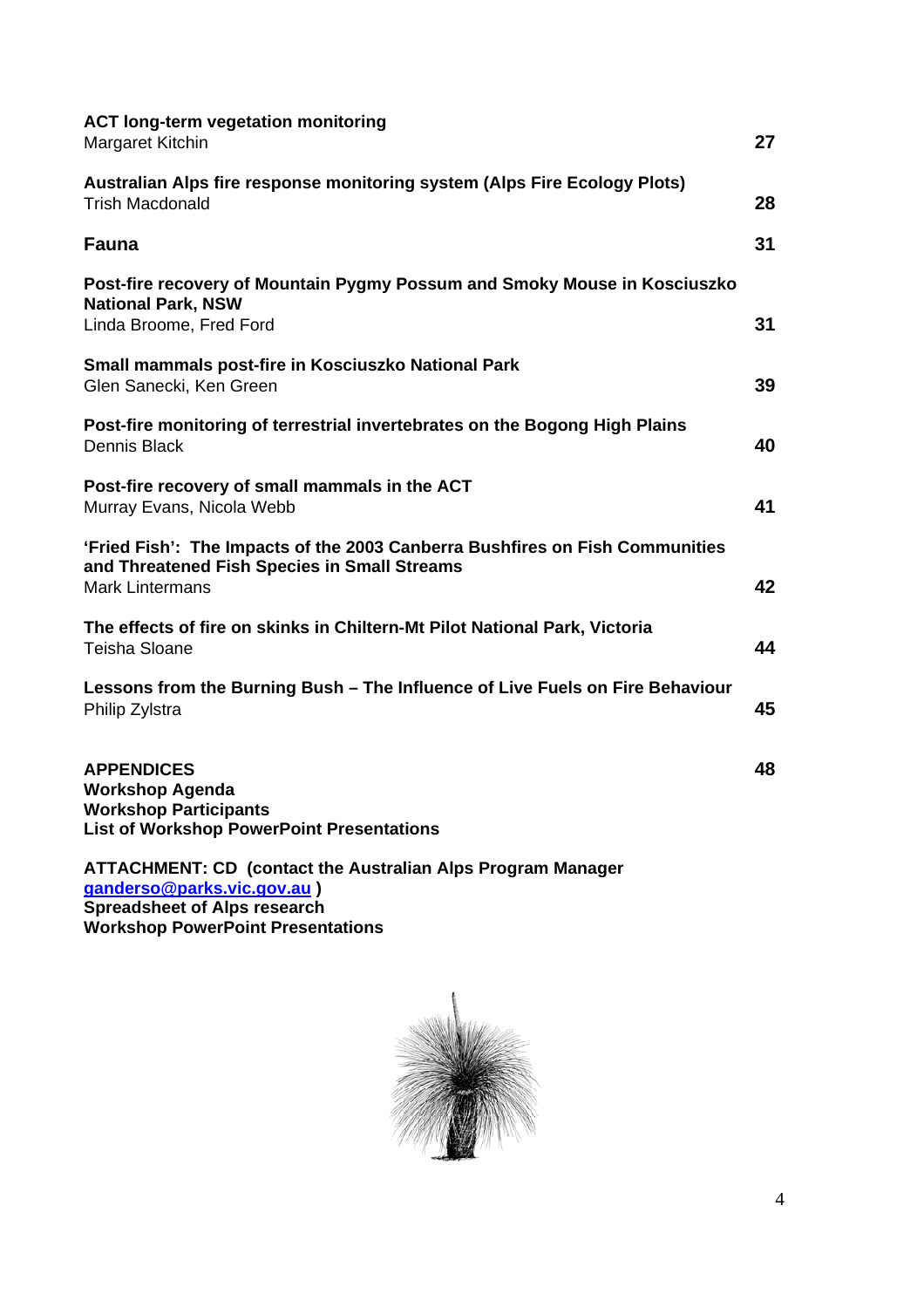## **INTRODUCTION**

The fires of January and February 2003 burnt a total of nearly 2 million hectares across the Australian Alps, including 68% of the Australian Alps national parks. This event posed significant challenges to each of the Alps management agencies. Initially agencies were focused on dealing with their specific challenges in their own regions.

In 2004 the Australian Alps Ministerial Council, through the Australian Alps Liaison Committee, appointed an Expert Scientific Panel to review the environmentalrecovery operations of the relevant State agencies following the fires and to make recommendations on policy matters and on potential projects.

The Panel recommended that:

#### **On policy matters:**

- The Parks Agencies explicitly declare themselves 'learning organisations', thereby embodying the principle of continuous assessment of practices and outcomes whether these concern rehabilitation works, achievement of the aims of management generally or increasing the skill and knowledge of staff.
- The Parks Agencies facilitate the provision of on-going workshops, lectures and field studies, possibly with external organisations, which enhance the knowledge of staff and the public about the ecological effects of fire regimes on explicit natural and cultural assets.
- The Parks Agencies collectively determine cross-agency fire mapping standards for comprehensiveness, accuracy, precision, storage, retrieval and validation, for both prescribed and unplanned ('wild') fires.
- The Parks Agencies review their protocols for the exchange of information, ideas and expertise in relation to the effects of unplanned and prescribed fires between agencies and with external stakeholders.
- The AALC review policy structures within agencies to ensure that unplanned Alps fires automatically become subject to protocols for co-operation in terms of suppression and any rehabilitation action.
- The AALC review the opportunities and protocols for post-fire collaboration on issues where inconsistencies in current management exist or potentially exist.
- The Park Agencies continue to use their publicly approved management plans in the immediate post-fire period as a matter of course.
- The Park Agencies consider further cooperative funding of projects outside the AALC process, to maximise the benefits of a combined Agency approach.

The Panel recommended a series of **Projects** in the following themes:

- Assessment of the impacts of firefighting methods on the environment: where and when are these methods ecologically and economically appropriate?
- Fuel mapping and strategic fuel measurement.
- Strategic prescribed burning.
- Which between-fire interval when, and where?
- Effects of fire regimes on the natural environment.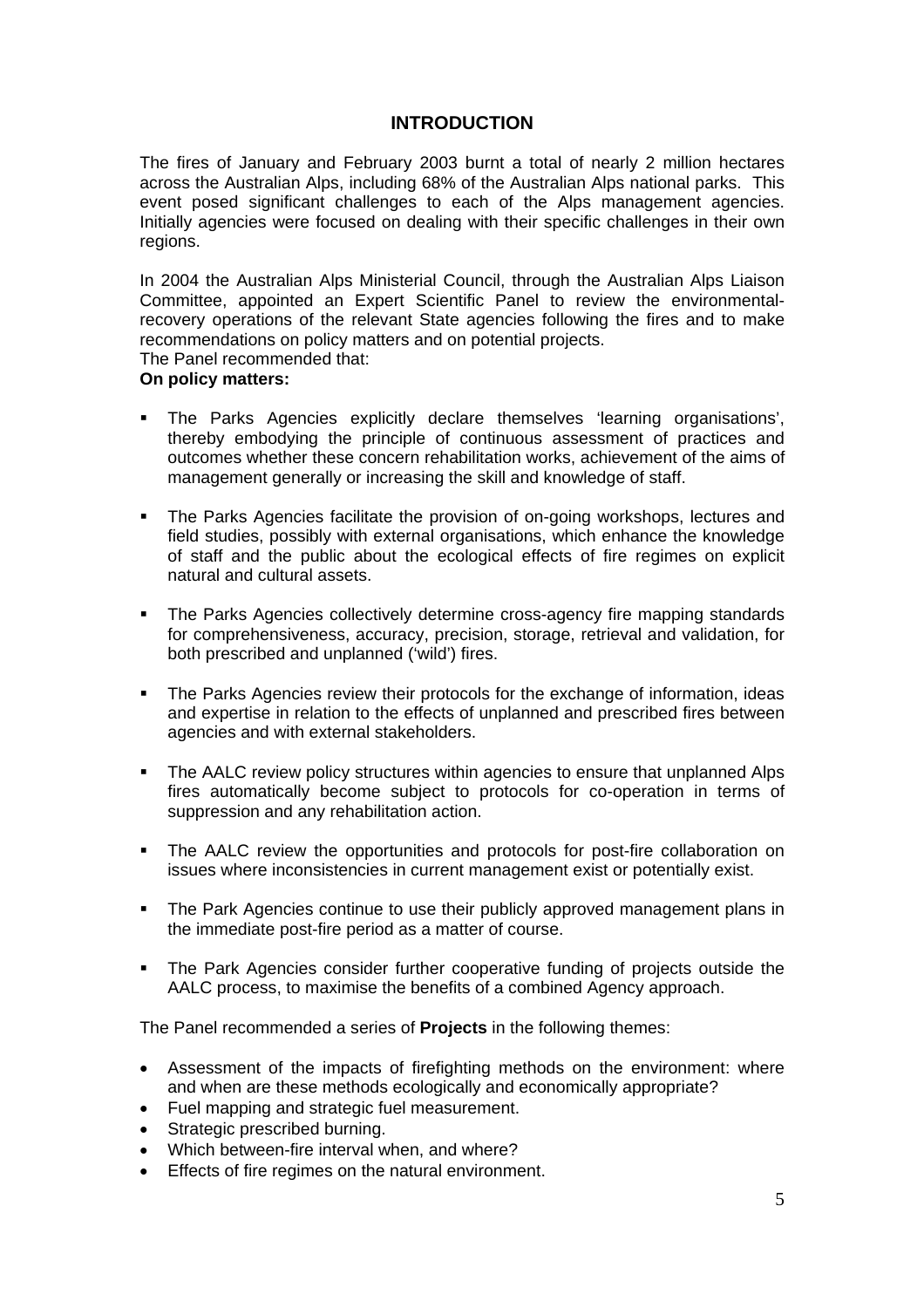- Weather assessment in the Alps.
- Documentation and analysis of fire histories.
- Bibliography of Fire in the Alps: Ecology, Behaviour, and Management.
- Identifying sensitive sites in relation to erosion-degradation potential.
- Standards and criteria for post-fire rehabilitation.

Gill, AM, Good, R, Kirkpatrick, J, Lennon, J, Mansergh, I and Norris, R. 2004. *Beyond the Bushfires 2003. Environmental Issues in the Australian Alps.* Australian Alps Liaison Committee.

Following on from the publication of this report the Australian Alps Cooperative Management Program along with Parks Victoria and the Department of Sustainability and Environment hosted a 2-day workshop for researchers and managers in Fire Recovery Biodiversity, to facilitate cross agency cooperation

## **WORKSHOP OBJECTIVES**

The aims of the workshop were to:

- Bring together key people that are planning and implementing on-ground flora & fauna research, monitoring and restoration following fire in the Alps
- Provide an opportunity for researchers to share information, results & techniques
- **IDENTIFY ACTIONS IS A 20 ADDITION I**nter opportunities for working collaboratively across the Alps
- Inform a small representative group of land managers about results that affect public land management.

## **WORKSHOP RECOMMENDATIONS**

Workshop sessions reviewed the work completed by the Alps agencies following the 2003 fires and made the following recommendations for future research, education, co-ordination, and incorporation of research findings into fire management .

#### **Research and Monitoring**

\*An integrated, long-term approach to research, monitoring and management is required, with a commitment at senior levels to the long time scales involved.

\*Similarly, funding needs to be long-term to allow a full assessment of research.

\*There is a need to invest in expertise and maintain information expertise in corporate knowledge.

#### **Monitoring** *'If you burn, learn'*

\*There needs to be ongoing pro-active monitoring–not just after disaster. Many answers to management questions are just not known. Baseline monitoring provides a strategic and efficient way of obtaining better information to address broader management needs.

\*There was a general call for increased permanent monitoring. Some of the best information that we have been able to learn from this fire event has been because there was pre-fire data from long term monitoring programs.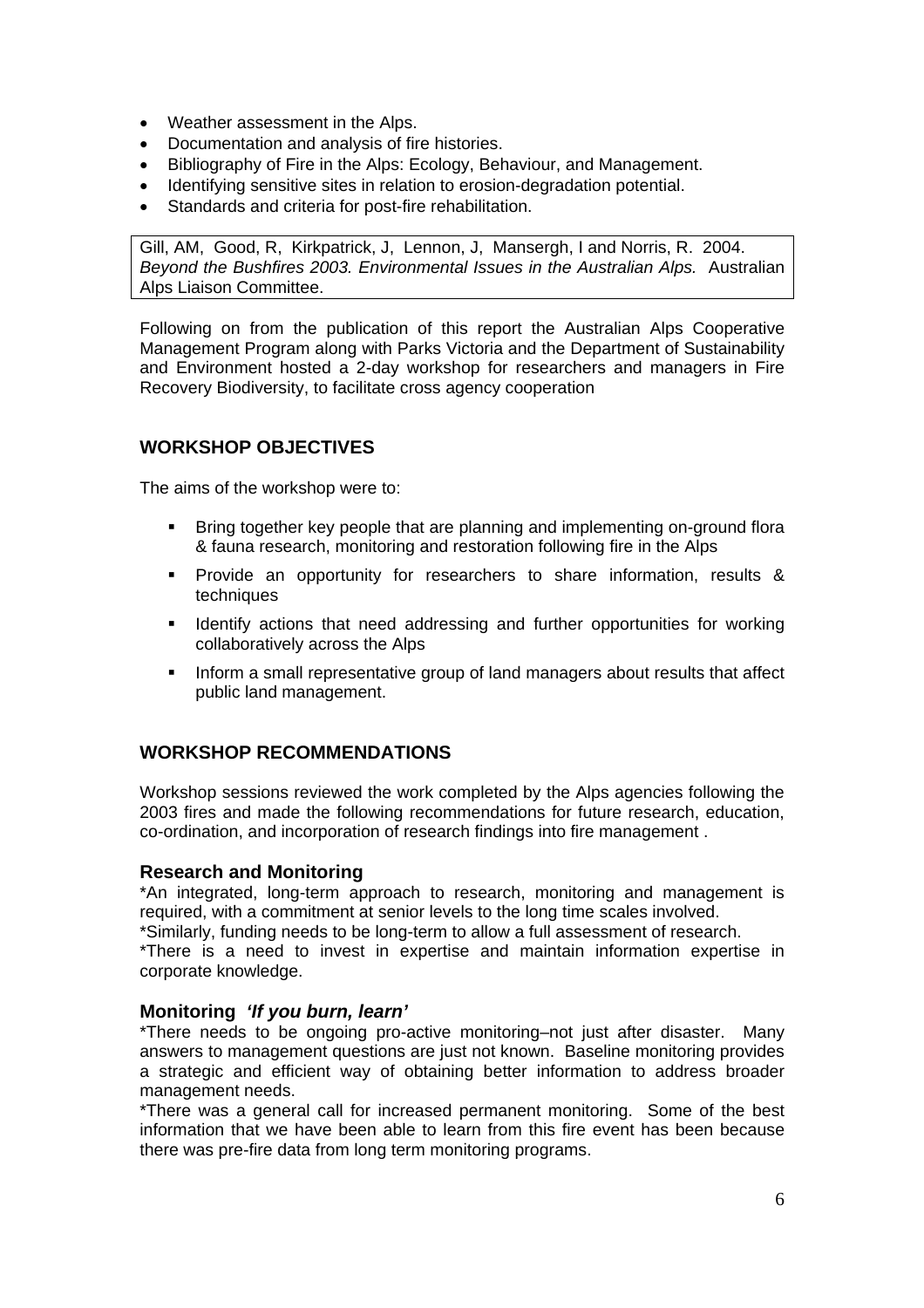## **Data**

\*Effective data management is an imperative in any research field.

\*Central information/data sharing/coordination across the Alps needs significant improvement (what is being done, what can be done?).

#### **Research**

The following areas of research were seen as integral to effective management of the Alps' natural resources following the Alpine fires:

\*analysis of research and monitoring gaps (eg invertebrates, reptiles/ aquatic vertebrates/smoky mouse etc.)

\*Analysis of Alps fire regimes

\*Weed invasion issue

\*Archive data base – an Alps wide opportunity

\*Restoration - ensure restoration resources are used on realistic sites

-Trial rehabilitation and assess results

- focus on peat in bogs

\*Map extent of bogs and fens across Alps

\*Integrated pest management (cats/fox/rabbit)following fires is an imperative

\*Analysis of what is the minimum data set, and when and for how long? These are questions that need to be addressed in any research if it is to be meaningful and testable.

#### **Coordination across Alps**

\*Strengthen cross-border Agency research projects and develop a more coordinated data collection/storage/documentation system with effective data sharing.

\* Find better ways to collaborate between states – especially with regard to funds and people: financial planning/projections

\*Develop an alpine management plan that is cross jurisdictional, ongoing - a Strategic Plan for the whole of the Alps parks that is informed by questions such as:

 What would we do differently? Outcomes of research and monitoring? Gaps? with clear objectives and clear funding requirements.

#### **Education/communication**

There was a strong view from the workshop participants that the public needed to have a view of fires other than as disasters.

'Wild fire is a natural event and will occur again'

'Don't use D words – destroy, disaster, devastation, destruction. Do use R words – Robust, resilient' Use burnt, not destroyed.

In order to get the message out – need a well structured communication plan and delivery.

Summarise key messages from research for presentation to a broader community – eg education packs specifically for primary/secondary students communication –good news, results

Some of the messages that it was felt important to impart included:

- Recovery 'better than expected'
- Intensity varied > response varied. Ecological response is complex.
- Fires are not all bad news there are some benefits/opportunities
- Drought fire impact is difficult to separate.
- Recognition of the importance/value of Alps for water catchment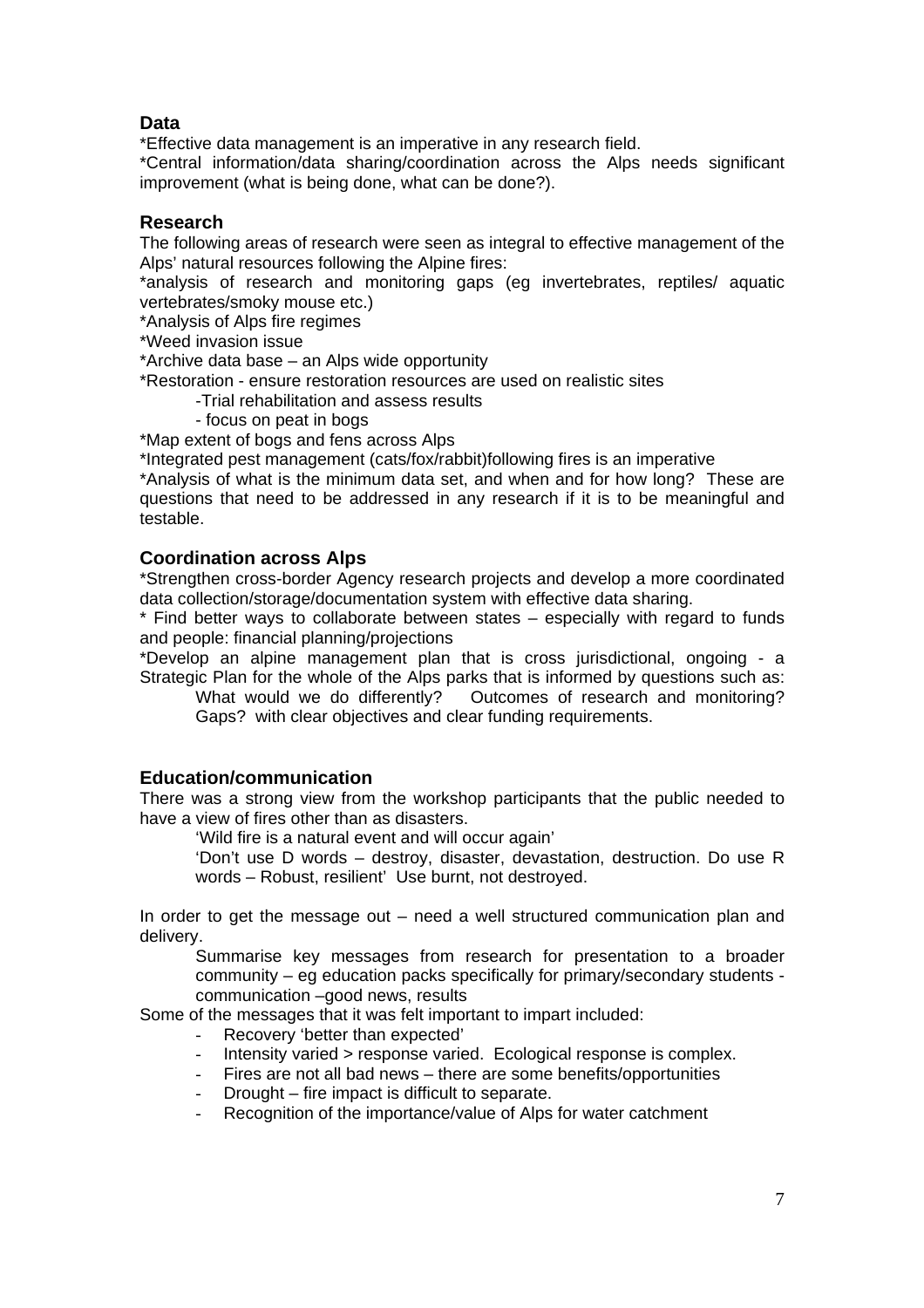#### **Fire Management**

\*Ecology before expediency - ecological knowledge should drive fire management plans – good science

\*Natural fire regimes to be used in future fire planning – better fire regimes for a better future.

\*Fire ecology needs to be part of fire training – part of the education of bushfire fighters

\*Fire Action Plans – during the fires resources were not available to protect key iconic species and locations

\*Ensure there is comprehensive information on biodiversity assets negatively impacted by fire

\*Inherent patchiness of burns – is an advantage. Need to capture the scale of patchiness (mapping) and feed into fire burning plans - Plan for patchiness in HRs

\*Map fire intensity/patchiness for all types of fires including HR (Hazard Reduction Burns) - pick important forest/communities

\* Managing/protecting unburnt areas, and 'managing the margins' – fire planning

\* Prescribed burning didn't affect the impact of the bushfire –frequency, intensity and timing of prescribed fires is important

\*Caution against protecting areas from unplanned burns – not cognisant of previous fire history.

**Fire planning objectives** from an ecological standpoint.

#### \*Simplicity – **seek to avoid extinction**

\*Population declines – How low can you go? What is the minimum population size from which a species can recover?

\*Paradox of shrubs – primary habitat  $+$  highly flammable.

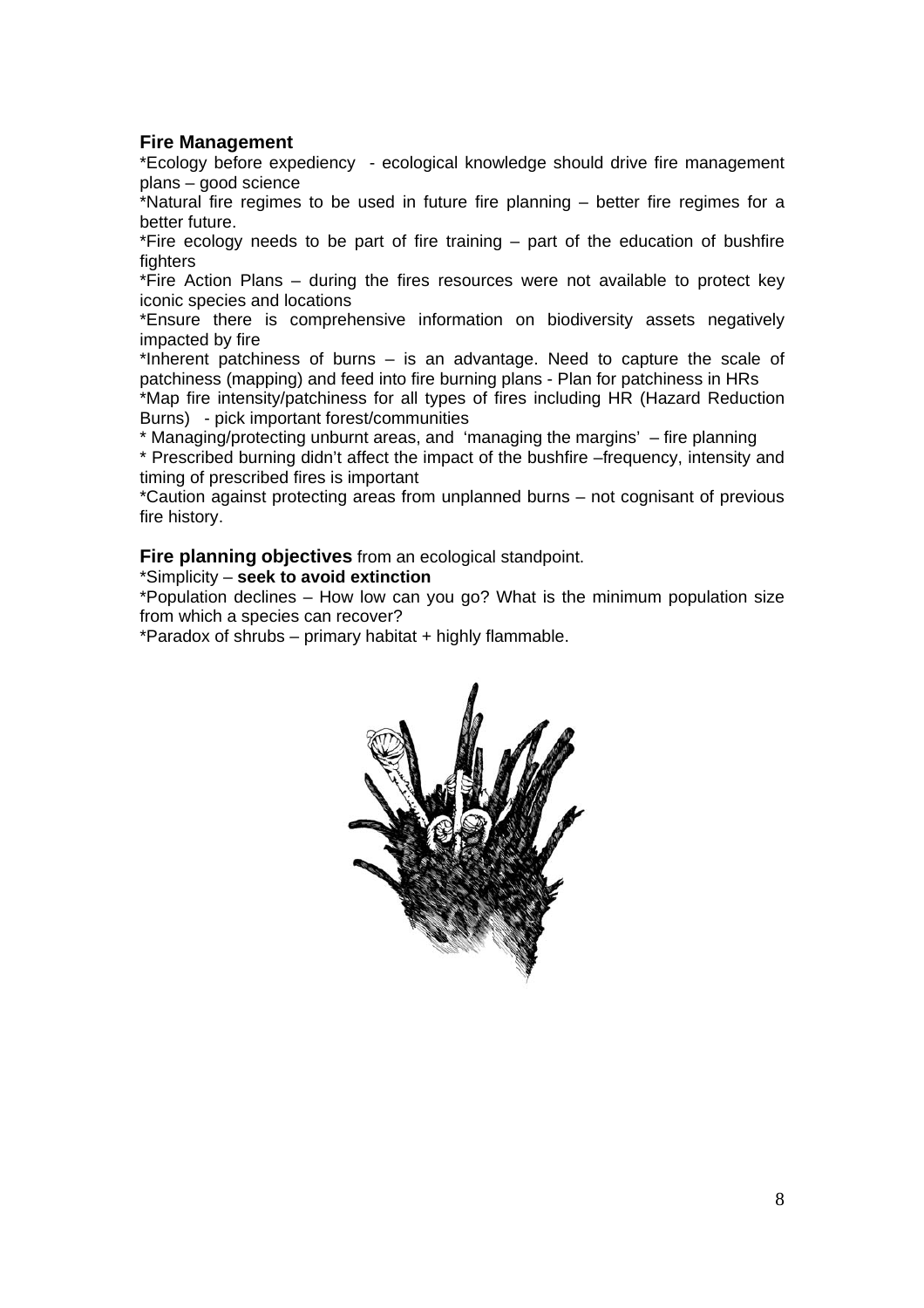## **Does alpine grazing reduce blazing? A landscape test of a widely-held hypothesis**

#### Richard J. Williams<sup>a,</sup>, Carl-Henrik Wahren<sup>b</sup>, Ross A. Bradstock<sup>c</sup> and Warren J. **Müllerd**

**a** CSIRO Sustainable Ecosystems, PMB 44 Winnellie, NT, 0810, Australia. [dick.williams@csiro.au](mailto:dick.williams@csiro.au)

**b** Centre for Applied Alpine Ecology, La Trobe University, 3086, Australia.

**c** Biodiversity Conservation Science Section, NSW Department of Environment and Conservation, Box 1967 Hurstville NSW 2220 Australia.

**d** CSIRO Mathematical and Information Sciences, GPO Box 664 Canberra ACT 2601 Australia.

#### **Abstract**

"Alpine grazing reduces blazing" is a widely and strongly held view, in both rural and urban settings, concerning the effects of livestock grazing on fuels, and therefore fire behaviour and impact, in Australia's high country landscapes. As a test of this hypothesis, we examined the patterns of burning across the alpine (treeless) landscapes of the Bogong High Plains in Victoria, following the extensive fires of January 2003. Data were collected from multiple transects, each 3-5 km long, with survey points located randomly at either 50, 200 or 500 m intervals along each transect. The transects traversed the major regions of the Bogong High Plains, both grazed and ungrazed. At each point, we recorded whether the point was burnt or unburnt, the vegetation type (closed-heath, open-heath, grassland or herbfield), the estimated pre-fire shrub cover, slope, aspect, and a GPS location. At burnt heathland sites, we recorded the minimum twig diameter (an aposteriori measure of fire severity) in a sample of common shrubs. In total, there were 108 km of transect lines, 419 survey points and 4050 twig measurements, with sample points equally distributed across grazed and ungrazed country. The occurrence of fire (i.e. burnt or unburnt) in grazed and ungrazed areas was analysed by logistic regression; the variation in twig diameters by ANOVA. Approximately half of all points were burnt.

There was no statistically significant difference between grazed and ungrazed areas in the proportion of points burnt. Fire occurrence was determined primarily by vegetation type. The deceasing order of flammability of plant communities, as measured by the proportion burnt, was closed-heath (proportion of points burnt  $=$ 0.87) open-heath (0.59 burnt), grassland (0.13 burnt) and snow patch herbfield (all points unburnt). In both closed-heath and open-heath, grazing did not significantly lower the severity of fire, as measured by the diameter of burnt twigs.

That grazing did not reduce occurrence or severity of fire is consistent with previous research on shrub dynamics (little or no grazing effect on long-term abundance of taller shrubs), diet and behaviour of cattle (herbs and dwarf shrubs eaten; tall shrubs not eaten and closed-heath vegetation generally avoided), and fuel flammability (shrubs more flammable than grass). Whatever effects livestock grazing may have on vegetation cover, and therefore fuels in alpine landscapes, they are likely to be highly localised, with such effects unlikely to translate into landscape-scale modifications of fire behaviour. The use of livestock grazing in Australian alpine environments as a fire mitigation practice is not justified on scientific grounds.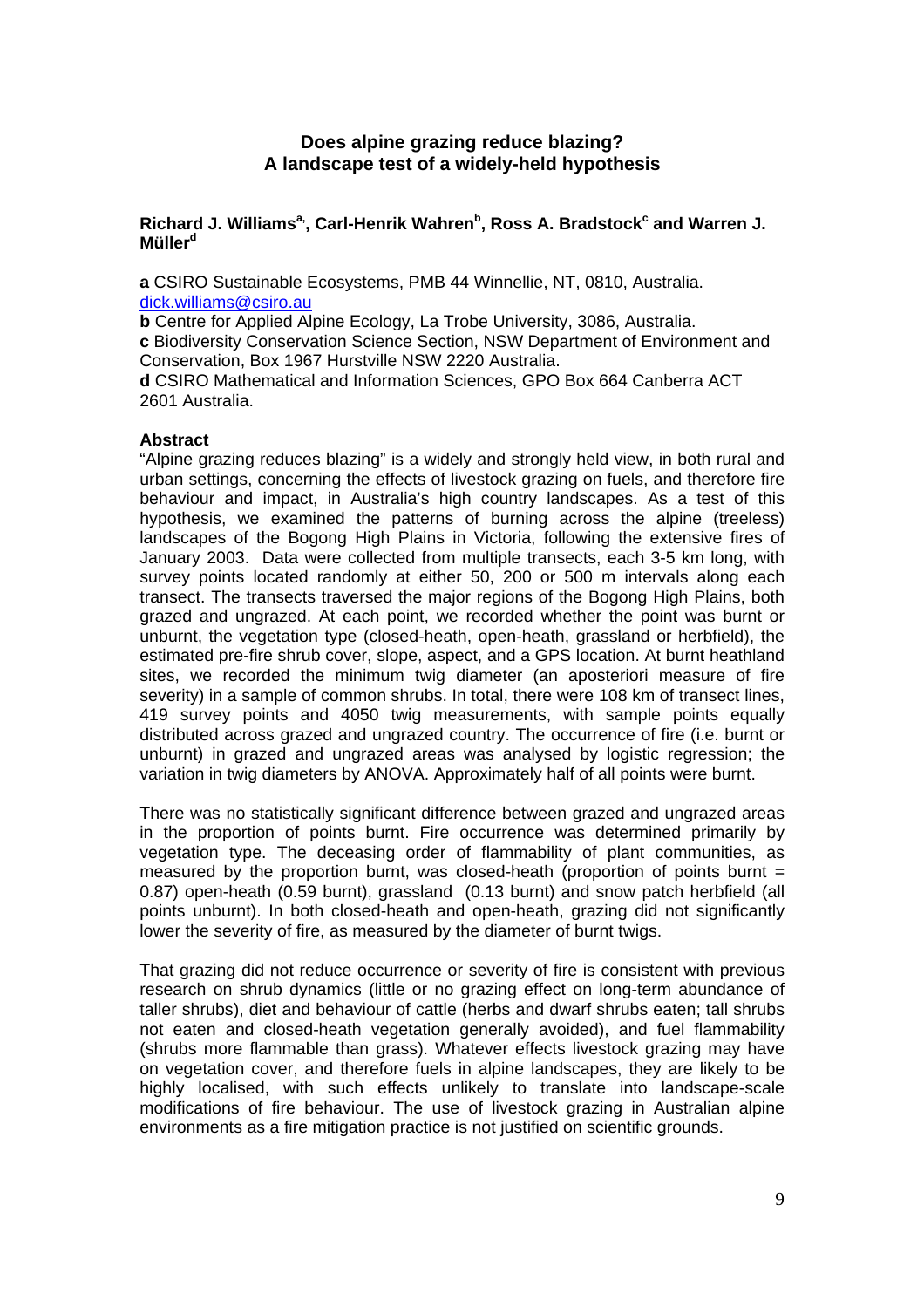## **Nature, Extent and Effects of the 2002/2003 High Country fires in NSW - A Digital Database and Archive**

#### **Dr Elizabeth Tasker**

Department of Environment and Conservation (NSW)

#### **Background**

The massive fires that swept through the Australian Alps in summer 2003 were the largest bushfires in the region for more than 60 years, burning an estimated 1.73 million hectares. These events were of national and international ecological and cultural significance.

The high country of mainland Australia is unique and profoundly affected by fire, and the alpine region contains many plants and animals found nowhere else in the world, including many that are threatened with extinction. Occupying just 0.06 per cent of the Australian continent and being restricted to high elevations, the alpine and subalpine environments of mainland Australia are also particularly vulnerable to climate change.

The previous major bushfires in the high country, the "Black Friday" fires of 1939, burnt an enormous area, yet we know little of where they burnt and what their effects were because they were so poorly documented, particularly in New South Wales. In contrast, the fires of 2003 have been mapped, photographed and documented in considerable detail, and almost immediately following the fires surveys and monitoring of the survival of various plants and animals began, and various projects are ongoing. However, this material is currently scattered throughout various government offices, universities and other locations, and much of it is unpublished reports, internal documents or maps that are not publicly available.

The 2003 fires provide a unique and important opportunity to understand the impacts of bushfires in structuring alpine and subalpine plant and animal communities, and the nature of where the fires burnt and why.

#### **The digital archive and database**

To ensure that the documentation of the 2003 high country fires in NSW is safely captured as a valuable resource for the future, the Department of Environment and Conservation is compiling a digital archive and searchable database of this material.

The NSW Alpine Fires Digital Database/Archive is being constructed in Microsoft Access with a user-interface consisting of an interactive map and drop-down menus, and is searchable by topic, document type (e.g. photograph, map, thesis, unpublished report), fire name, topographic feature, park, state forest, map sheet, LGA, CMA, DEC region and area. The database can also be searched spatially via the interactive map.

Materials entered in the archive include maps of the areas burnt, maps of fire spread, fire severity mapping, submissions and results of official inquiries, photographs, unpublished reports on fuel-loads, climatic data, immediate fire impacts on plants and animals, and survey results documenting longer term impacts on vegetation and fauna. The database will also include a list of research projects that are currently in progress.

The archive will include originals of all documents (other than books) in digital format, e.g. pdf, jpeg, so that the user can not only search for items on particular subjects or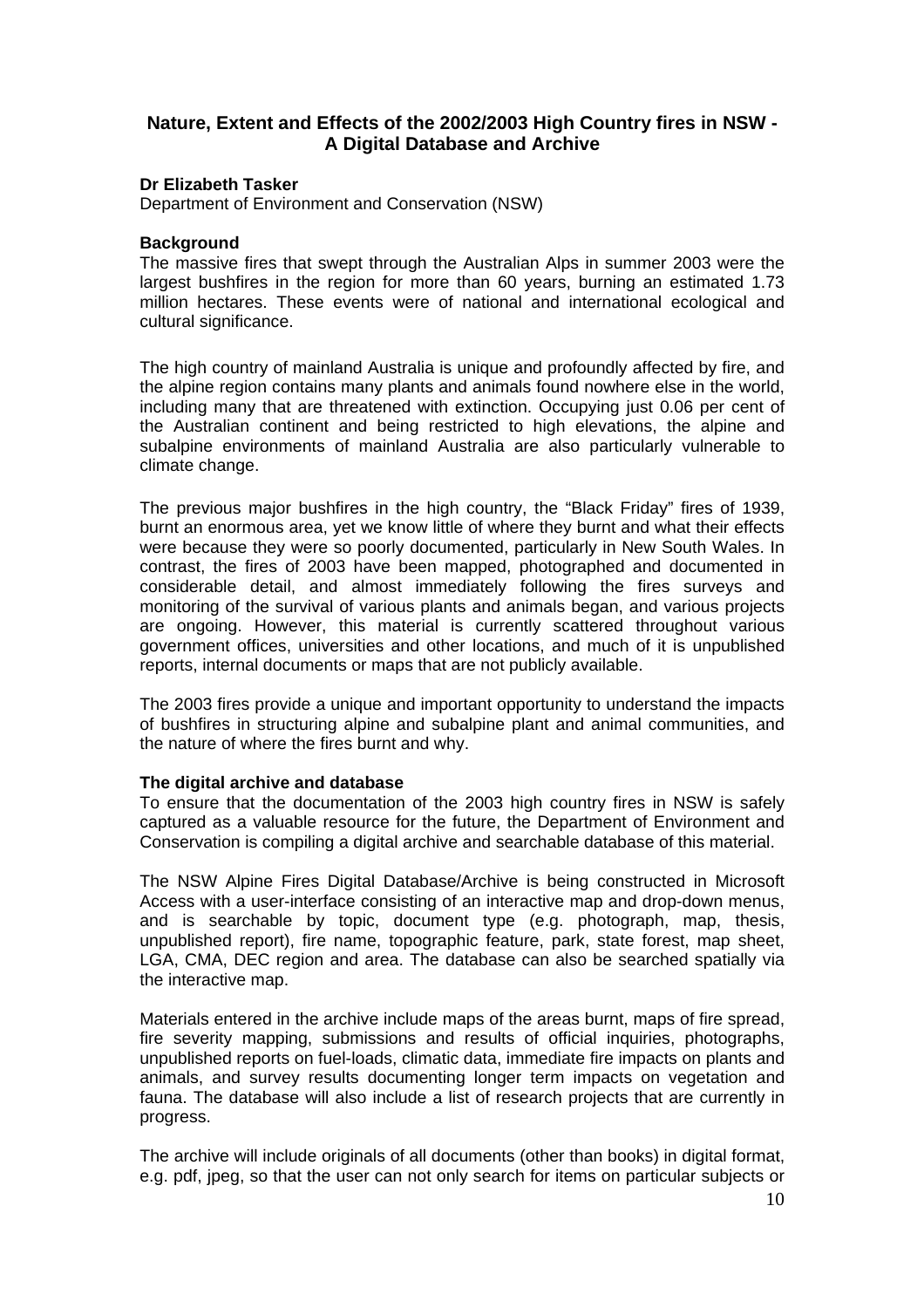places, but also open, read and print them. Because the database is primarily intended as a scientific resource, value-added digital formats will be used wherever possible. For example, maps are being included both as jpegs for easy viewing and printing, and as original Arcview themes wherever possible, to allow further analysis and use of these layers for GIS projects in the future.

#### **Availability**

The archive is due for release in September 2005 on DVD. This will be distributed free of charge to research institutions, libraries and relevant land managers. It will also be available to the public for a nominal fee from the Dept of Environment and Conservation (NSW). Subject to further funding we hope to make it available on-line so that it is accessible to a wider audience.

#### **Inquiries and submission of material**

The archive is being compiled by the Fire Ecology Unit (Policy & Science Division, Hurstville) in conjunction with the Conservation Planning Unit (Environment Protection & Regulation Division, Queanbeyan).

**If you have material that you think would be relevant for inclusion, or would like to find out more about the project, please contact the project coordinator:** 

Dr Elizabeth Tasker Biodiversity Conservation Science Section Department of Environment and Conservation (NSW) Level 8 PO Box 1967, Hurstville NSW 2220

phone: 9585 6061 fax: 9585 6606 [Liz.Tasker@environment.nsw.gov.au](mailto:Liz.Tasker@environment.nsw.gov.au)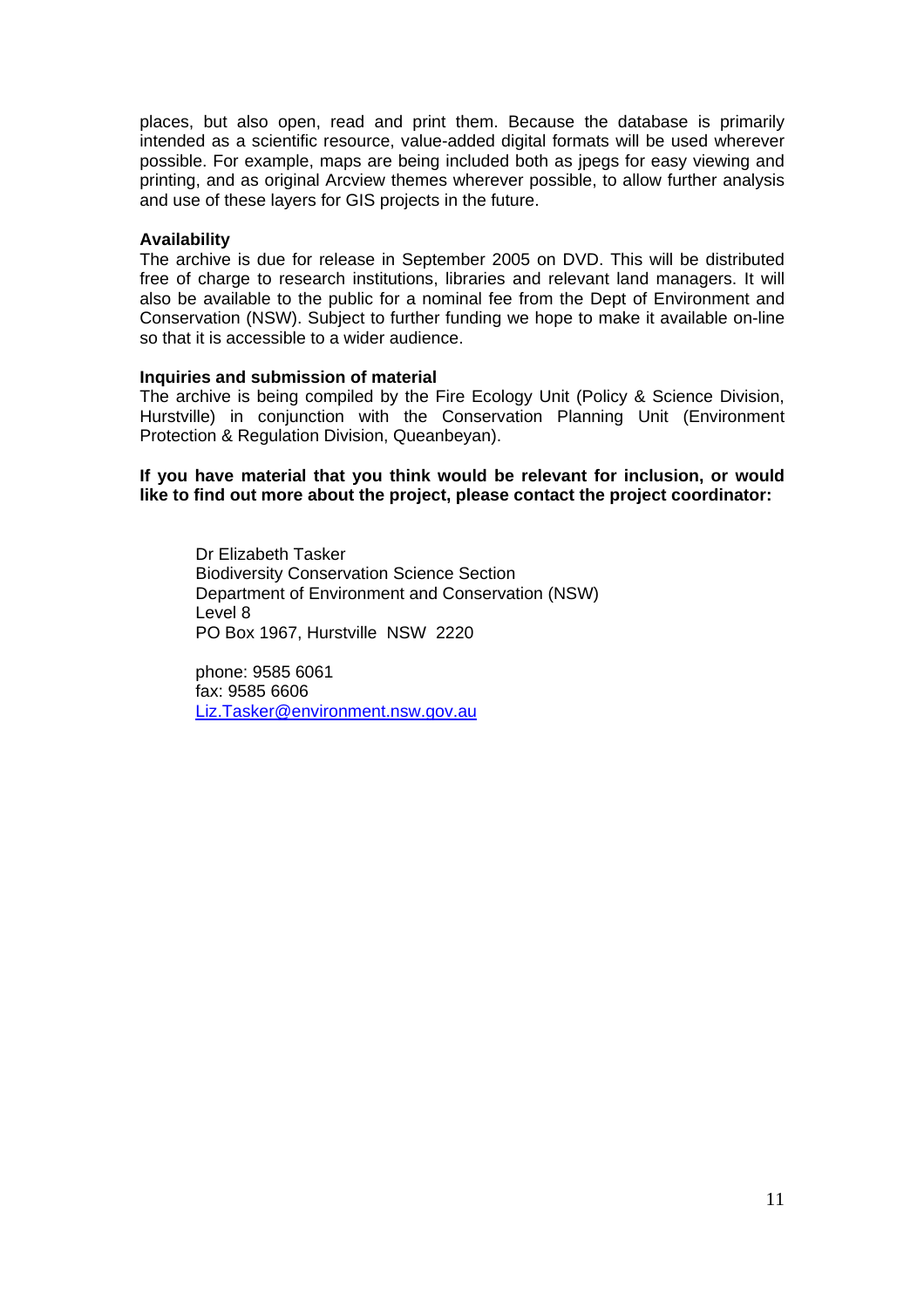#### **Post-fire Flora Work - Impacts on Flora**

#### **Keith McDougall** *et al.*

Biodiversity Conservation Section, NSW Department of Environment & Conservation

#### Walsh NG & McDougall KL (2004) **Progress in the recovery of the flora of treeless subalpine vegetation in Kosciuszko National Park after the 2003 fires.** *Cunninghamia* 8, 439-452.

Sixty quadrats first sampled in late 2002 were re-sampled in late 2003 to assess the mode and extent of regeneration in a range of treeless plant communities in KNP. There was no significant difference in mean number of species / quadrat between pre-fire and post-fire quadrats (although there were more weeds post-fire). One species, *Chenopodium erosum*, had not previously been recorded and is believed to be the only native chenopod in alpine vegetation in Australia. Of the 290 species recorded, 38% regenerated from seed, 68% regenerated from resprouting organs (roots, tubers and/or basal stems), 17% regenerated from both seed and resprouts and 8% hadn't regenerated 12 months after the fire. Based on the regeneration observed, most plant communities will return naturally to their pre-fire species composition and cover over a period between a few years and a few decades. Major exceptions are bog communities that incorporated significant biomass of *Sphagnum cristatum* pre-fire, *Podocarpus lawrencei* shrublands and *Celmisia costiniana* closed herbfields.

#### McDougall KL & Summerell BA (in review) **Unusual 'outbreaks' of a diatom (***Tabellaria flocullosa***) in the Australian Alps.** *The Victorian Naturalist*

Large quantities of the remains of a diatom (*Tabellaria flocullosa*) were observed smothering vegetation beside waterways on the Bogong High Plains and Kosciuszko National Park in the two summers following the 2003 fires. Whilst there does appear to have been localised deaths caused by the smothering, the impact is very localised. A direct link between diatoms and terrestrial plants does not appear to have been reported previously. Increases in diatom populations have similarly been reported (overseas) following fires.

#### **Fire ecology of** *Podocarpus lawrencei* **at Blue Cow**

Keith McDougall, Linda Broome & Genevieve Wright

Plants (in KNP at least) are killed when all of their foliage is consumed by fire (oddly those in the ACT and some in Victoria resprouted from the base after the fire). Resprouts on partly burnt stems are weak and many died between 12 and 24 months after the fire. The only seed germination 12 months after the fire was in burnt areas (and often under or close to rocks) - i.e. most recruitment occurs after fire. Based on estimates of stem diameter growth there was negligible recruitment over the last 90 years at Blue Cow, suggesting that the 1926 and 1939 fires burnt little *Podocarpus*. Dendro-chronological work is continuing on *Podocarpus* from Blue Cow. Preliminary data indicate that there have been two to three broad scale fires per century over the past 300 (and perhaps 400) years, the last inter-fire interval being the greatest over that period based on the consistency of preliminary ring counts on Podocarpus at Blue Cow and ring counts from snow gum in other parts of Kosciuszko and the ACT .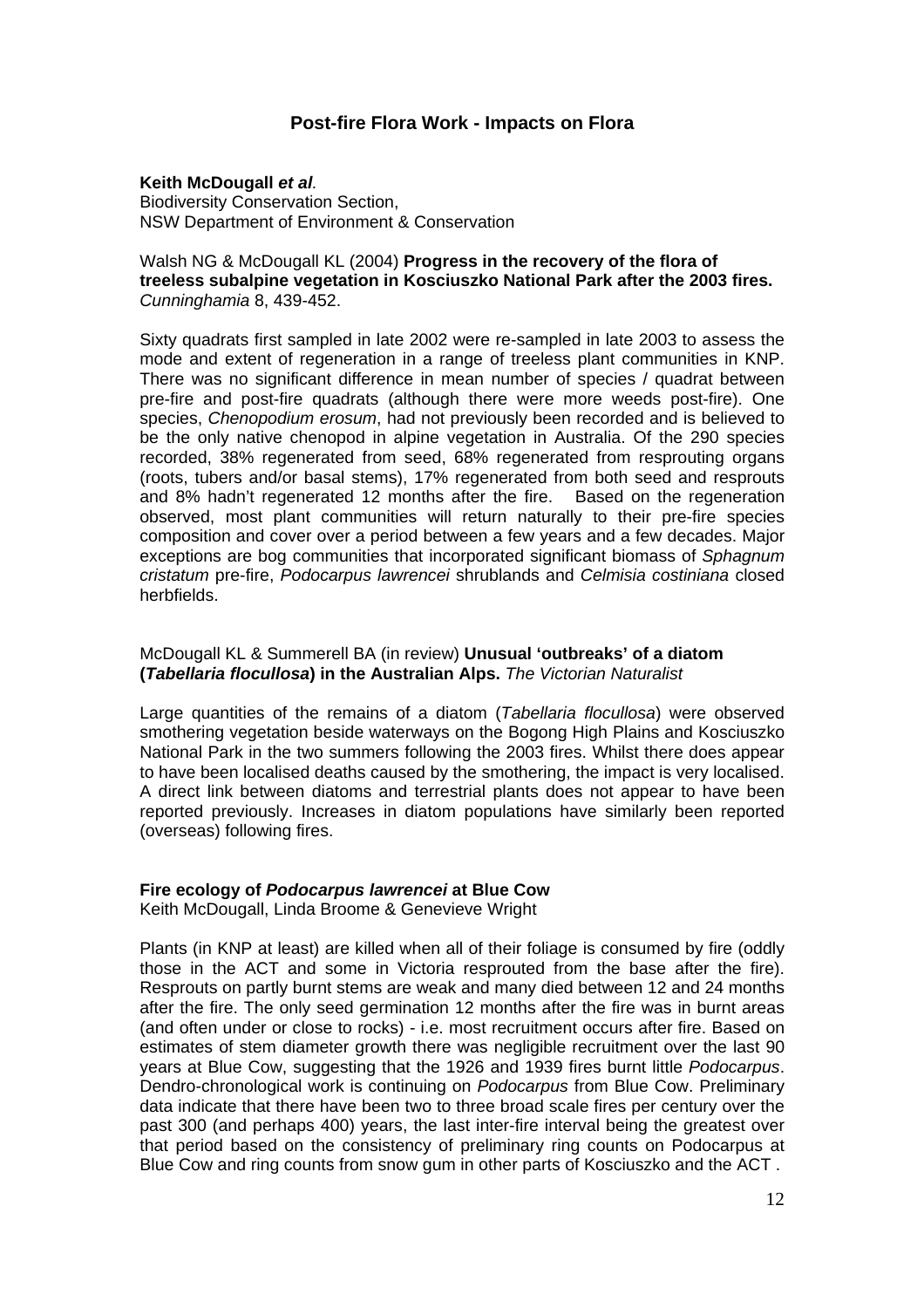#### **Maisie's Bog, 1979 - 2004**

Keith McDougall

A Sphagnum bog on the Bogong High Plains was fenced in 1946 by Fawcett and Turner. An adjoining bog was to act as a control in long-term monitoring. No measurements were made until 1979 when both bogs were mapped in their entirety at a fine scale. In a subset of 125 contiguous 4 x 4 m quadrats Sphagnum and pools were mapped, and the cover of major species estimated in 1979, 1999, 2004. About half of each site burnt in January 2003.

Changes between 1946 – 1977 were described by Maisie Carr: "most of the (fenced) mossbed was firm underfoot and there were numerous patches of bare peat. The surface had a dense cover of Big Horny Grass (*Poa costiniana*). On the downhill side of each hillock was a steep concave eroded face with, in front of it, a flat apron of bare peaty soil ……. There is no doubt that the (fenced) mossbed has increased in size…… One lunch place which we used in the early days of our work (and incidentally were tormented by small black ants) is now so wet that neither we nor the ants would find it comfortable. The comparable mossbed to the east of the plot has shown little, if any, change".

Between 1979 and 1999 there were significant changes in Sphagnum cover (unchanged in grazed, increased in ungrazed), pools (increased in grazed, decreased in ungrazed), *Baeckea gunniana* (decreased in grazed, increased in ungrazed), and *Empodisma minus* (increased in grazed, increased in ungrazed). *Richea continentis* was unchanged in both bogs. Monitoring will continue.

The 2003 fire burnt some peat to depth exposing mineralised soil. *Richea* was often killed even when there was no obvious sign of burning. Small green Sphagnum tips were visible even on severely burnt mounds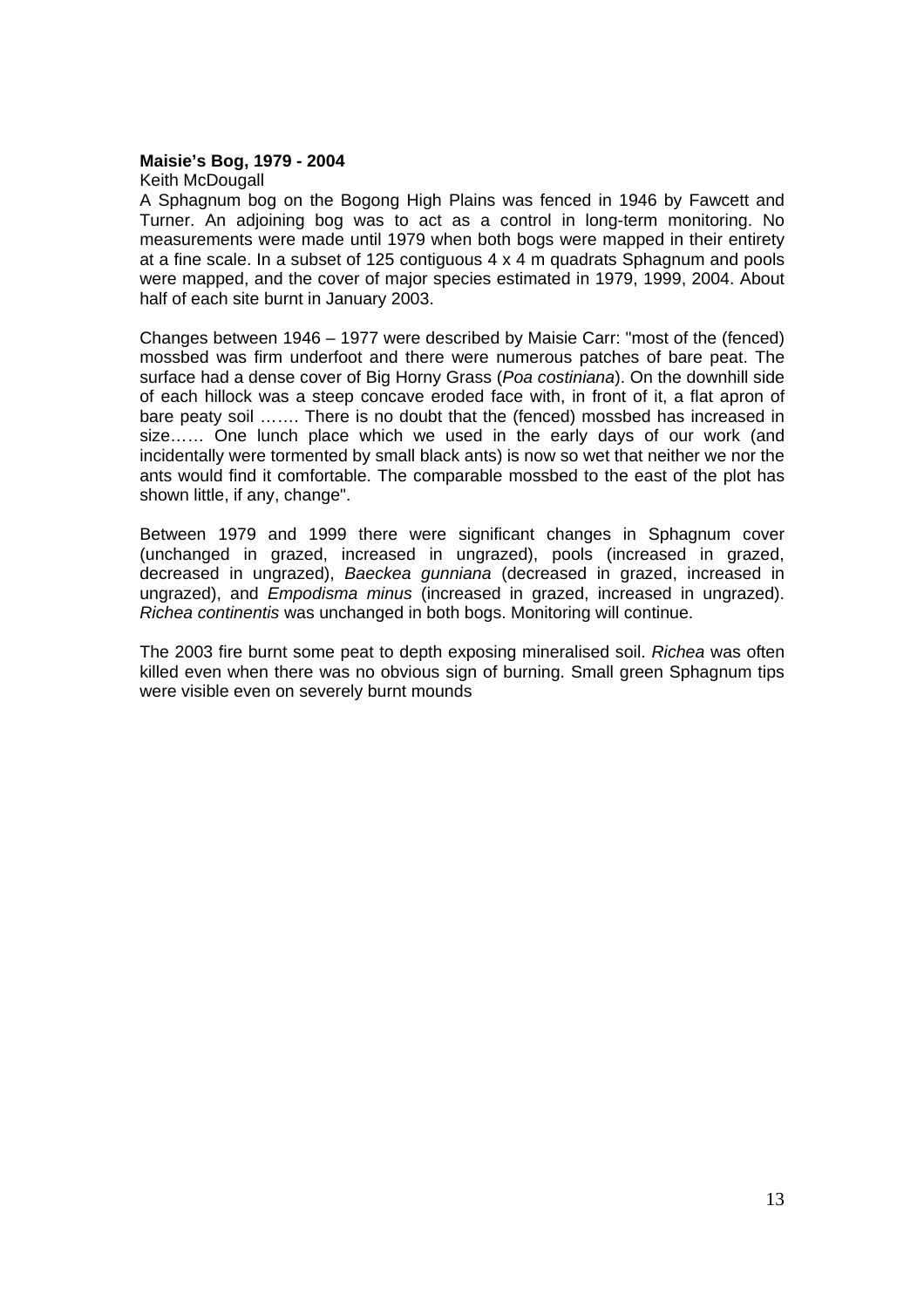## **Treeless Vegetation Recovery on the Bogong High Plains**

#### **Arn Tolsma, James Shannon, Henrik Wahren, Liz MacPhee & Warwick Papst**

The Bogong High Plains comprise the largest area of treeless high mountain vegetation in Victoria. They contain a mosaic of vegetation types, including grasslands, heathlands, mossbeds and snowpatch herbfields.

A large proportion of the treeless vegetation was burnt in 2003, including  $\frac{3}{4}$  of the closed heathland,  $\frac{1}{2}$  of the mossbed area and less than  $\frac{1}{4}$  of the grasslands. Snowpatch herbfields were not burnt. The aims of the research were to measure the condition of heathland, grassland and mossbed vegetation, and to measure the postfire recovery of burnt vegetation types.

In grasslands and heathlands, vegetation data were collected from new, burnt plots established in 2003, and from established burnt and unburnt long-term plots dating back as far as 1944. Cover data were obtained using the point quadrat technique along permanent replicate transects, and biomass was collected from within random replicate  $\%$  m<sup>2</sup> quadrats. The results show that recovery to pre-fire condition will vary substantially between vegetation types:

- Grasslands around 5 years for high quality cover and biomass, and greater than 5 years for high quality litter.
- Heathlands 7 or more years for shrub cover, more than 10 years for shrub biomass, and longer again for litter.

In mossbeds, attributes known to be important for condition were assessed using aerial photographs, supplemented by field data and observations. These attributes were *Sphagnum* cover, channels and pools, tracks, exposed peat and gravel pavements, and area burnt. 73 mossbed systems on the Bogong High Plains were graded into 6 condition classes, using a long-undisturbed mossbed system as a reference. The results showed that most mossbeds assessed were in poor condition prior to the 2003 fires, with nearly 2/3 of mossbeds in the lowest two condition classes. All burnt systems were in worse condition post-fire. It is expected that recovery of burnt mossbed vegetation to its pre-fire state will require longer than 20- 30 years. Active restoration may also be required, as will be the removal of willow seedlings.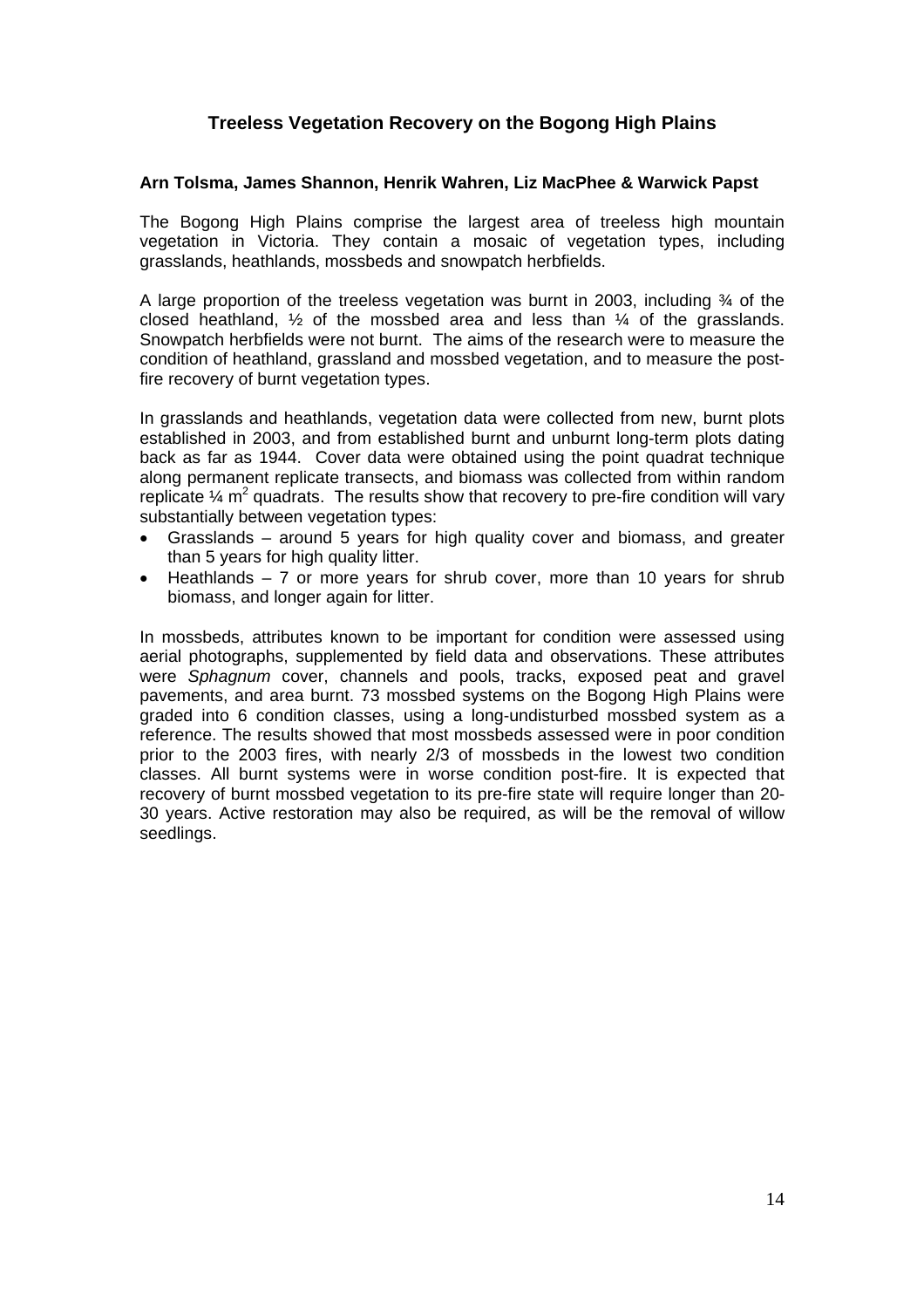## **Post-fire Catchment Rehabilitation Works**

### **Groundwater Communities – Bogs and Fens**

**Roger Good**, Senior Project Manager, Mountain Catchments (retired) **Genevieve Wright**, Project Officer (Catchment Rehabilitation Kosciuszko National Park)

**Amanda Carey**, Project Officer (Rehabilitation – Namadgi National Park)

Following the removal of domestic stock grazing from the upper catchments of the Murray, Murrumbidgee and Snowy Rivers in the 1950s and 1960s, only 50 percent of the bog and fen communities along the Main Range (Snowy Mountains) in Kosciuszko National Park remained as functional groundwater communities (approximately 2200ha of some 5500ha.)

During the 2003 bushfires that burnt across kosciusko national park and namadgi national park in the act the remaining areas of functioning bog ecosystem were further impacted upon. in kosciuszko national park approximately 15% of remaining bogs were damaged such that they were considered beyond physical rehabilitation to a functional state. in the act all bog areas were impacted by the fires, although few sites were considered to be damaged beyond a capacity to restore their hydrological role in the catchments.

A collaborative rehabilitation program between nsw and act staff was commenced in march 2004 and continues to the present time. a set of criteria were defined and used to determine the priority sites. these criteria were:

- 1. **Extent of degradation** including (a) the amount of vegetation lost during the fires, (b) if peat incision had begun and (c) if the peat soils had become hydrophobic following the fires.
- 2. **Recoverability**  some potential for recovery needed to be evident. While clearly affected by the fire, some vegetation (including *Sphagnum* and *Carex*  species) needed to have remained at the site, while peat incision was still manageable.
- 3. **Size and extent of peat beds**with consideration to catchment value.
- 4. **Significance in terms of catchment value**did the catchment drain into an important river system or was it part of a closed system?
- 5. **Location** both within the landscape and the catchment. Valley bottom bogs were targeted because of their deeper peat soils and the greater amount of drainage that may / would occur through them.
- 6. **Access availability**  with consideration to the efforts required to get to the location in terms of both time and money.
- 7. **Cost benefit of rehabilitation** with limited funds and subsequent time constraints on the rehabilitation works, activities were to be undertaken that would be of greatest benefit to catchment protection.
- 8. **Past history of damage**  Some areas were affected by compounding damage with earlier grazing periods having caused significant damage. While recovery in these areas may have been occurring since the cessation of grazing, the fires were found to have "reopened" some of the previous degradation.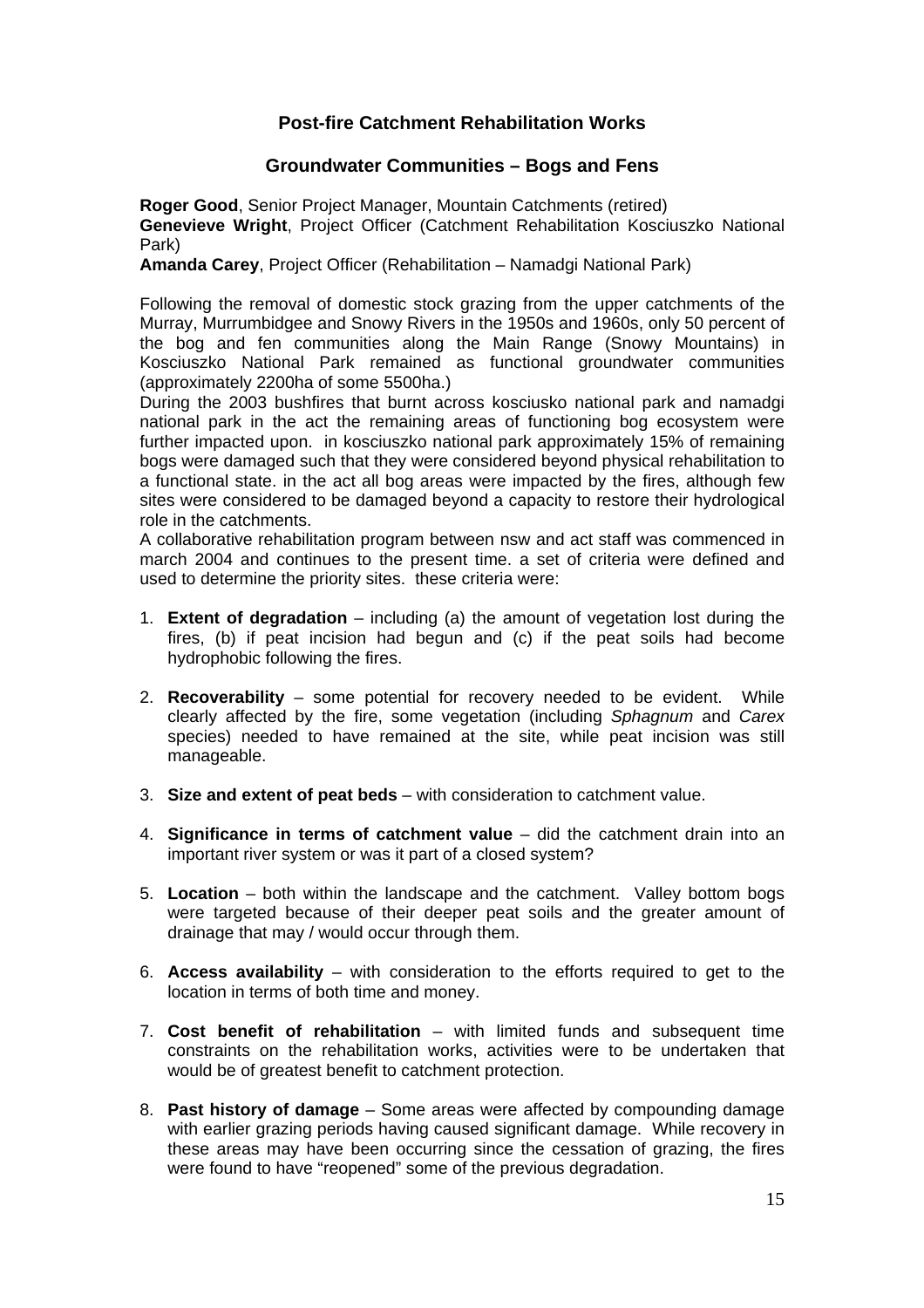- 9. **Iconic importance**some areas have significant iconic importance and are as such of value for protection. Pengilley's bog for example, has previously had a large Corroboree frog population and still retains the potential for reintroduced populations. In other examples, Guthrie's Creek has previously represented the largest bog area outside of the Main Range area, while within the Prussian Creek area, an important research history has evolved. (Wimbush 1970).
- 10. **Education value** bogs that could be used to illustrate management issues and functional processes were identified as important for recovery works.
- 11. **Long term monitoring potential** essential to undertaking such a program is the potential for measuring the success of the works. Issues such as access, location and importance were considered in selecting long term monitoring sites.

#### **The rehabilitation program**

The rehabilitation work commenced in the most significant sites (Pengilley's, Prussian Creek, Guthrie's and the Wragge's Creek bogs in Kosciuszko NP and Ginini, Rotten Swamp and Cotter Source bogs in Namadgi NP. A number of other sites in the vicinity of Mt Tate, the Cup and Saucer, and the Mt.Jagungal area (KNP) were subsequently worked on when the highest priority areas were completed.

The full recovery of bogs and fens when highly degraded, such as occurred in many bog areas, takes up to 30 years and hence it was recognised that any rehabilitation work would only be to initiate and enhance the natural processes of recovery. The works were therefore only to stabilise the sites, slow the rate of runoff, spread surface flows, re-saturate the peat profile, and to enhance the rate of recovery of a *Sphagnum, Empodisma* and other bog plant species*.* 

Coir log diversion banks were initially placed across the slope in the bogs and adjacent sites as water spreaders, silt traps and water filters to slow surface flow rates and to divert the maximum amount of surface flow to the core area of the bogs

 Hay bales were subsequently placed in eroded and incised peat areas, to slow the flows in eroded trenches and to create pools of surface water around which *Sphagnum* could readily recover. To further enhance the *Sphagnum* recovery, sods of *Sphagnum* were planted around the edges of some pools and shaded with a light layer of hay mulch (3 to 5 tonnes per hectare). It had previously been found that *Sphagnum* regrowth and recovery benefits from a 70-75% shade cover. Trials by the bog and fen recovery team (Hope, Good, Carey, Whinam & Wright) indicated that shade-cloth is an easy and practical way of providing this shade and it was subsequently used in a number of bog sites in Kosciuszko and Namadgi National Parks.

Following trials to ascertain the most appropriate technique(s) to enhance resaturation of the many dried-out or drying peatbeds, trenches were cut with a small backhoe down to the underlying gravels (1-2metres) into which hay bales were packed (1 to 3 bales in height). These bale-lined trenches slowed and filtered the sub-surface flows through the peatbeds providing for the complete saturation of the peatbeds behind them. This was considered a drastic action to take but was based on an understanding of how water moves naturally through peatbeds. It was also based on the recognition that the hay bales would eventually decompose and be integrated into the organic material of the peatbeds.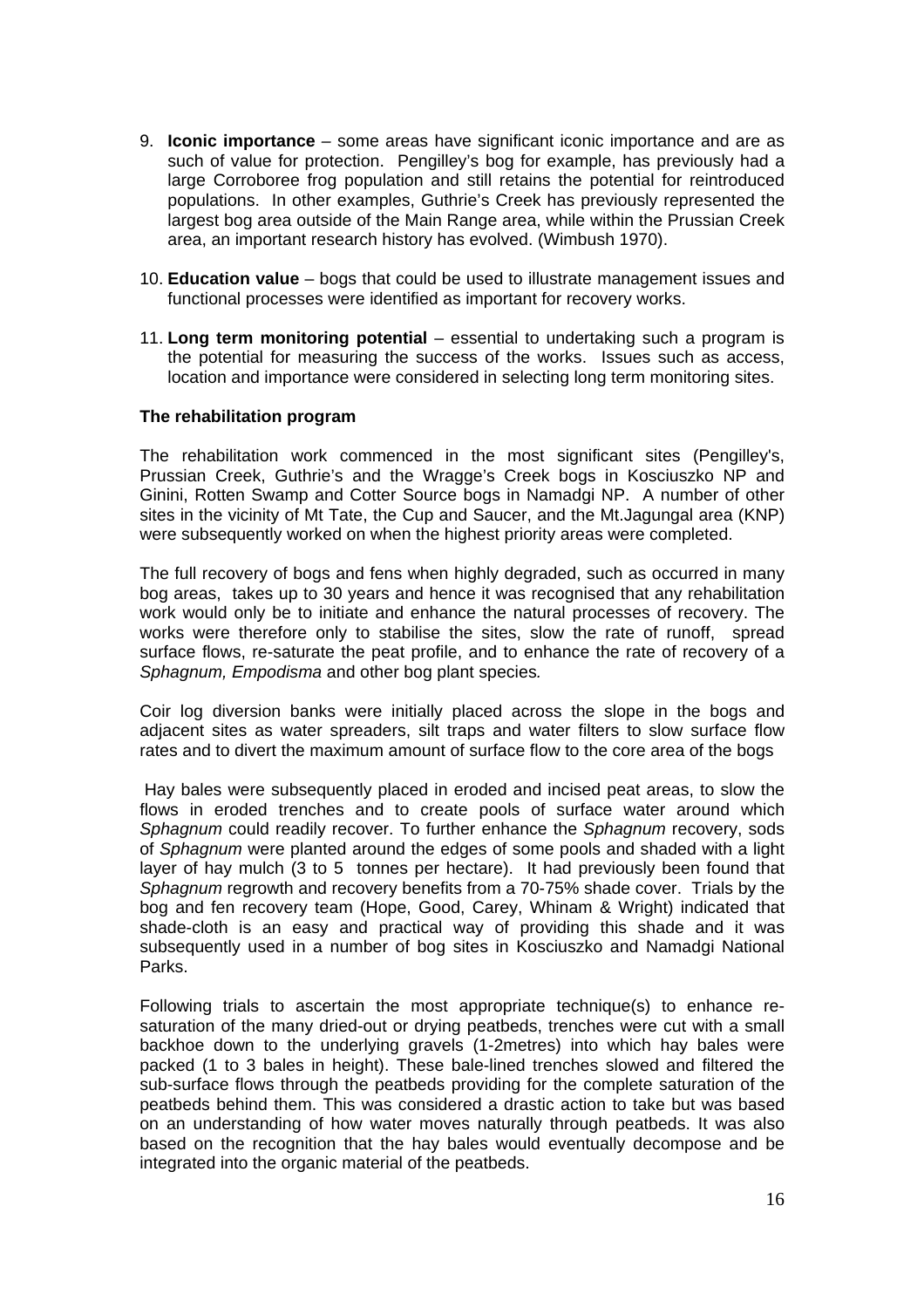Two years on from the initial rehabilitation works the priority bogs had recovered their vegetative cover of *Carex, Empodisma, Sphagnum, Ranunculus* and other groundwater dependent species. The peatbeds recovered their saturated peat state in 12 to 24 weeks at which time outflows started to exceed the inflows and the initial phases of the restoration of bog ecosystem functioning was considered to have been achieved.

#### **Summary**

The successful rehabilitation of damaged and highly disturbed bogs and fens requires an understanding of how a bog ecosystem functions and the role of bogs and fens in catchment hydrology. It also requires an understanding of the ecological requirements of the significant plant species eg *Sphagnum,* and an appreciation of the level or degree of degradation. At the extremes of degradation, rehabilitation to the pre-fire community condition was recognised as not possible and restoration to another stable ecological community, such as a sod-tussock grassland was pursued.

Where rehabilitation was identified as possible, the techniques to restore the communities to their pre-fire functional role were relatively simple and readily implemented, although the restoration of full functionality and a stable vegetation complex was recognised as not likely to be attained for several decades.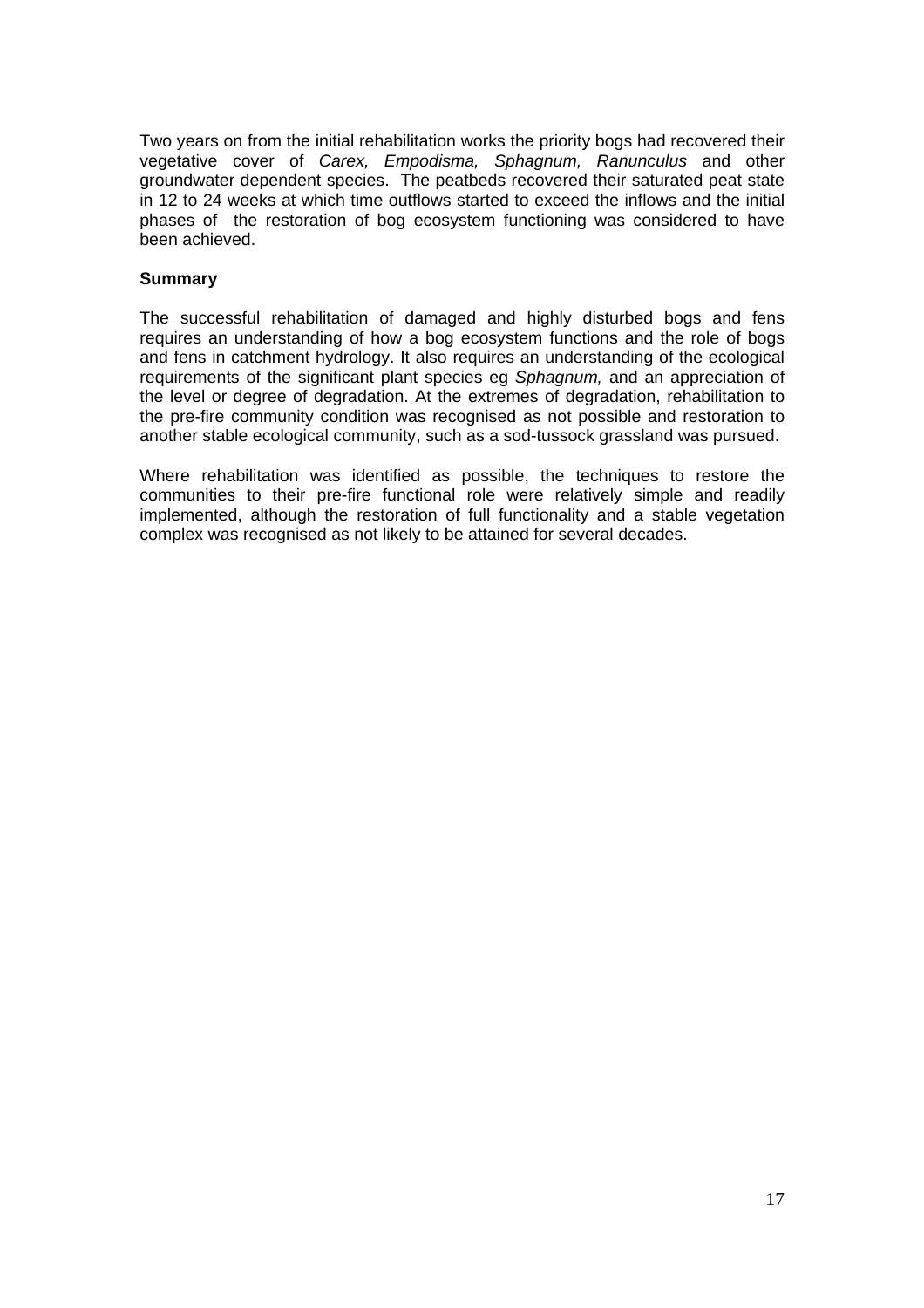## **Controlling Weed Invasion Post-fire**

## **Implications for Restoration of the Native Vegetation**

#### **Lynise Wearne1&2 and Cathy Allan<sup>1</sup>**

*1 Parks Victora; 2 La Trobe University* 

Successful control of invasive plants depends to a large degree on the regeneration potential of the target species and the impact of the removal effort on other species.

A variety of techniques can be used to remove exotic species, however monitoring and maintenance after invasive species removal and subsequent restoration is essential but often overlooked. In numerous areas throughout Australia, the invasive legume, *Cytisus scoparius* (L.) Link (Broom) forms both dense stands above-ground and abundant seed banks below ground. A number of factors make *C.scoparius* a threat to native biodiversity and a challenge to restoration practitioners, including its ability to resprout after cutting, a long-live seed bank and the associated decline of native species. Despite efforts to eradicate *C.scoparius*, a fully interegrated protocol for the control of this species and subsequent recovery of native vegetation has not been produced.

The specific goals of this study were: (1) to understand the regenerative potential of native vegetation in the subalpine and montane regions (2) to compare eradication methods of *C.scoparius* and (3) compare regeneration of native vegetation between treatments.

Plots were established prior to the 2003 Alpine Bushfires and consisted of; (1) areas removed of *C.scoparius* manually (2) areas invaded by *C.scoparius* (no control) (3) uninvaded native areas (4) previously sprayed (herbicide treatment) areas. All vegetation was initially monitored and subsequently removed within each plot and recovery monitored over one year. Following the 2003 alpine wildfire, all plots were burnt and remonitored. In addition large infestations of *C.scoparius* were killed in other areas and resulted in massive regeneration of the soil seed bank. Parks Victoria has subsequently developed an experimental management program (AEM) to assess the effectiveness of different herbicides on the control of *C.scoparius* and the impact on other vegetation.

This program will run over 5 years. Initial findings of this project and pre-and-post–fire regeneration of both *C.scoparius* and the native vegetation will be discussed.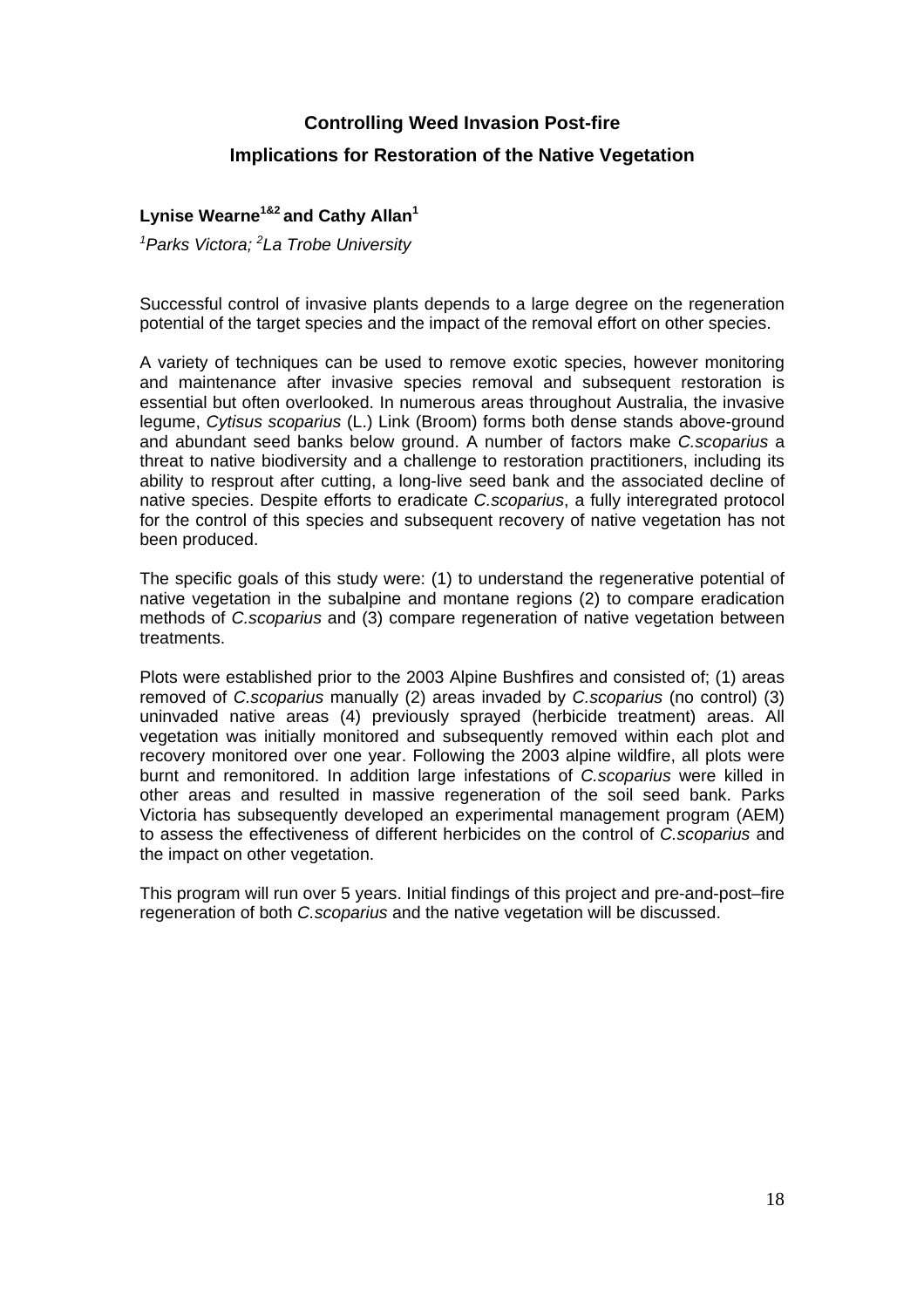#### **Recovery of Threatened Flora and Vegetation in North-Eastern Victoria after the 2003 bushfires**

#### **Fiona Coatesad, Maria Tarantob , A. Trumbull-Ward<sup>c</sup> , Arn Tolsmaa,, Judy Downea and Geoff Suttera**

**a** Arthur Rylah Institute for Environmental Research; 123 Brown Street Heidelberg, Victoria 3084. Tel: 03 9450 8600; Fax 03 9450 8799; E-mail Fiona.Coates@dse.vic.gov.au

**b** School of Anthropology, Geography and Environmental Studies; University of Melbourne, Parkville, Victorria 3052.

**c** Department of Sustainability and Environment, 171-173 Nicholson Street, Orbost, Victoria 3888.

Post-fire recovery of priority populations of threatened flora in north-east Victoria after the 2003 bushfires

Forty-four species of threatened plants were identified as 'possibly at risk' following the bushfires that burnt 1.1 million hectares of public and private land in 2003 (Parks Victoria 2003). The post-fire response of most of these species had not been previously documented. Surveys were conducted for 43 of these species to relocate at least some of their populations within the boundary of the fire-affected area and to assess whether -

- the target species were burnt and regenerating,
- were burnt and not yet regenerating but were likely to do so,
- were burnt and unlikely to regenerate or
- had not been burnt.

Existing population records were prioritised for survey and fieldwork, which was conducted from January to April 2004. Information recorded during the surveys included population size, habitat variables, an estimate of the local fire severity, fire response traits, threats present at the site and management requirements. Information was collected only at burnt sites. By the close of the survey period, 181 populations had been found, including populations that had not been previously recorded. 126 of these populations had been burnt. 17 additional rare or threatened species were found.

Twenty-two vascular plant species showed good regeneration at all sites inspected. Seven species were not, or mostly not, burnt across their range within the fireaffected area. Four vascular species and two non-vascular species showed poor regeneration or had not regenerated where burnt. An additional four species were not relocated, but all except one are highly likely to be extant, with no records found for the remaining species. Two species were subject to recovery plan implementation and were not surveyed. Two species are considered to have become extinct pre-fire. Seven species with known locations require further survey to clarify their status.

Fire response characters were recorded for 28 species. The majority (14) of species with burnt populations were resprouters with no persistent seed bank. Eight species had the ability to resprout and regenerate from a persistent seed bank. Four species were obligate seed recruiters from a persistent seed bank with no ability to resprout. Two species were short-lived annuals.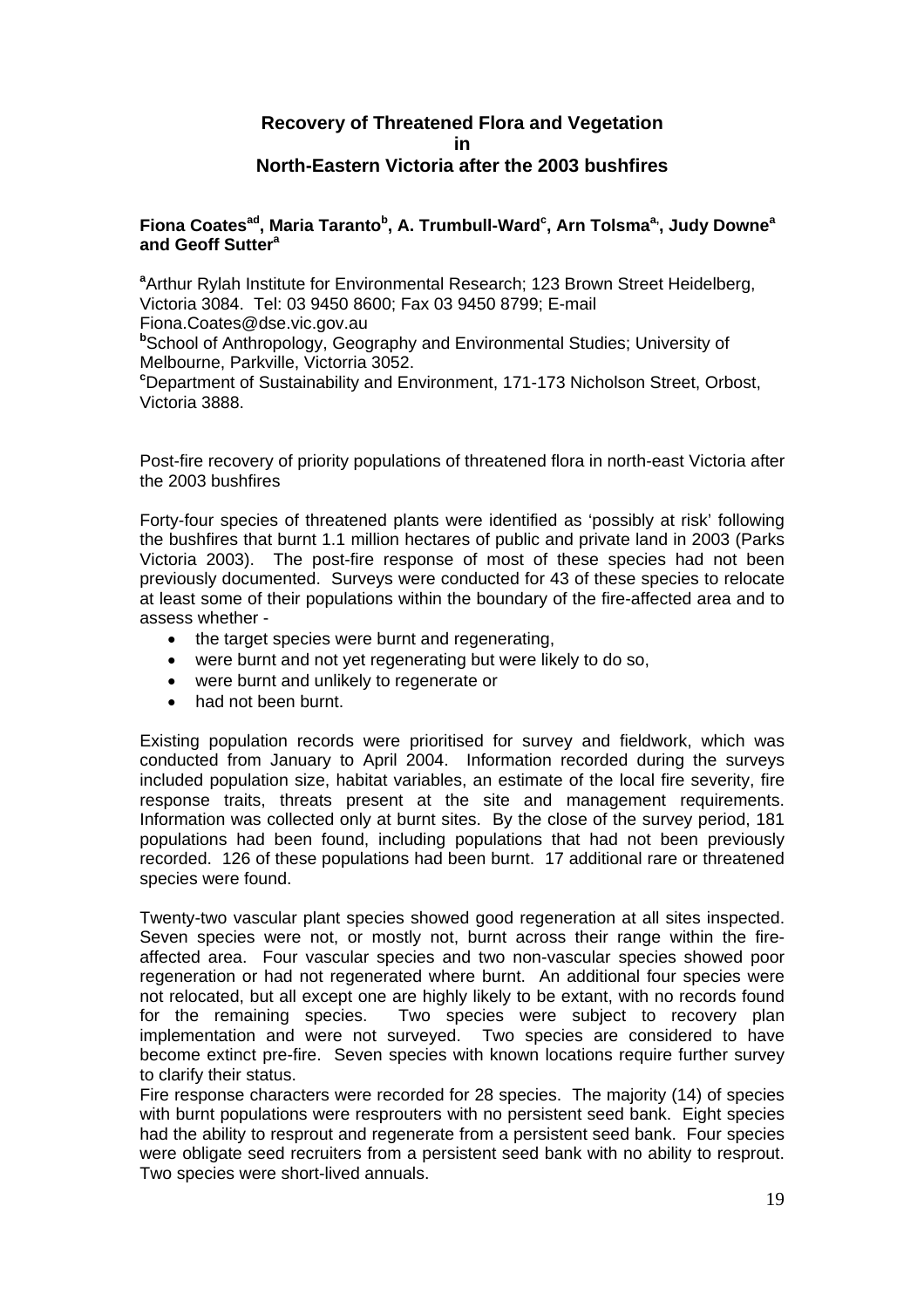Threats were recorded in 24% of populations, however most of these threats were relatively minor. Pest plant (environmental weed) management should be given the highest priority. Strategies for pest animal management should be implemented. Rapid monitoring methods were devised to determine the rate of post-fire recovery over time and tested for nine species. These represented the range of functional traits present within the range of species surveyed.

Most populations of most species are recovering successfully after the fires, with many having benefited from the stimulus to regeneration. Nevertheless, fire management planning that considers rare and threatened species will be required in the future. At present, little is known of the life histories or regenerative strategies of any of the species targeted during this survey. The fires have presented a unique opportunity to acquire information on the population biology and dynamics of threatened flora and their responses to fire. Species monitoring should continue over the next three to five years.

### **Recovery of Mountain Plum-Pine Shrubland After Wildfire (Cobberas)**

Populations of Mountain Plum-Pine (*Podocarpus lawrencei*), ranging in size from around 10 m<sup>2</sup> to 3000 m<sup>2</sup>, were assessed at five peaks on the Cobberas Range, eastern Victoria in March 2004 under the Victorian Bushfire Recovery Program. The aims were to determine the extent of damage to the populations from the 2003 alpine fires, the mode and success of regeneration, any threats that might act upon that regeneration, and to identify urgent management actions.

The proportion of each population killed varied substantially, ranging from zero to 95%. The total proportion killed at each of the five peaks ranged from 2% to 63%, with an overall average of 28%. *Podocarpus* did not carry fire with the same intensity as adjacent shrubby vegetation, but it was sufficiently sensitive to fire that burning of the bark at the base of the trunk caused plant death.

Regeneration of scorched plants was occurring, albeit at low levels, through resprouts on the trunks and branches, and occasional root resprouts. Sprout location was directly related to the intensity with which individual plants were burnt or scorched. Small numbers of seedlings were present, ranging in size from around 2 to 6 cm.

Fire management plans to protect the remaining populations are recommended, along with continued rabbit control. Weeds do not currently pose a threat. However, periodical monitoring of weeds and other factors that might affect on-going regeneration success is recommended.

## **Recovery of Silurian Limestone** *Pomaderris* **Shrubland after the 2003 bushfires in north-east Victoria.**

The status and post-fire recovery of the nationally threatened community Silurian Limestone *Pomaderris* Shrubland was assessed after the 2003 bushfires under the Victorian Bushfire Recovery Program. Prior to 2003 there had been no records of fire at Marble Gully for at least one hundred years. The community is restricted to limestone geology, occurring only at Marble Gully near Omeo in East Gippsland. Species fire response characteristics, threats to recovery and management requirements for the vegetation community were identified. Permanent transects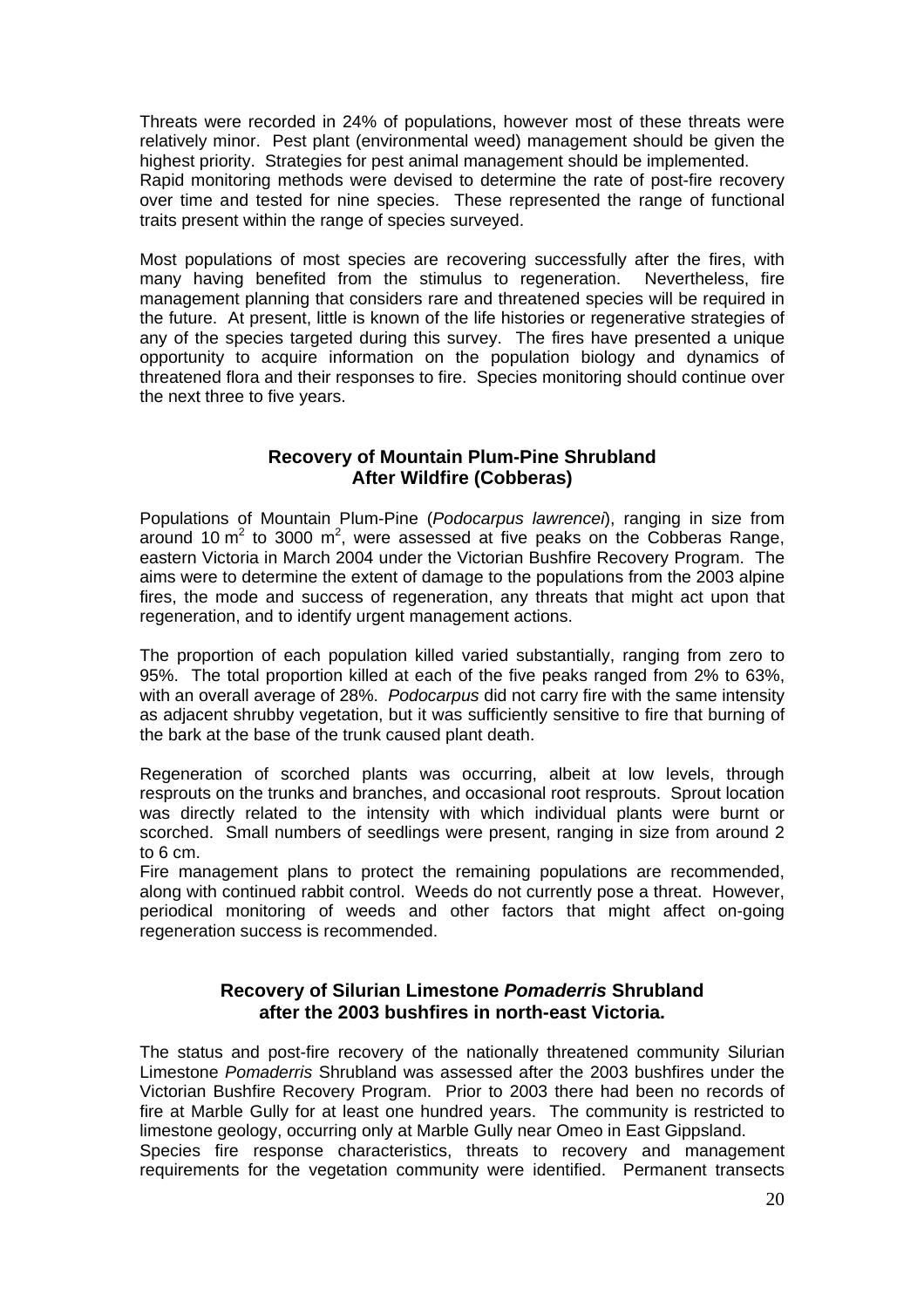were established to monitor post-fire recovery of key common species, minor species and five rare or threatened species.

The influence of fire on species composition was determined by comparing the species list from pre-fire studies with a list compiled from this study. Community structure was severely affected with the canopy virtually totally destroyed. All lifeforms were regenerating but it will take many years, with the absence of fire, to determine if the community will return to its original structure. 213 vascular species, including 38 weeds, were recorded pre- and post-fire. 85 of these were recorded in 2003 plus 34 species that were previously unknown. Response to fire and/or vital attribute data were collected for 115 indigenous species.

Nine rare or threatened species were re-located during the 2004 survey: *Olearia astroloba* (Vv), *Ozothamnus adnatus* (v), *Arthropodium* sp.1 (r), *Pimelea flava* subsp. *dichotoma* (r), *P*. *pauciflora* (r), *Pomaderris oraria* subsp. *calcicola* (r), *Pultenaea densifolia* (r), *Vittadinia tenuissima* (r) and *Senna aciphylla* (r). Two rare species previously recorded were not found - *Asplenium trichomanes* subsp. *quadrivalens* (r) and *Desmodium varians* (k). Two of three additional species known to be significant at Marble Gully due to their disjunct geographical distribution, were also found (*Austostipa scabra* subsp*. falcata* and *Ptilotus spathulatus)*. One other disjunct species previously recorded at the site, *Isoetopsis graminifolia,* was not re-located. The study showed that most rare or threatened species regenerated by a combined mechanism of sexual and vegetative means. Seedlings were more numerous and generally smaller than the resprouting individuals. One species, *Pimelea flava* subsp. *dichotoma* was an obligate seed recruiter and one species, *Arthropodium* sp.1, was an obligate resprouter.

Fire suppression activities did not impact directly on the community. It is recommended that the community be protected from fire until a fire management plan is prepared. There is a low level threat from weeds and grazing by livestock, which may impact on post-fire recovery. Ongoing monitoring is proposed for at least five years.

### **Recovery of Montane Swamp Complex after Bushfires in North East Victoria 2003.**

The status and post-fire recovery of the threatened community, Montane Swamp Complex was investigated 12 months after the 2003 bushfires as part of the Victorian Bushfire Recovery Program. This community has been listed under the Commonwealth EPBC Act 1999 and the Victorian FFG Act 1988. It is restricted to a few tributaries of the upper reaches of the Tambo River, near Benambra in East Gippsland. This study was confined to the largest area of Montane Swamp Complex, adjacent to the Tailings Dam No. 1 site (T1) of the Wilga-Currawong mining project. The T1 site was stratified into three zones consisting of wet soaks, creekline vegetation and woodland. Each zone was sampled using two randomly placed quadrats and recording the presence and cover/abundance of all the species present, as well as stage of development, mode of regeneration, vital attributes and environmental variables.

Recovery of Montane Swamp Complex was determined by comparing species composition, richness and cover/abundance recorded in this study with the results of earlier surveys. Approximately half the number of woody, graminoid and herbaceous perennials were regenerating in quadrats since the fire compared to pre-fire numbers, indicating that the community is now less floristically diverse than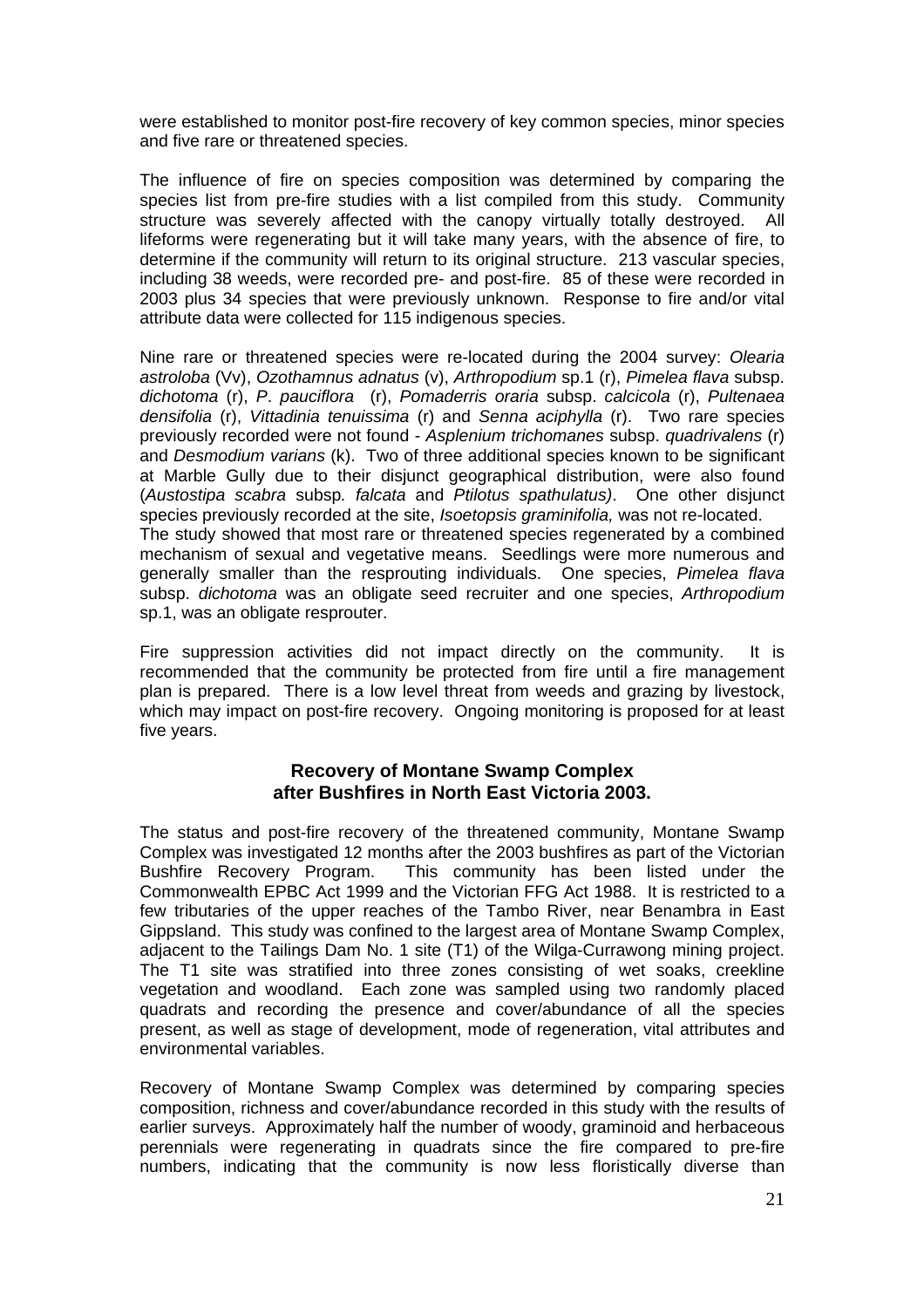previously. However, structural recovery appeared steady, with a relatively high number of plants in the early stages of regeneration and indications of growth for all three of these life form classes. In areas containing peat bogs most *Sphagnum* was dead with only 1%-5% living, although much of the burnt *Sphagnum* remained on site. Species were regenerating mainly by vegetative or combined strategies, and to a lesser extent by sexual means. A number of herbs and graminoids had flowered or set seed since the fire, although tree and shrub species matured more slowly.

Only three out of ten known rare or threatened species were relocated after the fire. There are few threats to post-fire recovery from pest plants and animals and weed species richness is lower since the fire. The conservation status of Montane Swamp Complex may have been compromised by the 2003 bushfires, although this can only be determined with additional survey and monitoring. It is recommended that quadrats are re-visited within two years and that post-fire monitoring continue for ten years. Some minor weed control measures should also be implemented.

### **Has previous fire history influenced post-fire recovery of treeless subalpine vegetation at Mt Buffalo National Park?**

There have been six major fires at Mt Buffalo since the early twentieth century, with three of these occurring since 1972. The frequency of burning is now a concern for the Parks Victoria who need to know how to prioritise fire management. Post-fire monitoring of treeless alpine and subalpine vegetation and litter at Mt Buffalo between 1985 and 1999 showed that recovery of treeless vegetation and ground cover to pre-fire levels takes 10-15 years (Wahren et al. 1999; Wahren & Walsh 2000), although there has been long-standing concern for the declining condition of bog vegetation because of stream incisement and lowering of the water table in the high valley plains as a result of fire (Rowe 1970).

In this study, we investigated the effect of different fire histories on community composition, community function and plant performance in three vegetation types: subalpine bogs, alpine heath dominated by herbaceous species and alpine heath dominated by woody species. We hypothesised that vegetation that was moderately disturbed (i.e. burnt by two of the three fires since 1972: 1972+2003, 1985+2003) would be more diverse than either frequently (1972+1985+2003) or infrequently (2003 only) disturbed communities (intermediate disturbance hypothesis, Connell 1978). The null hypothesis was that fire history would make no difference to post-fire recovery because there had been sufficient time between fires for vegetation and habitat to recover (13 years and 20 years), as postulated by Wahren et al. (1999) and Wahren & Walsh (2000). We examined three aspects of vegetation diversity/recovery after the 2003 fire: (a) species richness/diversity and floristic composition, (b) functional response (life form richness and regenerative response), (c) rate of recovery/plant performance (measured as heights of dominant regenerating species), and (d) general habitat recovery (bare ground and litter cover). We intend to use the results to determine whether specific vegetation management actions should be prescribed according to fire history. Analyses are currently underway.

#### **References**

Connell, J. H. (1978) Diversity in tropical rainforests and coral reefs. *Science* 199, 1302−10.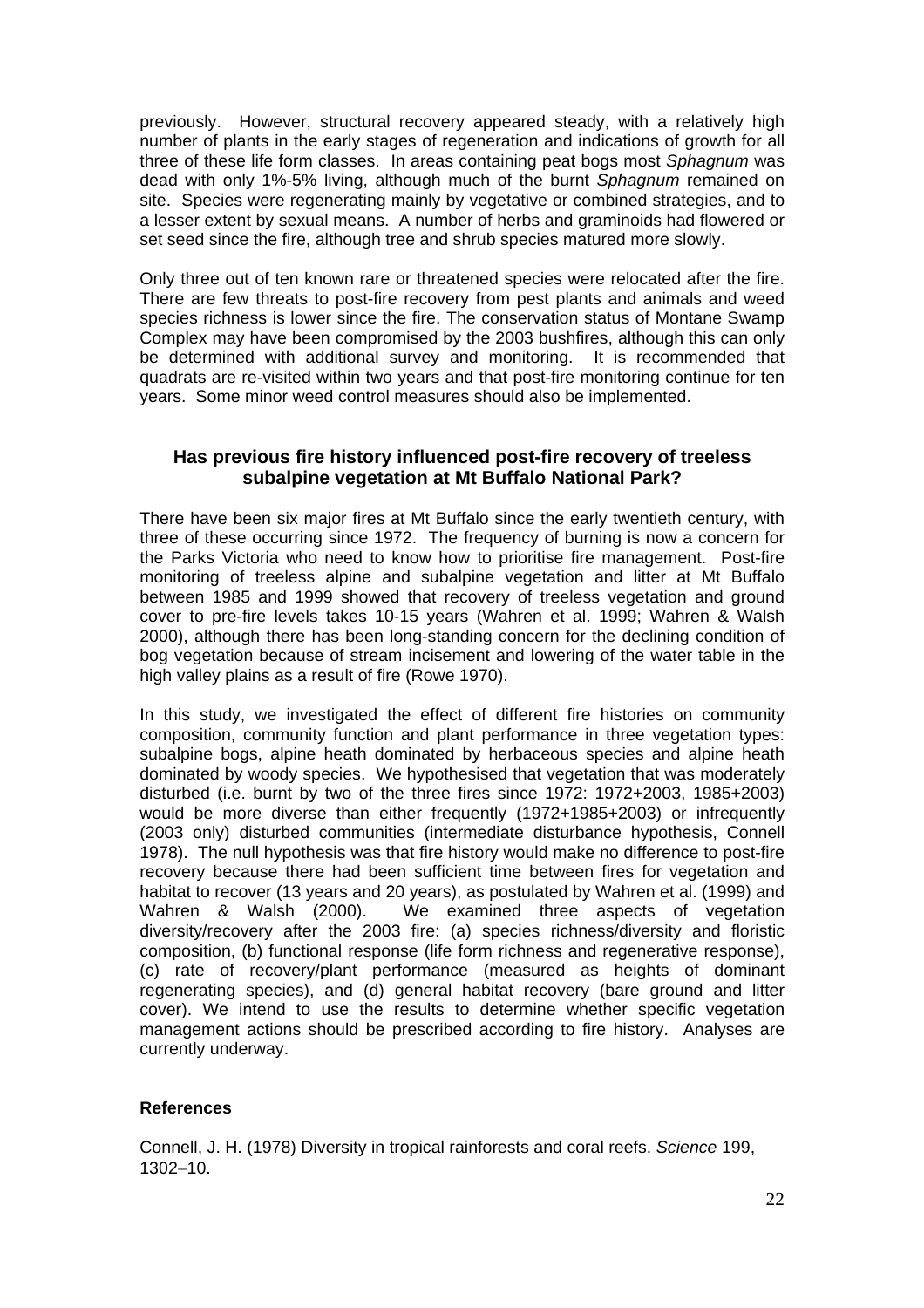Wahren, C-H. A. & Walsh, N. G. (2000) *Impact of fire in treeless sub-alpine vegetation at Mt Buffalo National Park, 1982-1999*. Report to the Australian Alps Liaison Committee.

Wahren, C-H. A., Papst, W. A. & Williams, R. J. (1999) Post-fire regeneration in Victorian alpine and subalpine vegetation. Bushfire 99. Proceedings of the Australian Bushfire Conference, Albury, July 1999, pp. 425-30.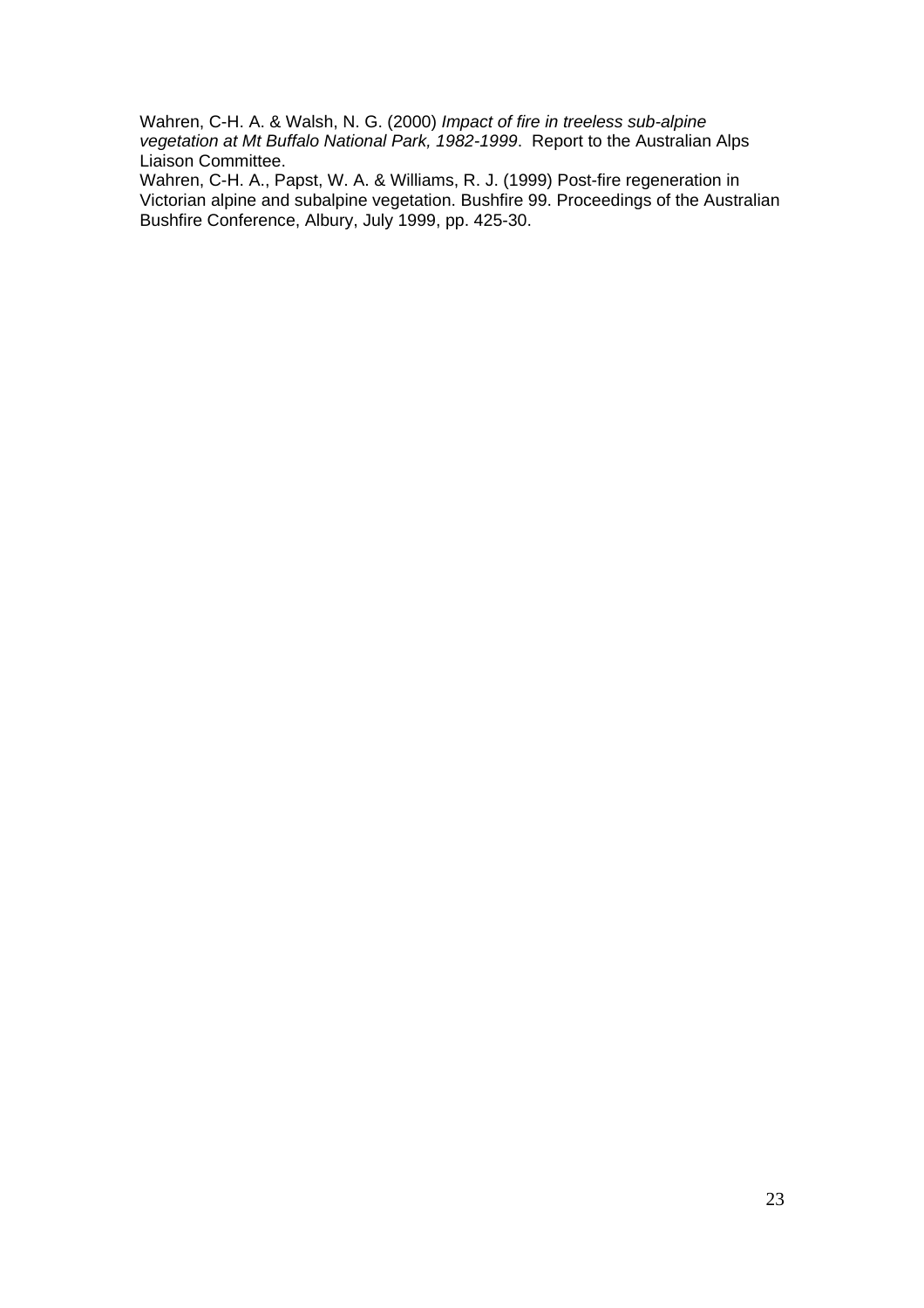#### **Response of Sequestrate Fungi and Mycophagous Mammals to Disturbance by Fire**

Honours thesis, submitted November 2004

#### **Eleanor Bradbury**

Dept. of Environmental Management and Ecology La Trobe University Wodonga, Victoria

#### Abstract

In early 2003 a naturally lit bushfire burned through Alpine National Park and surrounding areas, including the Upper Ovens and Kiewa Valleys. In anticipation of such fire events some prescription burning had been conducted in these areas, and during the fire, further prescription burning was conducted in an attempt to control the spread of the fire. This study looked at specific ecosystem responses under four different burning regimes including an area long unburned, an area burned in the natural fire, a prescribed burn area, and an area that had been burned by both prescribed burning and the natural fire.

Ecosystem responses were measured in winter and spring of 2004, approximately 18 months after the bushfire. The primary responses measured were those of sequestrate fungi species diversity and abundance, and mycophagous (fungus eating) mammal species diversity and abundance. Vegetation characteristics were also measured to document responses in the primary biota.

The area that had been prescribed burned prior to the natural fire burned at a significantly higher intensity than the other sites, a result that is counter to the accepted rationale for the use of prescribed burning in fire mitigation. The area was also depauperate of sequestrate fungi, yet had a higher number of mammals present, predominately introduced species. There was a broad similarity between the areas burned by the natural fire and prescribed burned during the fire event. These areas had a greater species diversity and abundance of sequestrate fungi than the unburned area, yet fewer species of native mammals. The area prescribed burned only had a significantly greater number of plant species in the understory than the other areas sampled.

The interaction between the vegetation, sequestrate fungi and mycophagous mammals was disrupted in the burned areas by removal of the major mycophagous species of the area. The effect is most severe in the combination burn treatments where sequestrate fungi are lacking and mycophagous mammals will be required to disperse spores into the area. Disruptions of the interactions between these taxa may have serious implications for the long-term health of this forest ecosystem.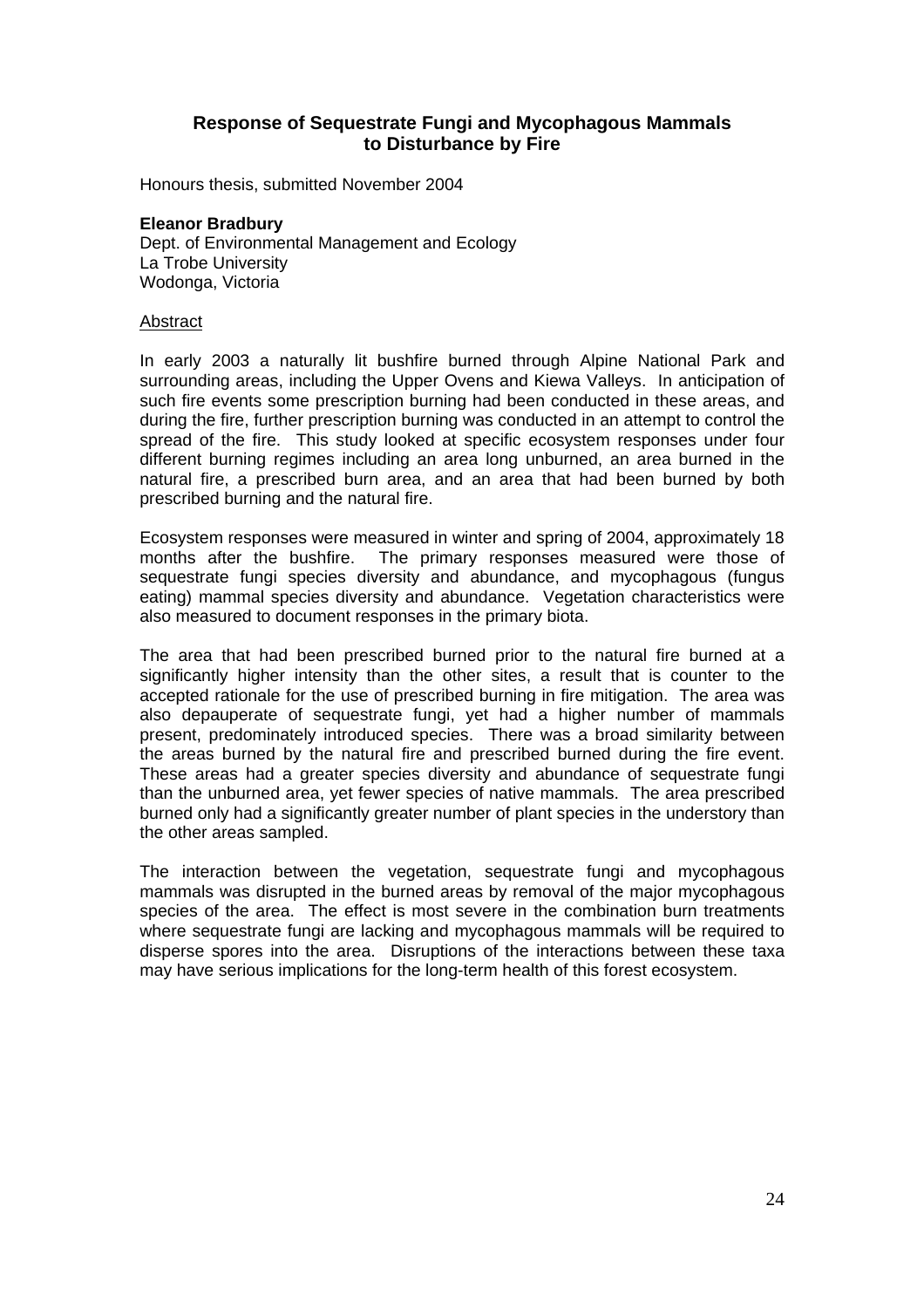#### **Monitoring Vegetation Recovery after the 2003 Fires in the 'Northern Extremities' of the Australian Alps**

#### **Michael Doherty 1 and Genevieve Wright 2**

**1** CSIRO Sustainable Ecosystems, Canberra **<sup>2</sup>** NSW DEC (NPWS) Queanbeyan

The unplanned fires (wildfires) of January 2003 have provided a unique opportunity to assess the impacts on and recovery of vegetation in alpine and sub-alpine environments. These environments only experience relatively infrequent fire and many of the areas burnt in 2003 had last been burnt by unplanned fire in 1939 or in some cases, even prior to that. Hence, the effects of the fires on many plant species were unknown although some of the more widespread species occur in other environments which are prone to more frequent and intense fire. Much of the postfire work undertaken by State agencies and Universities has been concentrated in the true alpine and higher sub-alpine areas of New South Wales and Victoria, but the fires extended from the Victoria to the most northerly extent of the Australian Alps and it is this northern area that forms the basis of our study area.

In the late 1990's, a series of 163 permanent stratified 20m x 20m plots were established in Bimberi Nature Reserve, Brindabella National Park and Burrinjuck Nature Reserve in the northern part of the Australian Alps as part of a vegetation survey that was undertaken to inform the management of these reserves. In recognition of the potential of long term monitoring plots in reserve management, all of the plots were permanently marked and photographed when surveyed. All of these plots were burnt by a range of fire intensities during January 2003 with the exception of one plot only. The opportunity presented for a before-and-after study has led to an opportunistic post fire re-sampling regime being instituted by NPWS and CSIRO. So far, sampling has been undertaken in Spring-Summer 2003-2004 and Spring-Summer 2004-2005. Each plot has been documented via recording full floristics with cover abundance, structural attributes, animal habitat complexity and site photographs. The original plot photos were re-recorded and additional post fire data including recovery mechanism, scorch height, fire patchiness and additional site photos were recorded post-fire. In the 2003-2004 season, we attempted to sample all plots and of the 163 original plots, 156 were found and re-sampled. In the 2004-2005 season, a sub-set of 55 plots was sampled and these plots were stratified to cover all 3 reserves and high and low fire intensities within each vegetation type.

The initial post fire survey work has concentrated on documenting fire recovery mechanisms and some 350 species have so far been documented. Of these, approximately 80% are re-sprouters and the remaining 20% are obligate seeders – this latte category covers a mixture of exotic annuals and serotinous and other firekilled native species. Effects of the fires on structure are varied but three primary response types can be discerned in relation to canopy recovery: primarily epicormic response (e.g. *Eucalyptus dalrympleana*, *Eucalyptus robertsonii*, *Eucalyptus fastigata*); primarily basal response (e.g. intensely burnt *Eucalyptus mannifera* and *Eucalyptus dives*) and primarily fire-killed response requiring seedling reestablishment (e.g. *Leptospermum micromyrtus* and *Eucalyptus delegatensis).* Additionally, all species are being monitored to ascertain primary and secondary juvenile periods. Preliminary results on floristic and structural changes, recovery mechanisms and rates were presented at Bushfire 2004 in Adelaide (Doherty and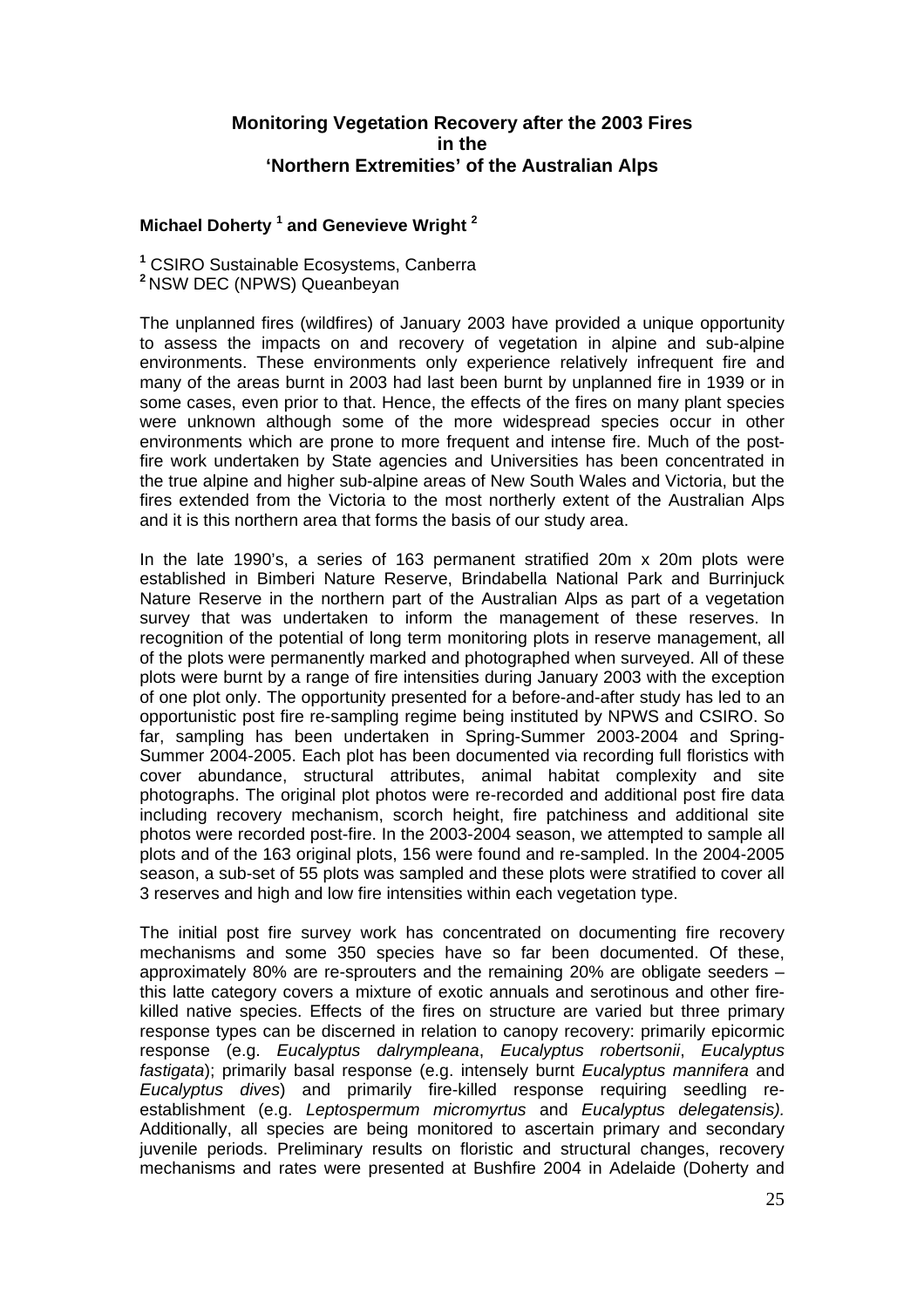Wright 2004) and two interim reports have been prepared (Doherty and Wright 2004, Doherty and Wright 2005).

We intend to continue post-fire sampling for at least 5 years post-fire and the floristic data will be analysed using multivariate methods to determine if there are distinct 'trajectories' of plots post fire i.e. the following questions will be investigated:

- *Does the floristic composition of plots change significantly after fire?*
- *If so, is it a short, medium or long term effect?*
- *Is the floristic composition changed permanently in some cases?*
- *What is the nature of the response of exotic species and the interaction between exotic and native species richness and composition?*
- *How long does vegetation structure take to recover in different vegetation types with differing or similar fire intensities?*

#### *References*

Doherty, M.D. and G. Wright. (2004). *Post Fire Recovery after the 2003 Canberra Fires – Bouncing Back in Bimberi, Brindabella and Burrinjuck*. Proceedings of 'Earth, Wind and Fire – Fusing the Elements', Bushfire 2004 Conference, Adelaide, 25-28 May 2004.

Doherty, M.D. and G. Wright. (2004). *Assessment of the Impact of the 2003 Wild Fires on the Flora and Vegetation of Brindabella National Park, Bimberi Nature Reserve and Burrinjuck Nature Reserve.* A Report Prepared for the Reserve Conservation Unit, New South Wales National Parks and Wildlife Service, Queanbeyan. CSIRO Sustainable Ecosystems, Canberra.

Doherty, M.D and G. Wright. (2005). *Assessment of the Impact of the 2003 Wild Fires on the Flora and Vegetation of Brindabella National Park, Bimberi Nature Reserve and Burrinjuck Nature Reserve - Second Year Post- Fire Sampling Report.*  A Report Prepared for the Reserve Conservation Unit, New South Wales National Parks and Wildlife Service, Queanbeyan. CSIRO Sustainable Ecosystems, Canberra.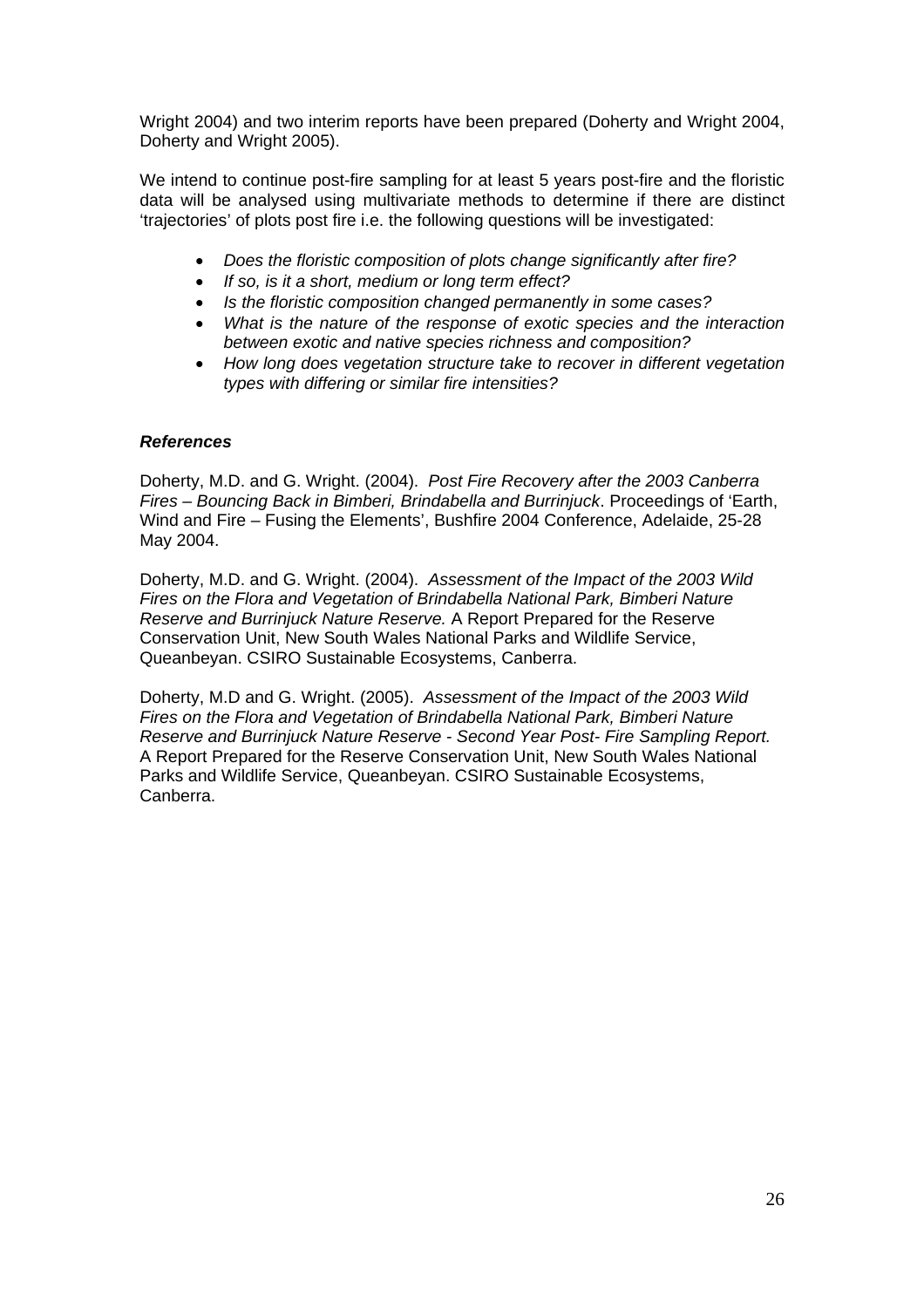## **ACT Long-term Vegetation Monitoring**

#### **Margaret Kitchin**

Wildlife Research and Monitoring, Environment ACT.

ACT has established a long-term vegetation monitoring program primarily based on sites that were initially surveyed in the 1970s and 1980s.

A stratification of over 200 of these sites, vegetation communities and environmental attributes identified 38 sites for on-going monitoring. In autumn 2004, all sites were initially surveyed. In autumn 2005 a subset of 14 sites were surveyed. A subset will be surveyed until 2008 when it is proposed all are surveyed again. The sites are being assessed for post-fire regenerative response, primary juvenile period and composition and structural change. Preliminary results have indicated that species are recovering well. Some fire sensitive species such as *Callitris endlicheri* and *Eucalyptus delegatensis* are regenerating at sites where they were previously recorded but in reduced numbers.

The data gathered in this study is being compiled into the ACT Fire Response Database. This program will provide research to support the understanding of the responses of different terrestrial vegetation types to fire regimes and collect data for the development of ecologically appropriate fire thresholds for future fire management.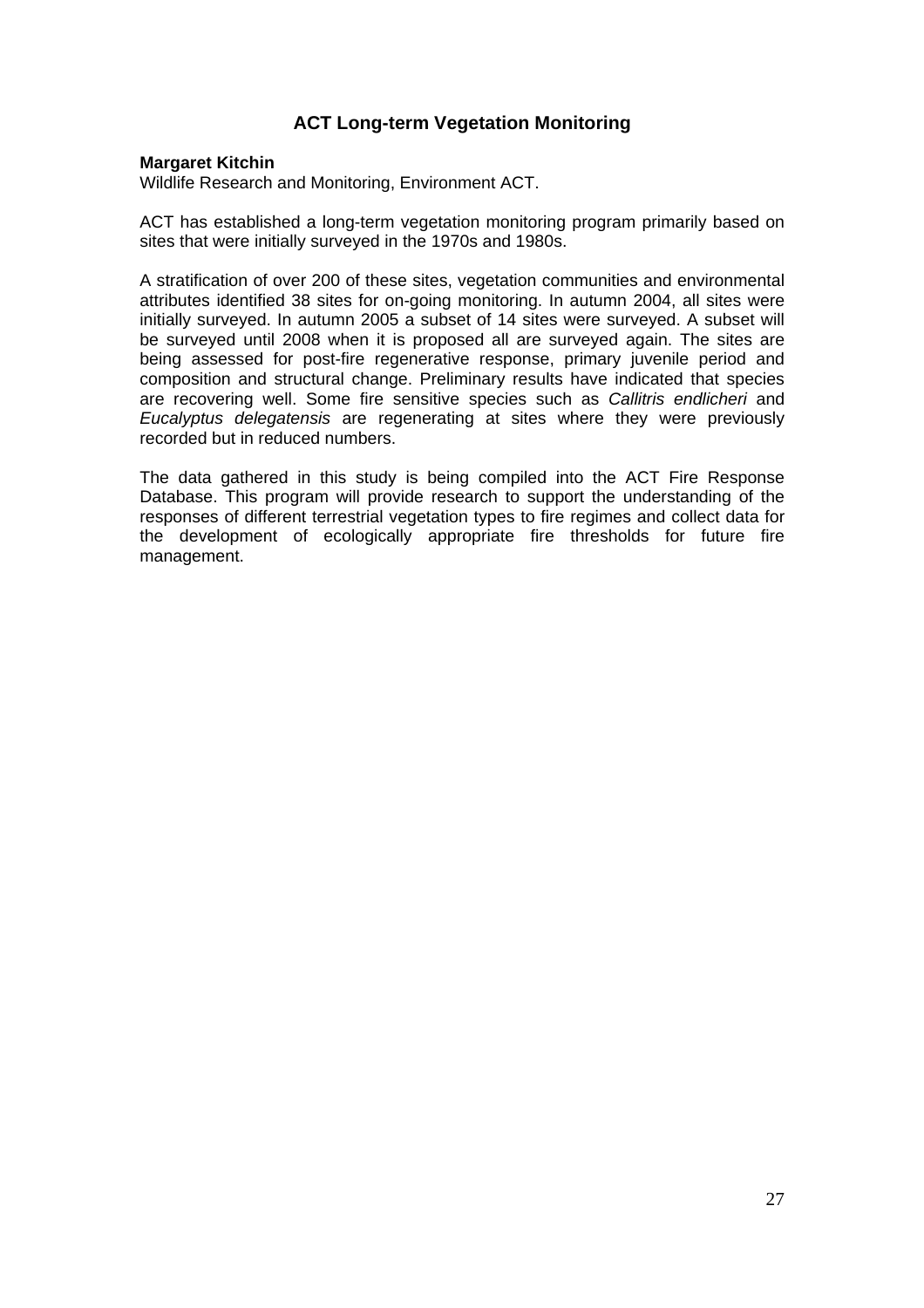## **Australian Alps Fire Response Monitoring System (Alps Fire Ecology Plots)**

#### **Trish Macdonald**

Wildlife Research and Monitoring, Environment ACT.

#### **Background**

Various fire management regimes have been imposed on the constituent parks of the Australian Alps national parks based on a mixture of economic and environmental considerations. However little is known about the suitability of such regimes in terms of long-term management of the Alps biodiversity.

In October 1993, the Australian Alps Liaison Committee funded a workshop to discuss the issue of the effect of fire on Australian Alps vegetation. The workshop developed a series of research proposals and priorities for investigation into the fire ecology of the Alps.

The Australian Alps Fire Response Monitoring System, the first of these proposed projects, commenced in 1996.

#### **Objective**

To establish a series of permanent sites and a monitoring system to enable long-term monitoring of the effects of fire on vascular plant species and communities in the Alps parks. Data from this monitoring system will enable more informed management decisions regarding the timing and effect of various fire regimes, particularly with respect to the conservation of rare, threatened and fire-sensitive floral species and communities, and the promotion of biodiversity.

Established a set of 40 plots in the Alps - 4 areas of the Alps were chosen.

**Kosciuszko National Park –** The Merambego and Nungar areas chosen as they have a diverse history of wildfires and hazard reduction burns, and were likely to continue to be burnt as part of the ongoing protection of neighbouring properties and assets

**Alpine National Park** – Buchan Headwaters Wilderness and immediately adjacent areas were selected as there were extensive documented fire histories for the areas and long-term plans for periodic rotational fuel reduction burns.

**Namadgi National Park –** by comparison didn't have a history of frequent fires though hazard reduction fires had occurred in the past along with periodic wildfires. No extensive fuel reduction burns were planned in the immediate future.

In all the above areas sites were selected across the major vegetation provinces. Cold air drainage shrub and herbfields were not considered fire-prone and were not sampled. Sites were also selected in a variety of fire histories, and areas known to contain endangered, threatened or rare species were also sought.

Sites were established (30mX30m quadrat) with permanent photo points. At each site various physical parameters were recorded (landform, slope, aspect, strew size etc). All vascular plant species present were recorded, with growth form and height class noted, and cover/abundance estimated. The vegetation association at each quadrat was described in terms of the dominant overstorey species, structure and dominant understorey species.

Standardised data sheets and tables were designed, and a relational database *(Microsoft Access)* designed to form the basis of the monitoring system database.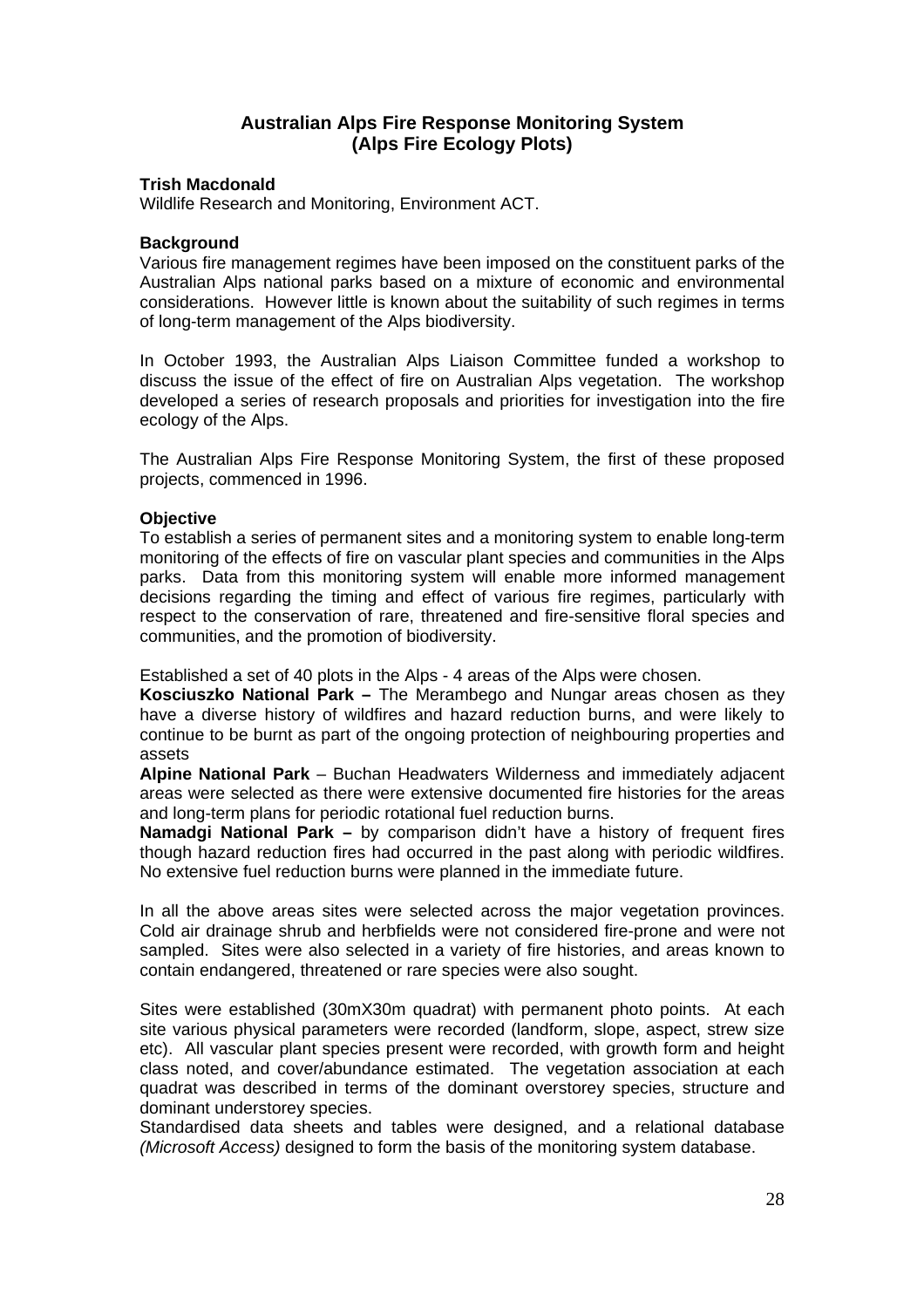A total of 313 species were recorded across the sites, of which 146 (47%) were species unique to the area. Of the total species listed 116 species were included in the national fire response system (Gill) but no records were from any of the Alps national parks. Only 67 of the 116 species have records from the ACT, eastern NSW or eastern Victoria. Of these 67 species only 27 had records from more than one ACT/NSW/VIC location and many showed variable fire responses. It was considered that species data from only one or two nearby locations is not sufficient on which to base alps fire management decisions.

The fires of 2003 provided the greatest single opportunity to gather ecological information on the natural vegetation communities of the Alps since the project's establishment. After the initial assessment and monitoring of the plots following the 2003 fires, there was a review of the adequacy of the recording data sheets and rationalisation of the amount of data to be collected in the monitoring system.

#### **Preliminary results**

#### **Species Regeneration Mechanisms**

The regeneration mechanisms displayed by species affected by the 2002/2003 bushfires were examined. One hundred and forty-seven species (48% of the total number of species recorded) were observed regenerating.

Examination of the data revealed that:

- The majority of species (98%) were most frequently observed regenerating vegetatively, with 75% re-sprouting from root suckers or rhizomes, 18% re-sprouting from basal stem buds and 5% re-sprouting from epicormic shoots.
- Only 2% of species were most frequently observed regenerating from seed (in all instances from canopy–stored seeds).
- Only one species had equal instances of responding vegetatively (by root suckers or rhizomes) and by seed (from soil-stored seeds).

Time to fruiting or flowering - Gill and Nicholls (1987) refer to the time from fire to first flowering of a seeder population as the 'Primary Juvenile Period'. They propose that the time after a fire at which a population will be secure (ie the species is likely to be able to regenerate adequately if burnt again) is either when 50% or more of the plants present have become reproductive or when twice the primary juvenile period has passed.

Initial data found that 197 species in the plots had fruited or flowered in the period between the 2003 fire and Autumn 2005. 92 species and 8 genera had not been observed flowering/fruiting.

The study provides an opportunity to track vegetation changes in structure and species composition. This study is unusual in having pre-fire baseline data for this. It is more common to begin such studies after fires and the pre-fire condition is often implied or derived from related areas.

#### **References**

Forward L.R. and Hall R.M. (1997a) *Alps vegetation fire response monitoring system: field data collection manual*. Report to: New South Wales National Parks and Wildlife Service, Snowy Mountains Region, Heritage Unit, Jindabyne NSW.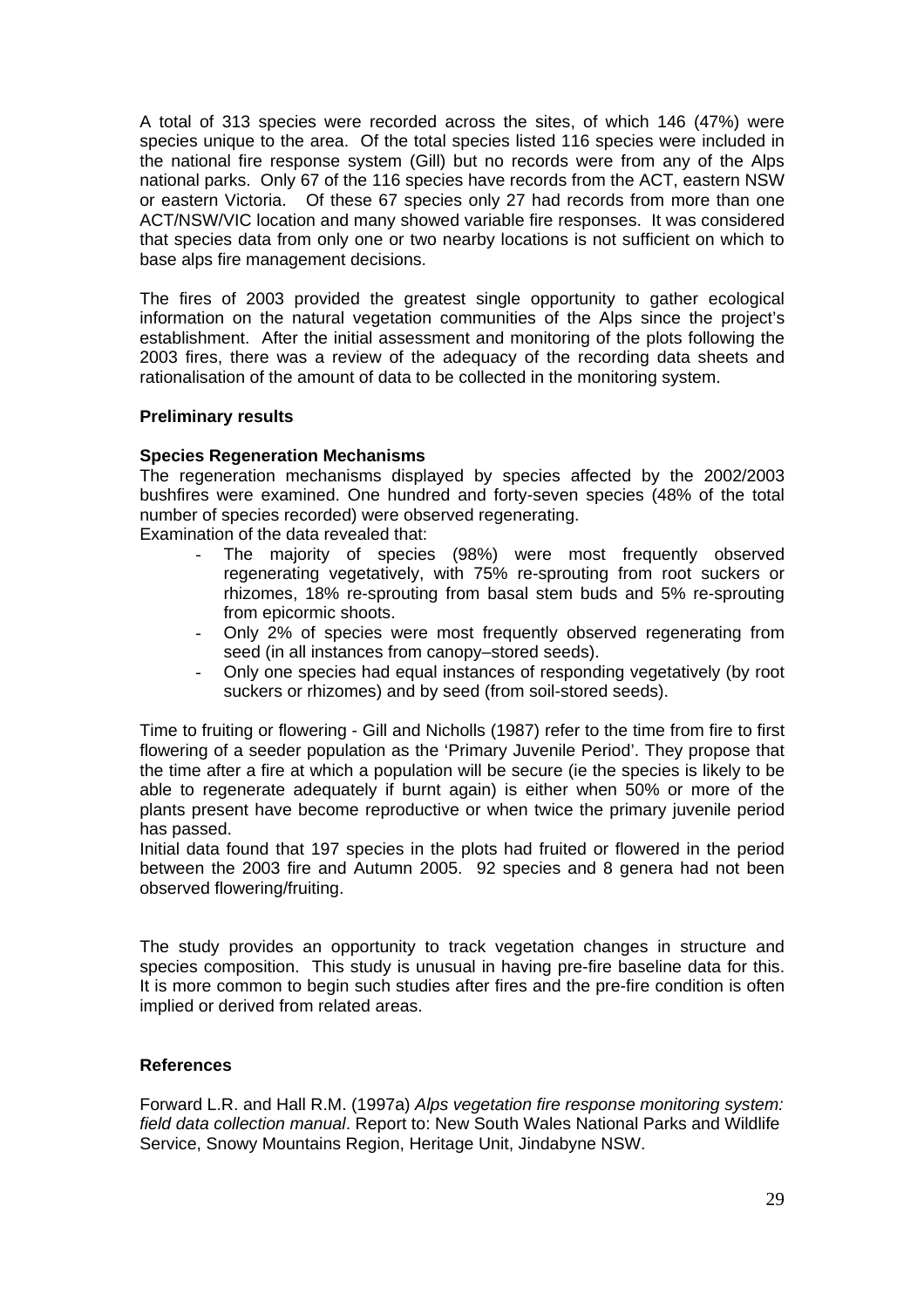Forward L.R. and Hall R.M. (1997b) *Alps vegetation fire response monitoring system: final project report*. Report to: New South Wales National Parks and Wildlife Service, Snowy Mountains Region, Heritage Unit, Jindabyne NSW.

Ingwersen F and Wright G. 2004 *Assessment of the Effect of the 2003 Wild Fires on Vegetation in the Selected Study Areas of Kosciuszko National Park.*  Unpublished Report. NSW Department of Environment and Conservation, Parks Division.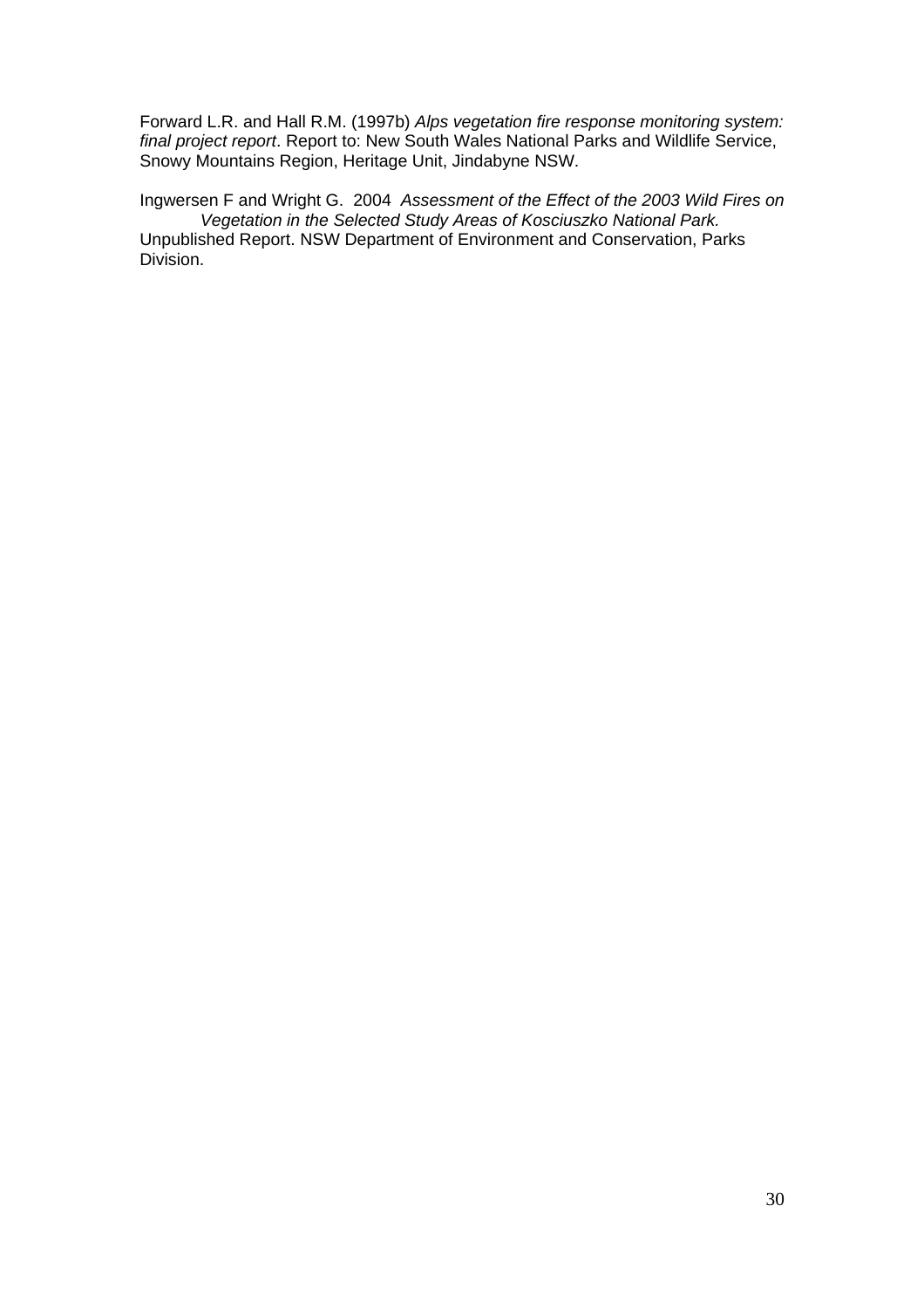#### **Post Fire recovery of Mountain Pygmy-possums and Smoky Mice in Kosciuszko National Park.**

#### **Linda Broome and Fred Ford**

Biodiversity Conservation Section, Department of Environment and Conservation South Branch, P.O. Box 2115 Queanbeyan NSW 2620.

#### **Mountain Pygmy-Possum**

#### **Introduction**

The endangered Mountain Pygmy-possum *Burramys parvus* occurs only in alpine areas above the winter snowline in the alps of the Australian mainland. Total population size is currently estimated to be about 2255 adult individuals (1760 in Victoria, 495 in NSW) (Heinze *et al.* 2004, Broome *et al*. 2005, unpubl. data). The NSW population occurs within Kosciuszko National Park, in an area of approximately 30 X 8 km extending from Thredbo to Gungartan Pass. Within this area local populations are distributed in small patches of rocky, boulderfield habitat with associated shrubby heath. Broome *et al.* (2005) identified 21 habitat clusters as Mountain Pygmy-possum habitat (Fig1.). The altitudinal distribution extends from approximately 1600 m to the peak of Mt Kosciuszko (2228m). The total area of boulderfield habitat is less than 2 square km. During the January 2003 bushfires approximately 58,140 ha (77 %) of the alpine area in Kosciuszko National Park above 1600m elevation was burnt. In this study we assess the extent of fire damage to Mountain Pygmy-possum habitat and outline the recovery actions that are being implemented.

#### **Mapping of fire severity and impact on habitat**

Fire impact modelling for the 2003 ACT & Southern NSW fires using multitemporal Landsat ETM imagery was carried out by Tom Barrett & Shawn Capararo Conservation Information Officers, DEC South Branch, Queanbeyan. A fire severity map (Fig. 1) was generated from the resulting GIS layer. Assessment of the percentage of each Mountain Pygmy-possum habitat cluster that was affected by the fires was assessed visually on GIS by digitally overlaying the mapped habitat on orthorectified digital air photos captured after the fire. NSW Land and Property Information, at the request of NSW NPWS, captured aerial photography of the fireaffected areas. A total of 57 runs were flown over the area between 24 February and 21 April 2003 capturing more than 1500 overlapping photo frames. Frames were scanned and rectified to produce digital orthophotos for the area (Barrett and Capararo 2005).

#### **Results**

Approximately 40 ha of the 185 ha (22%) of mapped possum habitat was burnt to some extent, including eleven of the twenty boulderfield habitat clusters, (Fig. 1) (Table 1).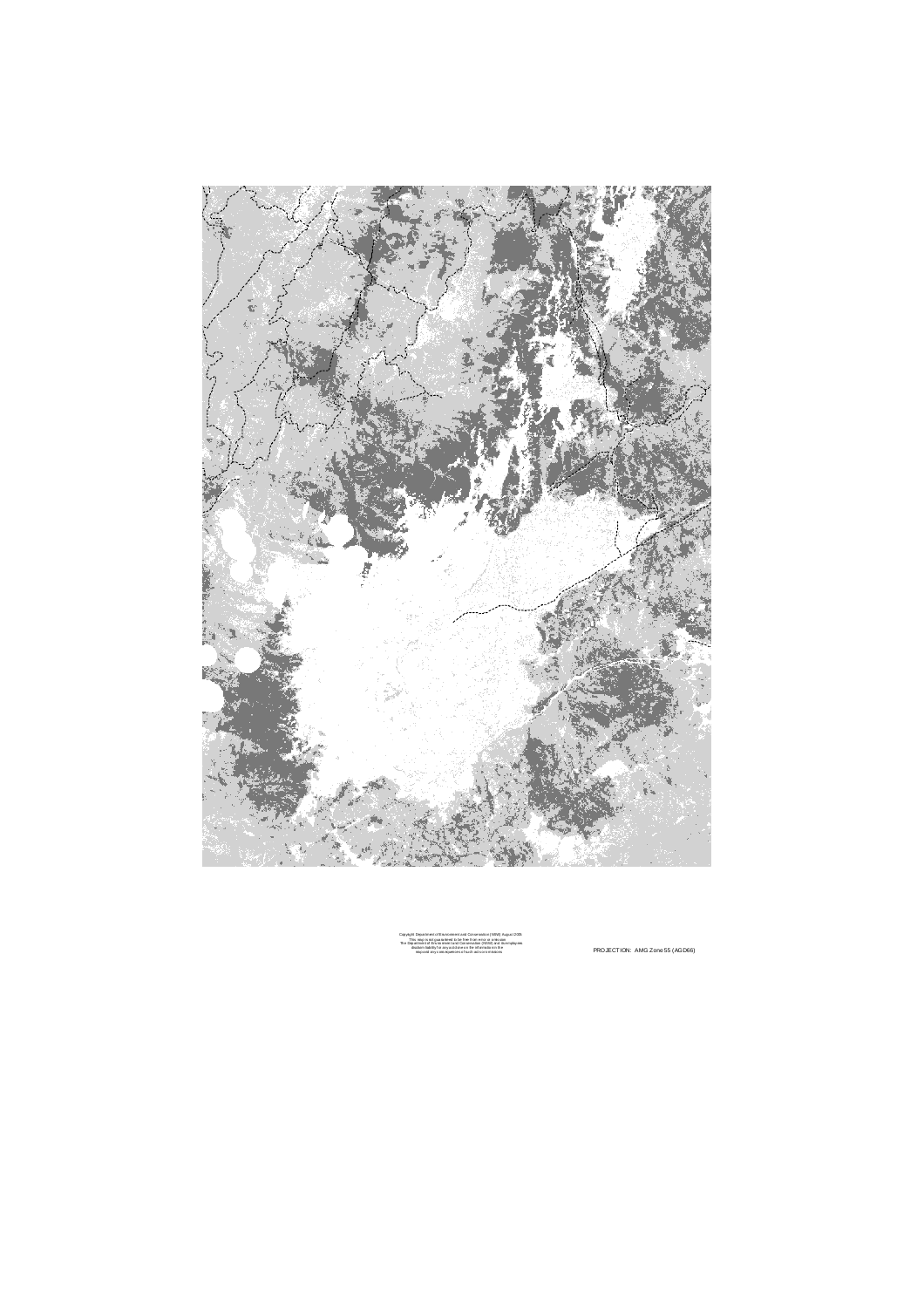**Table 1**. Boulderfield clusters (cluster # shown on Fig. 1), the numbers of adult *Burramys parvus* trapped (1996-2001) by Broome *et al*. (2005), and percentage of each cluster burnt in the January 2003 fires.

| Cluster        | Boulderfield cluster name     | No adult       | % of total | No ha | $\%$           |
|----------------|-------------------------------|----------------|------------|-------|----------------|
| #              |                               | B. parvus      | population |       | burnt          |
|                |                               | trapped        |            |       |                |
| $\mathbf{1}$   | Gungartan-Schlinks            | 11             | 3.3        | 10.6  | 30             |
| $\overline{2}$ | <b>Whites River</b>           | 3              | 0.9        | 5.1   | 10             |
| 3              | Dicky Cooper                  | $\Omega$       | 0.0        | 3.5   | 80             |
| 4              | <b>Windy Creek</b>            | 3              | 0.9        | 3.9   | 80             |
| 5              | Anton-Anderson                | 0              | 0.0        | 3.3   | 90             |
| $\overline{6}$ | <b>Blue Lake-Headley Tarn</b> | $\overline{2}$ | 0.6        | 9.3   | 5              |
| $\overline{7}$ | Townsend-Byatts Camp          | 41             | 12.1       | 44.8  | 15             |
| 8              | <b>Wilkinsons Creek</b>       | $\overline{0}$ | 0.0        | 11.0  | 50             |
| 9              | <b>Muellers Peak</b>          | 14             | 4.1        | 3.8   | $\overline{0}$ |
| 10             | Mt Kosciuszko                 | 36             | 10.7       | 25.9  | $\overline{0}$ |
| 11             | Cootapatamba-Swampy Plain     | 8              | 2.4        | 6.2   | 20             |
| 12             | <b>Central-South Ramshead</b> | 4              | 1.2        | 9.4   | 10             |
| 13             | <b>Thredbo-North Ramshead</b> | $\overline{2}$ | 0.6        | 7.9   | $\overline{0}$ |
| 14             | Etheridge                     | $\overline{7}$ | 2.1        | 3.5   | $\mathbf 0$    |
| 15             | Snowy-Merrits                 | 0              | 0.0        | 2.4   | $\overline{0}$ |
| 16             | Summit Road                   | 21             | 6.2        | 3.6   | $\overline{0}$ |
| 17             | <b>Charlotte Pass</b>         | 62             | 18.3       | 4.8   | $\overline{0}$ |
| 18             | <b>Spencers Creek</b>         | 23             | 6.8        | 3.2   | 0              |
| 19             | Paralyser                     | 31             | 9.2        | 7.1   | 0              |
| 20             | <b>Blue Cow-Guthega</b>       | 70             | 20.7       | 15.6  | 80             |
| 21             | <b>Disappointment Ridge</b>   | 1              | 0.3        | 0.4   | 80             |
|                | <b>TOTAL</b>                  | 339            | $613*$     | 184.8 | 22             |

\* total population size in 1996-2001 estimated by Broome *et al.* (2005).

The most severely affected sites were those at the northern and western extent of the distribution (sites1, 3, 4, 5, 8, 20). However, most of these sites carried very low number of possums with the exception of site 20, Blue Cow-Guthega. Historically, Blue Cow-Guthega was one of only four sites that supported more than 25 females and up until recently supported the largest possum population in Kosciuszko National Park (Table 1). Approximately 80% of the habitat on Mt Blue Cow was severely burned during the January 2003 bushfires. However, the three other large populations (sites 7, 10, 17) were only lightly (Mt Townsend) or not affected (Mt Kosciuszko and Charlotte Pass) by the fires.

The major boulderfields at Mt Blue Cow, and three other sites (The Paralyser, Charlotte Pass and Summit Road), have been monitored annually since 1986. Monitoring results from Mt Blue Cow (Fig 2) show a substantial decline in the population size since 1997. The largest decline occurred between 1999 – 2000 but the decline has continued to 2004. There was no equivalent decline at Paralyser or Summit Road (monitored sites away from ski resort areas), but there has been a declining trend at Charlotte Pass. Up until 1997 there was an average of 30 females and 15 males at Mt Blue Cow, the population declined to 12 females and 2 males in 2000 and by December 2002, just before the January 2003 bushfires only 8 females and 2 males were captured. The area was trapped in February 2003, just after the fires, when only 2 of the 8 females were recaptured, as well as one new male. In December 2003, one of these females, 4 new females and 2 new males were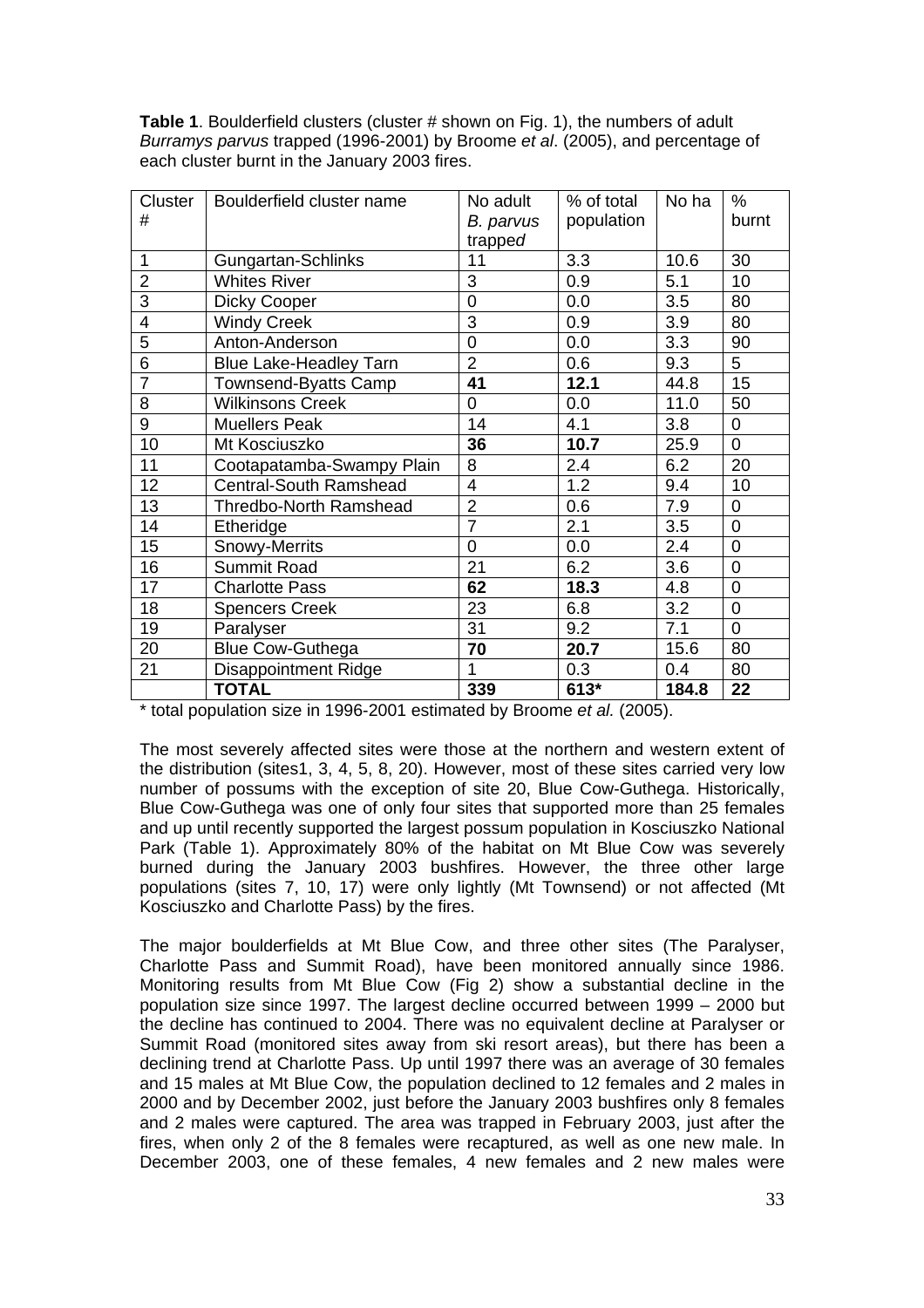captured. In December 2004 the population was at its lowest point seen since monitoring began in 1986, with only 2 females and 1 male captured on the monitoring sites, and 2 additional females in the broader area (one at Guthega, one at the 'Saddle' trapping site, at the top end of Blue Cow Creek).



Fig. 2. Mountain Pygmy-possum population size estimates on monitored sites at Mt Blue Cow, 1986-2004.

The reasons for the population decline at Mt Blue Cow are not known with any certainty. However an interaction of increasing predation from feral cats and several years of low snow cover, that may also exacerbate any impacts from resort activities is possible. Numbers of feral cats appear to have been increasing in the area, and in 1999 a litter of kittens was found in one of the main boulderfields on Mt Blue Cow. The habitat at Mt Blue Cow is the closest of the monitored sites to the forest / low winter snow cover interface, which is likely to allow feral cats to survive through winter, or to easily reinvade in spring.

In addition to direct habitat loss, the January 2003 fire has left the small patches of remaining habitat isolated, increasing the predation risk for the remaining Mountain Pygmy-possums when they move between patches.

#### **ecovery actions R**

#### 1. Trapping and monitoring of feral cats in the Perisher Range, Charlotte Pass **and Thredbo ski resorts.**

A trapping program for feral cats around the ski resort areas was initiated by David Woods, Resorts Liaison Officer, Resorts Section, DEC, Jindabyne, in winter 2002. This was continued after the advent of the fires. The numbers of cats trapped has declined each year since the program began (Table 2). It is speculated that this decline reflects a decline in the numbers of cats present. However, to verify this, sandpads were established across tracks around BlueCow-Guthega in October 2004 and April 2005. Monitoring was limited to one night in October and 2 nights in April due to rain, but the program will continue.

**able 2**. Numbers of feral cats trapped around the Kosciuszko ski resorts 2002- **T** 2005.

| Year          | 2002 | 2003 | 2004 | 2005@ |
|---------------|------|------|------|-------|
| Perisher Blue | 30   | 20   | ⇁∗   | w     |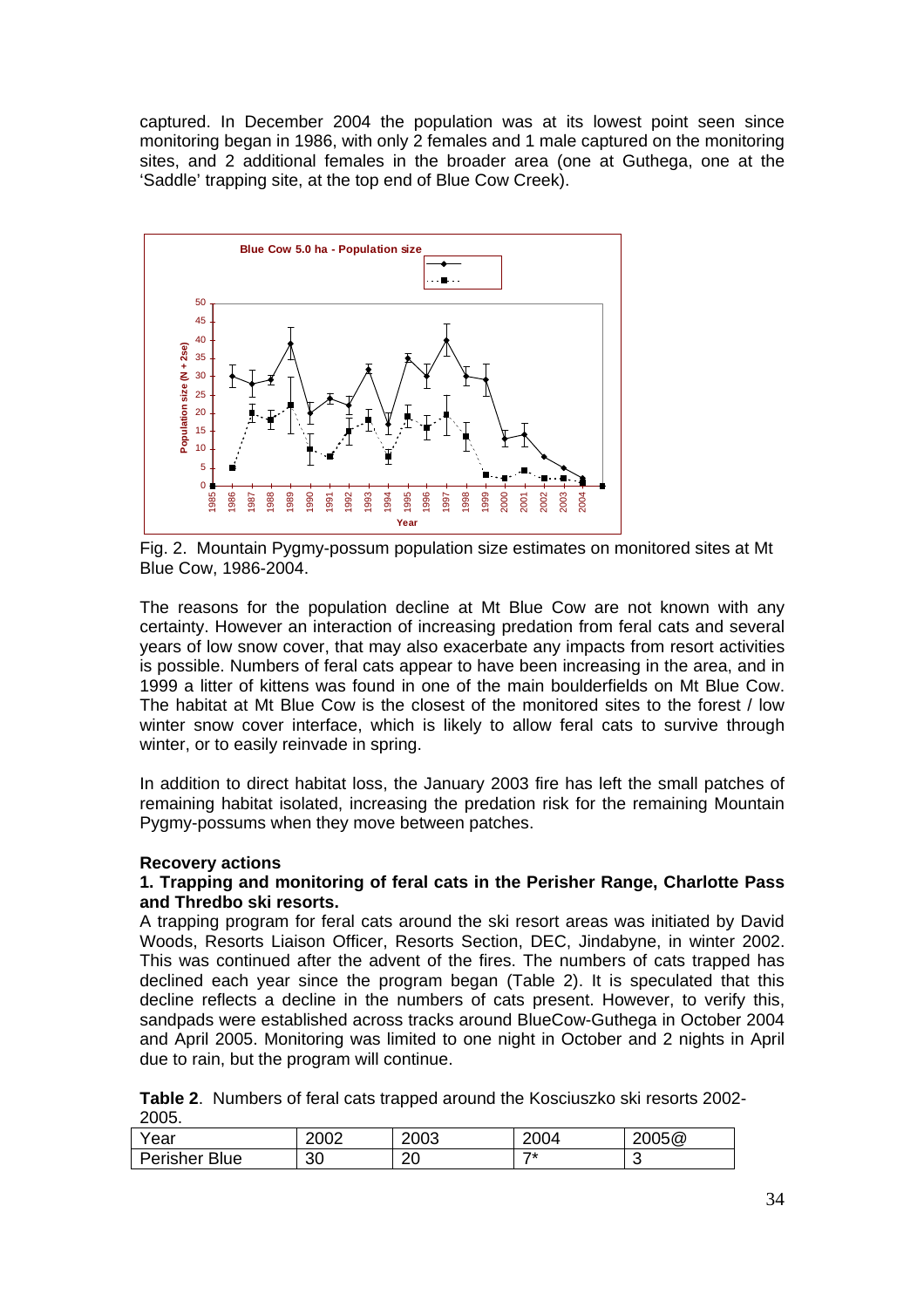| Thredbo               | r  |  |  |
|-----------------------|----|--|--|
| <b>Charlotte Pass</b> | ,, |  |  |

# not trapped

\* six radiocollared and released

@ to September

#### **. Radiotracking study of feral cats in the Perisher Range. 2**

During winter 2004 a Masters student through the University of Sydney (Ms Karen Watson) commenced a study of the movements of feral cats around Perisher Blue ski resort. The aim of this study was to find out where cats are denning during winter and summer, how far they move and how much time they spend in Pygmy-possum habitat. This information will enable more efficient design of trapping programs or other control strategies to minimise the number of feral cats in the ski resorts. Six cats were collared and radiotracked during winter 2004. Three did not survive the winter, but the other 3 continued to be tracked throughout summer 2005. They will be retrapped and removed during winter 2005.

#### **Assessment of Fire Damage and Rehabilitation Mountain Pygmy-Possum Habitat at Mt Blue Cow. of**

A study was commenced in 2003 to assess the fire response and recovery of the Mountain Plum-pine *Podocarpus lawrencei* at Mt Blue Cow following the bushfires*.* A student initially commenced this study but it has been continued internally by DEC (Keith McDougall, Gene Wright and Linda Broome).

The Mountain Plum-pine is an important part of the habitat of the Mountain Pygmypossum, and like the possum, is restricted to the alpine area, primarily on the rocky boulderfields. The seeds and fruits of the Plum-pine are eaten by the possum, and the sprawling branches that cover the rocks provide shelter and protection from predators for the possum, as well as habitat for caterpillars, beetles, spiders and other invertebrates that are included in the possum's diet (Smith and Broome 1992). Plum-pines are very slow growing and it was speculated that many of the large plants may be hundreds of years old (Mansergh and Broome 1994).

The fires provided the opportunity to age the Plum-pines because many of the plants at Mt Blue Cow were killed. The aim of this study was to assess the severity of fire damage, assess the potential for recovery of the Plum-pines and determine the age of dead plants from ring counts. Other aspects of population dynamics including seedling recruitment and survival and growth rates will also be determined. Preliminary data indicate ages ranging from 52 - 383 years and suggest that fires have occurred at Mt Blue Cow on average every 44 years since 1620.

During autumn 2004 cuttings were collected from some of the surviving Plum-pines on Mt Blue Cow. One thousand cuttings were propogated by Liz McPhee (Department of Primary Industries, at Ovens in Victoria, now DEC, Tumut). Approximately 600 plants were replanted into the burnt areas at Mt Blue Cow in mid-March 2005. The remainder will be planted in spring 2005.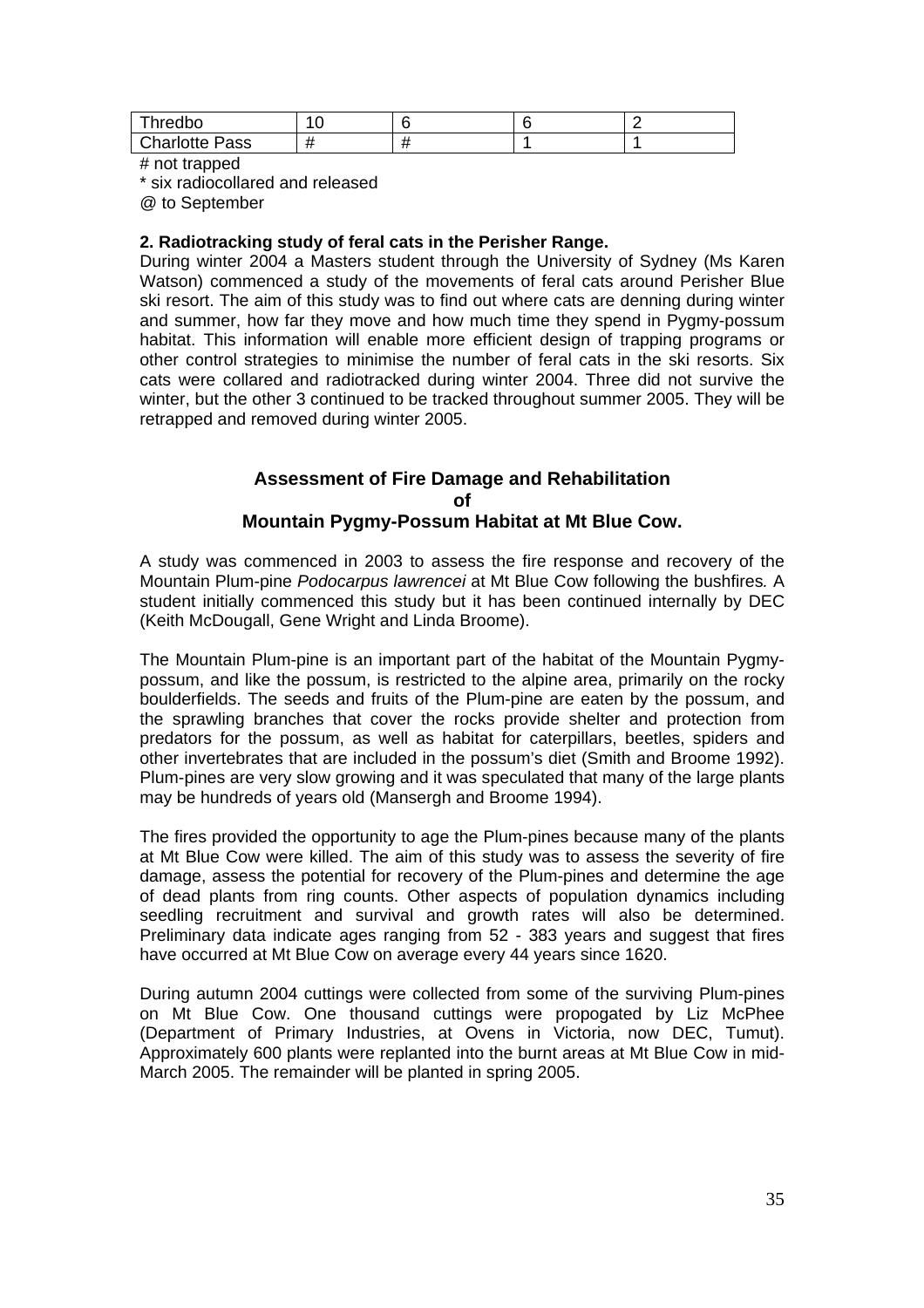#### **Smoky Mouse**

## **Post-fire Survey of the Smoky Mouse (***Pseudomys fumeus***) in the Yarrangobilly Area of Kosciuszko National Park.**

#### **Introduction**

In 1998 the endangered smoky mouse (*Pseudomys fumeus*) was found at Yarrangobilly Caves in Kosciuszko National Park (Ford 1998). The species occurs in Victoria, but has only been recorded from a handful of locations in the ACT and New South Wales, making the population in the Yarrangobilly region potentially important for survival of the species in New South Wales. Sites from which the species has been recorded tend to contain vegetation communities that develop during mid-late stages of recovery following fire (10-15 years +). These are characterised by heaths (family Epacridaceae) and legumes (families Fabaceae and Mimosaceae) which dominated the Yarrangobilly site. However, the entire Yarrangobilly region was burnt by the January 2003 bushfires. Fieldwork was conducted in the region between the  $18<sup>th</sup>$  of September and  $10<sup>th</sup>$  of October 2003 to ascertain the probable effects of the January fire on smoky mice. Smoky mice are difficult to locate and monitor as they exist in small, scattered, ephemeral populations. However, their apparent preference for habitats that contain a shrub community dominated by heath and legume species allows the extent of potential habitat to be assessed in the absence of capture records. Accordingly, specific aims of the work conducted in 2003 were to; 1) assess the extent of unburnt habitat suitable for the smoky mouse, 2) conduct trapping for smoky mice, 3) establish long-term vegetation monitoring plots, 4) determine whether post-fire blackberry control would potentially affect smoky mice in the Yarrangobilly area.

#### **Results**

The main sites of interest were the river walk at Yarrangobilly (easting 634080, northing 6044880 AGD 66, 8526 Yarrangobilly 1:100,000 topographic map), where three dead mice were found in 1998 (Ford 1998), and Stable Walls at Ravine (easting 62880, northing 6036900 AGD 66), where smoky mouse hairs were recovered from a quoll scat. Both these sites, and significant areas around them, were intensively burnt. No shrub layer was present in the Ravine area, and a small remnant patch (~30m x 5m) of vegetation remained at the collection locality at Yarrangobilly. Two bush rats (*Rattus fuscipes*) inhabited the small remnant at Yarrangobilly. Trapping in small areas of unburnt habitat adjacent to Caves House and above the Glory Hole cave system yielded several bush rats, a sugar glider (*Petaurus breviceps*) and one agile antechinus *Antechinus agilis*. Dog and fox scats were collected from a number of localities to supplement trapping results (Table 3) but no remains of smoky mice were found. Nor did quoll scats collected from Black Perry in March 2004 contain rodent remains (Table 3) but further collections will be made from these areas. An interesting adjunct to the survey has been the excavation of subfossil owl pellets deposits from some of the caves around the Yarrangobilly area. These deposits contain numerous remains of smoky mouse and broad-toothed rat *Mastacomys fuscus*, species that are now uncommon in the local area as well as the swamp rat *Rattus lutreolus*, which is extant in south east NSW but not known recently from the Yarrangobilly area. Additionally, three *Pseudomys* species presumed to be locally extinct, the Hastings River mouse *P. oralis* (known from northern NSW), New Holland mouse *P. novaehollandiae* (northern NSW and Victoria) and Long-tailed mouse *P. higginsii*, known only from Tasmania also occur.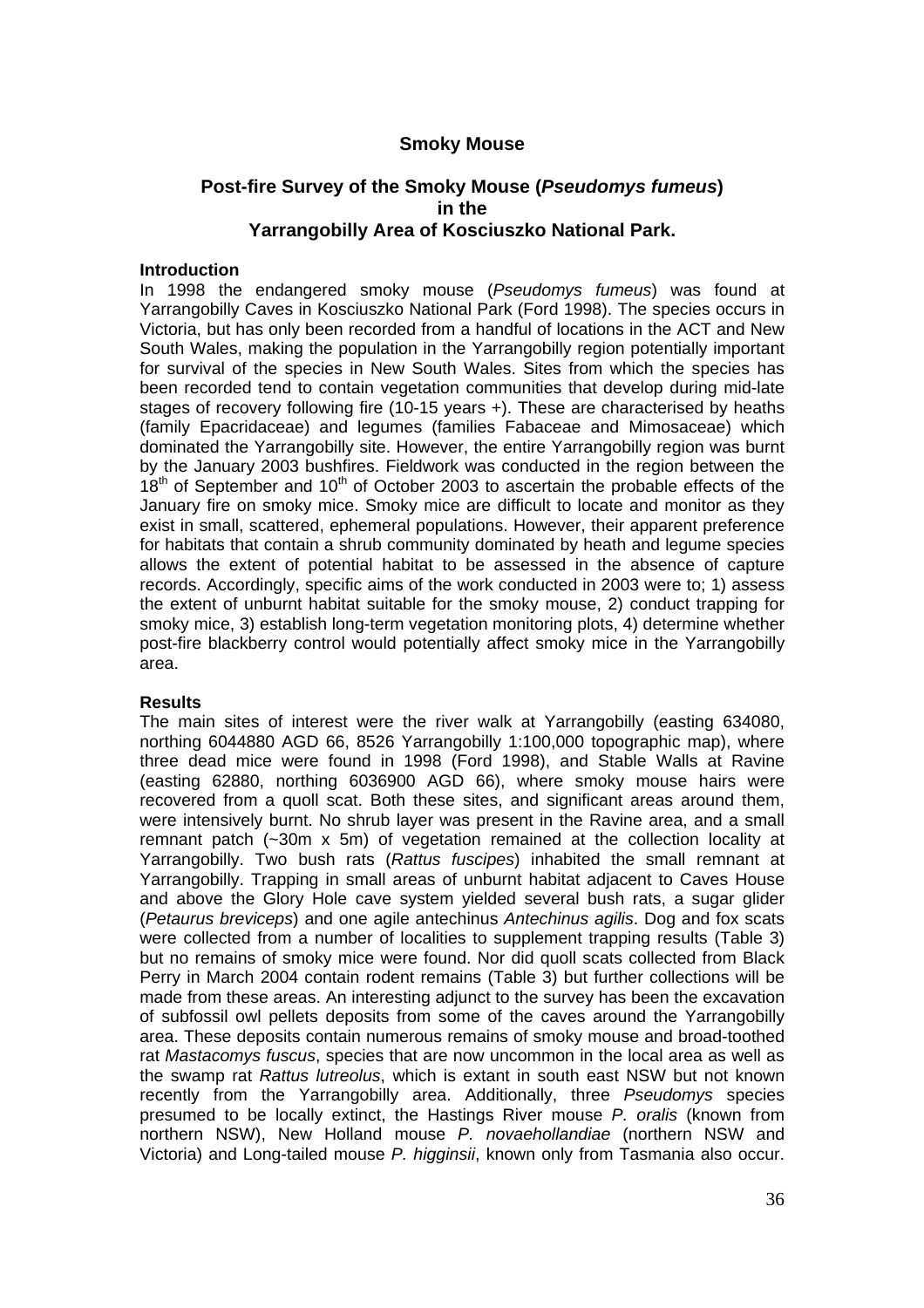The bones of some of these species are being radiocarbon dated to ascertain their age.

| <b>No</b>      | Date    | Location                    | Scat   | Definite                            |
|----------------|---------|-----------------------------|--------|-------------------------------------|
| 1              | Sept 03 | Thermal pool track          | fox    | Rabbit Oryctolagus cuniculus        |
| $\overline{2}$ | Sept 03 | Thermal pool track          | dog    | Brush-tailed possum Trichosurus sp. |
| 3              | Sept 03 | Thermal pool track          | fox    | <b>Black rat Rattus rattus</b>      |
| 4              | 15/3/04 | Castle track                | fox    | Sugar glider Petaurus breviceps     |
| 5              | Sept 03 | <b>Bluff lookout</b>        | ?dog   | Brush-tailed possum Trichosurus sp. |
| 6              | Sept 03 | <b>Pinnacles</b>            | fox    | <b>Black rat Rattus rattus</b>      |
| $\overline{7}$ | Sept 03 | Column                      | fox    | Rabbit O. cuniculus                 |
| 8              | 15/3/04 | Old Mountain Rd             | fox    | -(feathers)                         |
| 9              | Sept 03 | Talbingo Mt                 | ?dog   | Swamp wallaby Wallabia bicolor, O   |
|                |         |                             |        | cuniculus                           |
| 10             | 15/3/04 | <b>Black Perry Mountain</b> | quoll  | Trichosurus sp                      |
| 11             | 15/3/04 | <b>Black Perry Mountain</b> | ?quoll | Trichosurus sp.; F. catus (gr)      |
| 12             | 15/3/04 | <b>Black Perry Mountain</b> | quoll  | Trichosurus sp.                     |

**Table 3**. Results from analysis of predator scats collected in the Yarrangobilly area\*.

\* Scats analysed by Barbara Triggs.

The Yarrangobilly region was burnt so extensively that no habitat resembling known smoky mouse habitat remained. Potential unburnt habitat was located on Talbingo Mountain, which lies in the unburnt region to the north of the Snowy Mountains Highway. Two trapping grids were located on the mountain, but no captures of any species were made. Many signs of animal activity were evident at the site, particularly digs in the soil, and abundant discarded shells from hard-cased truffles, a favored food of smoky mice and bush rats. Further indications of suitable habitat were provided by herbarium collections from Black Perry Mountain, located 5 km to the east of Talbingo Mountain. This area and the Bogong Peaks-Blowering Cliffs area to the north are unburnt, and may harbor populations of smoky mice based on the characteristics of habitat in those areas. Trapping of smoky mice in Bondo State Forest to the north of Kosciuszko National Park in 2001 also suggests that lower altitude habitats on north-western edge of the park, such as Talbingo mountain, may provide suitable habitat for the species.

Long-term vegetation monitoring plots were established at Yarrangobilly and Ravine. Twenty-five plots per site were marked with metal pegs that will survive future fires. All plant species within a 5m radius were recorded, including details of cover and number. These plots will be monitored at least every three years to trace recovery of vegetation, and hopefully to establish at what stage smoky mice will re-colonise an area. However, the erratic nature of captures of smoky mice indicates that monitoring the presence of mice will be a very difficult task.

Local folklore at Yarrangobilly has established that blackberries were providing protection for smoky mice, and therefore control of blackberries was not conducted in the area of the River Walk and thermal pool. There is no justification for not controlling blackberries in the Yarrangobilly area, either pre- or post-fire. The native vegetation in which the species was found was denser than the blackberry thickets, and provided excellent cover for small mammals. Post-fire, smoky mice are unlikely to be present in the area, and re-colonisation will probably not occur until denser heaths return to the site.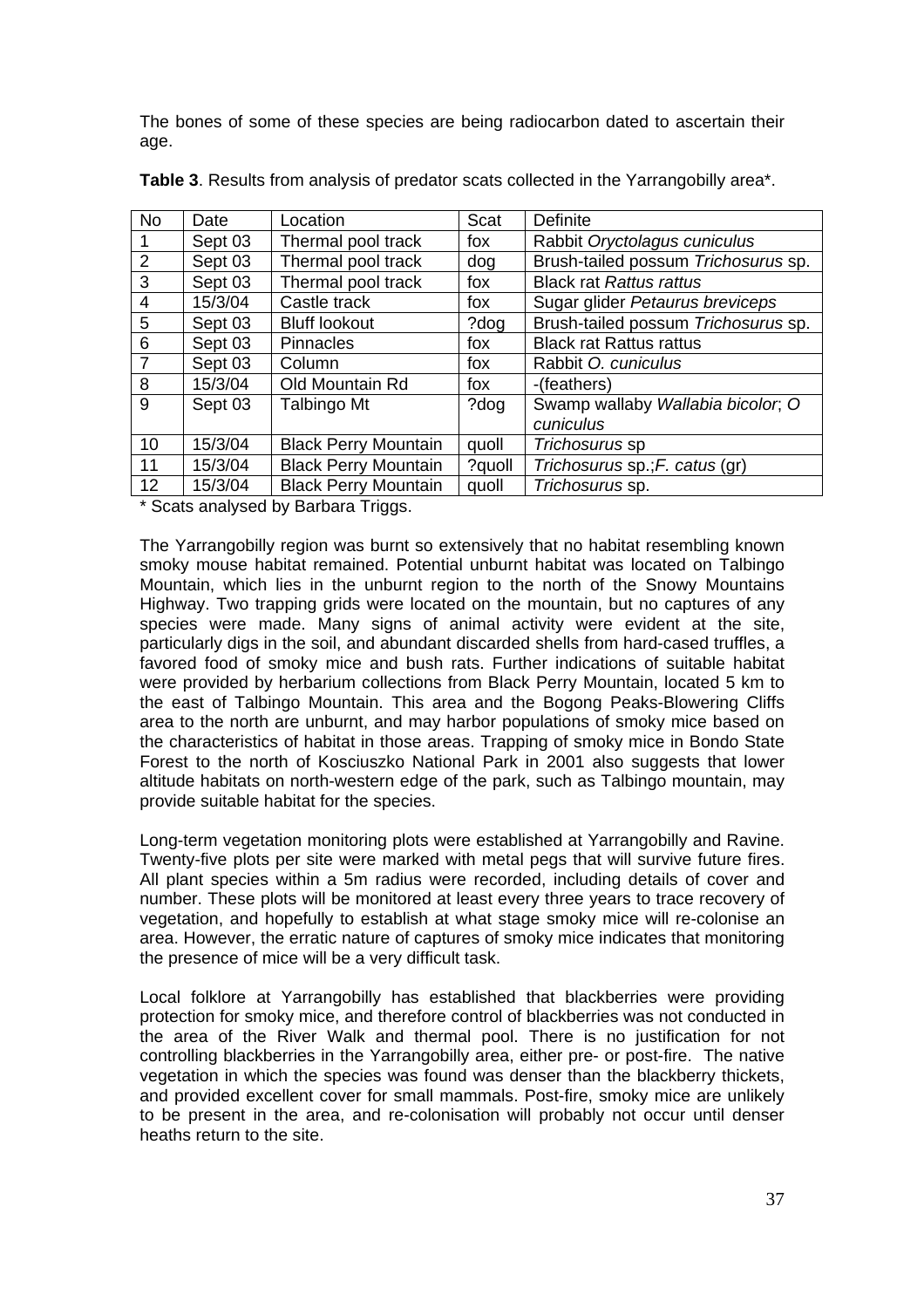#### **References**

Barrett, T. and Capararo, S. (2005). Draft fire severity mapping - project specification. Unpublished report to the Department of Environment and Conservation, South Branch, Queanbeyan, NSW.

Broome, L., Ford, F., Green, K., Little, D. and Walter, M. (2005). Re-assessment of Mountain Pygmy-possum *Burramys parvus* population size and distribution of habitat in Kosciuszko National Park. Unpublished report to the Department of Environment and Conservation, South Branch, Queanbeyan, NSW.

Ford, F. (1998). The Smoky Mouse in the Nullica Region and Kosciuszko National Park: Winter and Spring 1998. Unpublished Report to the New South Wales National Parks and Wildlife Service, Southern Directorate. Queanbeyan, NSW.

Heinze, D., Broome, L. and Mansergh, I. (2004). A review of the ecology and conservation of the Mountain Pygmy-possum *Burramys parvus* (Broom 1896). Pp 254-267 *In* R. L. Goldingay and S. M. Jackson (Eds). *The Biology of Possums and Gliders*. Surrey Beatty and Sons, Chipping Norton.

Mansergh, I. M. and Broome, L. S., 1994. The Mountain Pygmy-possum of the Australian Alps. University of New South Wales Press, Sydney.

Smith, A. and Broome, L.S., 1992. The effects of environment and sex on the diet of the Mountain Pygmy-possum and its implications for the species conservation and management in south-east Australia. *Australian Wildlife Research* 19: 755-68.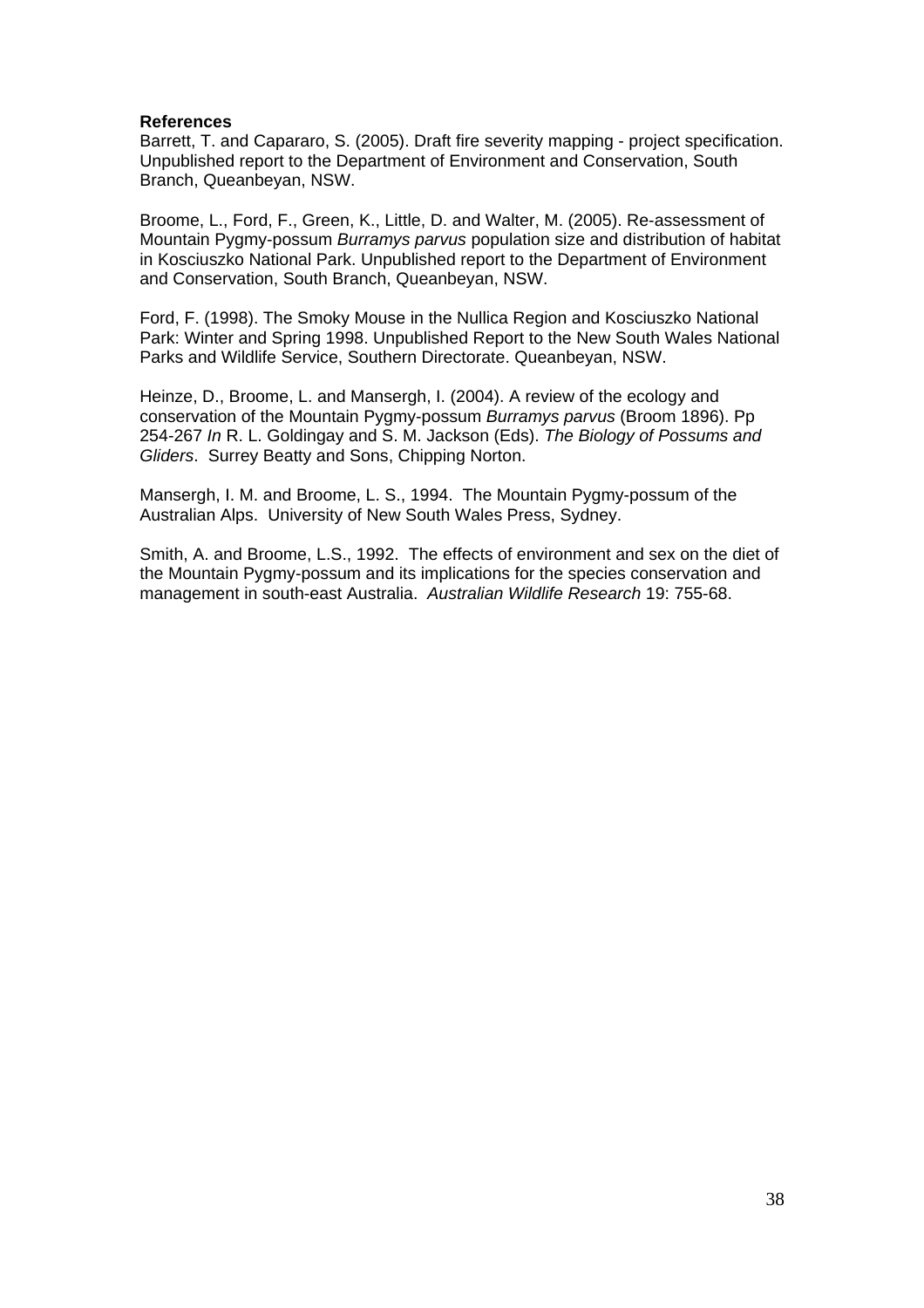## **Small Mammals Post-Fire in Kosciuszko National Park**

#### **Glenn Sanecki**  *Centre for Resource and Environmental Studies, The Australian National University*  **Ken Green**  *NSW Department of Environment and Conservation*

The small mammal fauna of the Australian Alps does not only consist of the iconic Mountain Pygmy-possum *Burramys parvus*, but several other species that remain active throughout the year including winter during which they spend most of their time in the space that forms between the ground and the base of the snow-pack, the subnivean space.

The most common of these above the snowline include the bush rat, *Rattus fuscipes*, dusky antechinus, *Antechinus swainsonii* and the threatened broad-toothed rat, *Mastacomys fuscus*. Of these species *R. fuscipes* and *A. swainsonii* are the most commonly occurring small mammals in the Alps. Research and monitoring of these species, (especially *M. fuscus*) has been undertaken for some time in Kosciuszko National Park, the Smiggin Holes trapping grid being monitored since 1978. Prior to the fires, eight grids were being monitored during December, February and April each year. Augmenting this, a landscape scale transect had been established in the subalpine zone to investigate and monitor the distribution of small mammals in relation to snow cover and the development of the subnivean space.

Recent research in particular, demonstrated the importance of habitat structure in the development and maintenance of the subnivean space; in particular shrub structural complexity and microtopographic relief.

The 2003 fire had a number of effects on small mammals. In the first instance there was a significant reduction in the population of each species at burnt grids. A second reduction occurred following the next winter when small mammal numbers on highly burnt grids fell to zero. A similar effect was also observed at the landscape scale with small mammals absent from burnt sites on the subalpine transect. We attributed this to the loss of the subnivean space which was almost non-existent at burnt sites.

Two years after the fire small mammals are being detecting in small numbers on burnt trapping grids and at pre-fire levels on unburnt grids. At the landscape scale small mammals are still not being detected at burnt sites. We expect that small mammal recovery will be closely linked to the recovery of the subnivean space which is coupled to the regeneration of heathlands. The fire has provided numerous opportunities to expand our understanding of alpine and subalpine ecosystems. A commitment to long-term monitoring and research will expand our understanding of the small mammal fauna and its relationship to snow cover and the subnivean space. It will also add to the knowledge base that is crucial if long term conservation and management objectives are to be addressed effectively.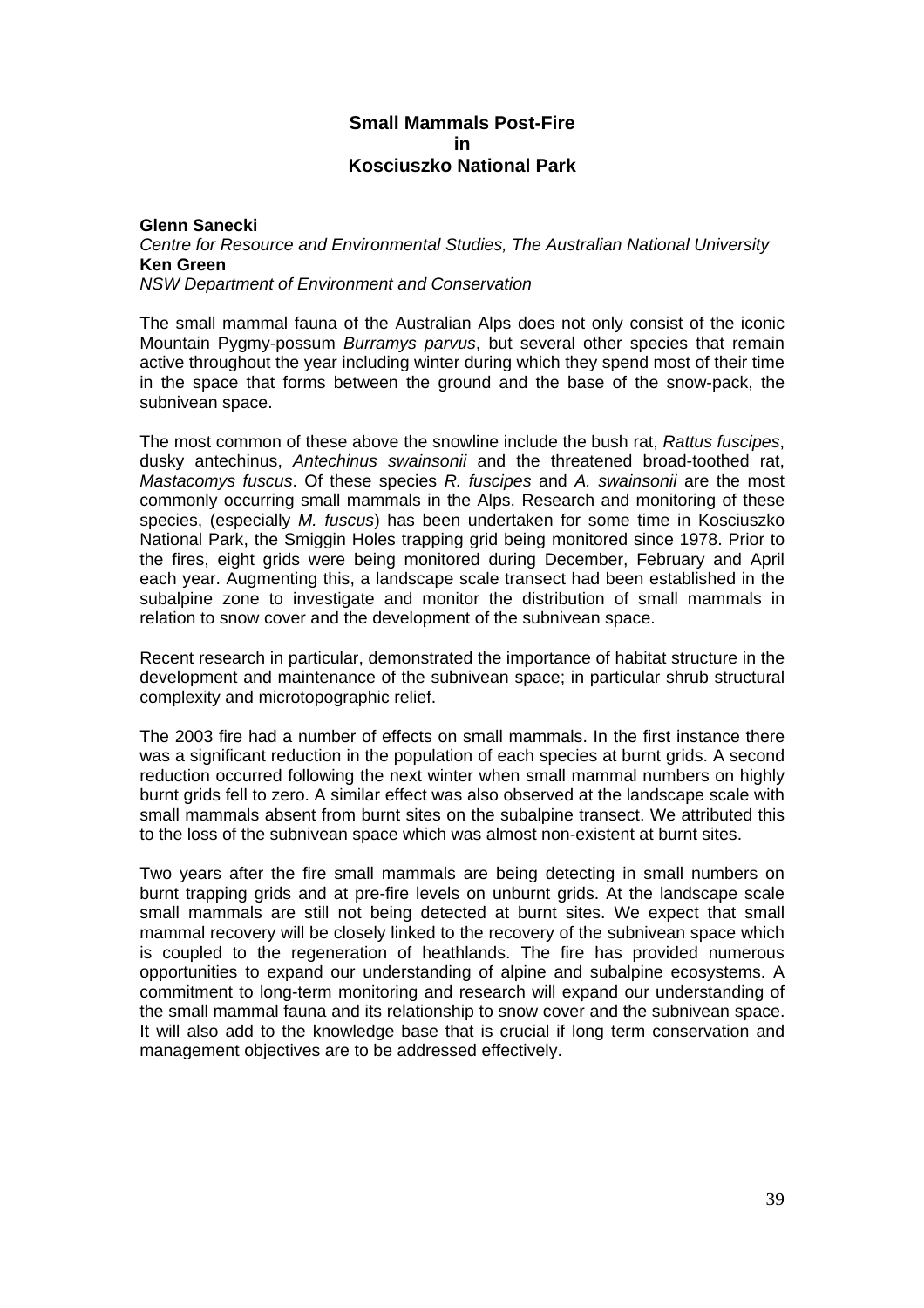### **Post-fire monitoring of terrestrial invertebrates on the Bogong High Plains, Victoria**

#### **Dr Dennis Black**

Department of Environmental Management and Ecology La Trobe University, Wodonga

Soil and surface active invertebrates were monitored on the Bogong High Plains following the fires in January 2003. Six grassland sites and six heathland sites in the vicinity of Rocky Valley Storage were surveyed, half of each being burnt and half unburnt. Invertebrate surveys were conducted in March and December 2003 and in April 2004, and three sampling methods were used: 1) sweeping, which involved 2 x 100 sweeps per site with a standard insect net; 2) pitfall trapping, with 9 test tube traps per site left out for one week on each occasion; and 3) soil sampling and extraction, with two cores of approximately 500  $\text{cm}^2$  being collected from each site on each occasion. Sweeping was abandoned after the first collecting date due to the absence of any insects over the burnt sites.

Soil moisture content was measured for the soil cores, and there was little difference between the burnt and unburnt sites. Preliminary results suggest there is also little difference in the invertebrate diversity between the burnt and unburnt soil samples, although identification below ordinal level has not yet been carried out. Pitfall samples in March 2003 were heavily contaminated with soil and ash in the burnt areas, but again preliminary results from subsequent samples indicate little difference in diversity between the burnt and unburnt areas. The most notable difference appears to be fewer large species (such as cockroaches and beetles) in the burnt areas, particularly in the heathland samples.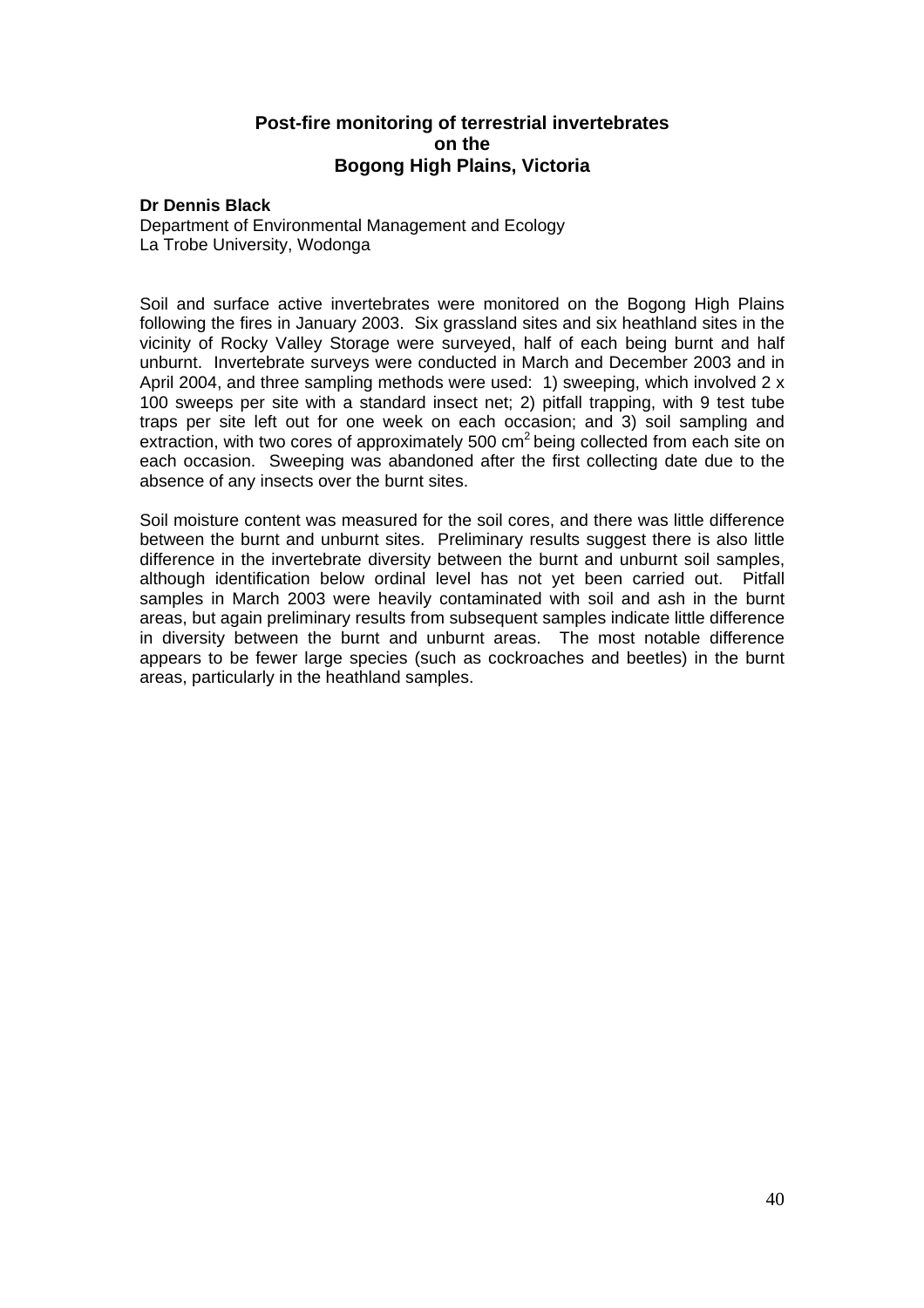## **Post-Fire Recovery of Small Mammals in the ACT**

**Murray Evans**, Senior Wildlife Ecologist, Environment ACT **Nicola Webb**, Wildlife Ecologist, Environment ACT

The 2003 wildfires in the ACT were extremely hot (almost all areas burnt were classed as moderate to very high severity) and widespread (90% of Namadgi National Park affected). Such conditions have the potential to severely affect populations of small mammals and even cause localised extinction.

Environment ACT began monitoring of a range of fauna, including small ground mammals, within 6 weeks post-fire. Small mammal trapping was conducted in a range fire severity classes and vegetation communities, including Montane (Snow Gum) Woodland, Montane Tall Moist Forest (Alpine Ash), Montane Moist Forest, Dry Woodland and Riparian Forest. Between 75 and 100 Elliot traps were placed at nine sites in autumn 2003, with retrapping conducted in autumn during 2004 and 2005. Where possible trapping was conducted at locations where previous (pre-fire) trapping surveys had been undertaken.

Three small ground-dwelling mammal species are known to occur in Namadgi NP, the Agile Antechinus *Antechinus agilis*, Dusky Antechinus *Antechinus swainsonii* and Bush Rat *Rattus fuscepes*. All three species were still present in the burnt areas six weeks post-fire, including the most severely burnt sites. Agile Antechinus were present at all sites trapped, whereas the other two species were present at all sites except those in Alpine Ash and dry woodland. Generally, trapping rates were surprisingly high for these species so soon after the fires. At sites where trapping occurred pre-fire, post-fire trapping rates were lower, though not significantly so.

During the subsequent two years post-fire (2004 and 2005) trapping rates for both Antechinus species declined markedly (significant statistically) during the next two years post-fire, with Dusky Antechinus apparently becoming locally extinct at all trapping sites one year post-fire. Trapping rates for Bush Rats over the two-year post-fire monitoring period did not vary significantly.

Post-fire habitats were invaded by House Mice *Mus musculus*, which had not been recorded in any pre-fire surveys and was not known to occur in Namadgi NP. No House Mice were caught in the first trapping period six weeks post fire, one mouse was trapped in the first year following the fire and by the second year trapping rates of House Mice had increased seven-fold to become the most trapped species at any time following the fires. Such post-fire invasions of house mice have been seen in other studies of fire and effects on small mammals.

#### **Summary**

- There was surprisingly high survival of all three native small ground mammal species within the first 2 months following fire.
- During two years following fire, trapping rates of both Antechinus species severely declined with one species apparently becoming locally extinct.
	- Numbers of House Mice exploded in post-fire habitats in the second year.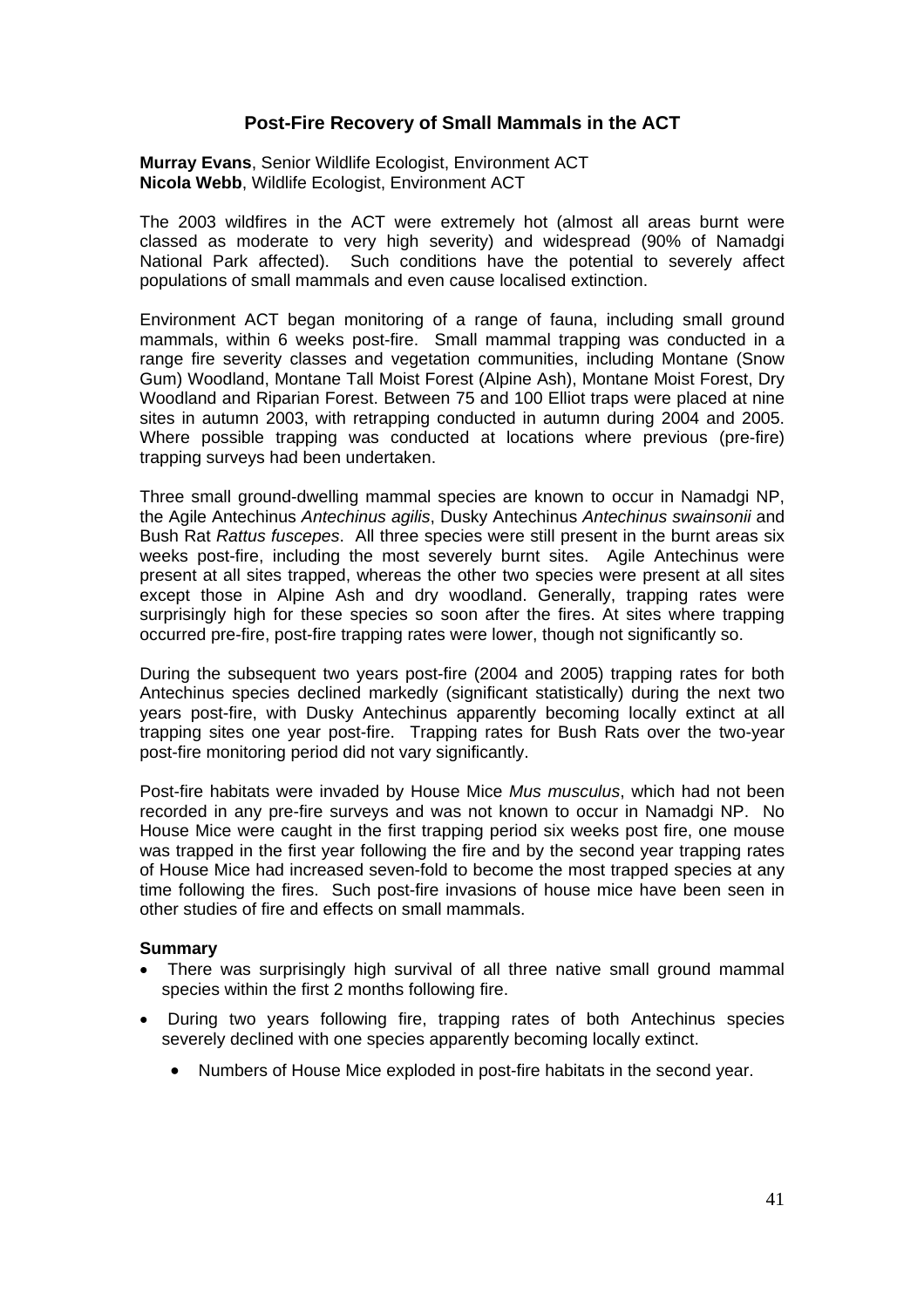## **'Fried Fish': The Impacts of the 2003 Canberra Bushfires**

#### **on**

#### **Fish Communities and Threatened Fish Species in Small Streams**

#### **Mark Lintermans**

Wildlife Research & Monitoring, Environment ACT, PO Box 144, Lyneham, ACT 2602 [mark.lintermans@act.gov.au](mailto:mark.lintermans@act.gov.au)

#### **Background**

The January 2003 wildfires burnt 70% of the ACT, burning 90% of Namadgi National Park including the entire Cotter River catchment, Canberra's main water supply. The Cotter catchment also contains four of the five threatened fish in the ACT. Localised rainfall events following the fire resulted in significant erosion in the Cotter catchment, with a 2-day event in the upper Cotter in February 2003 having a rainfall intensity with a 1 in 75 year probability of occurrence. It is estimated that these rain events resulted in the deposition of 1800 tonne of sediment in Corin Reservoir in the first few months post-fire, with a further 7000 tonne deposited in the stream channels upstream and likely to reach to the reservoir during future flow events (Wasson *et al*. 2003)

Fish kills were recorded immediately after the fire.

There has been very little published on the impacts of fire on fish, so it was decided to investigate how the general fish community and in particular, two threatened fish species had been affected.

#### **Methods**

A general fish survey was conducted in April-May each year from 2003-2005. In this general survey 23 sites were sampled by backpack electrofishing encompassing a:

- range of altitudes, catchments
- Burnt and unburnt sites

Two specific fish monitoring programs were also undertaken in Feb-March each year from 2003-2005, sampling both burnt and unburnt sites. For Two-spined Blackfish (*Gadopsis bispinosus*), in 2003 nine sites were sampled, with 12 sites sampled in 2004 and 2005. For Macquarie Perch (*Macquaria australasica*) a total of five sites were sampled each year, using a combination of gill nets, fyke nets, boat and backpack electrofishing and bait traps.

#### **Results**

- High ash and sediment loads were delivered to streams following highintensity rainfall events immediately post fire. Large amounts of sediment are stored in streams, and this continues to be reworked with every rainfall event.
- Fish abundance in the general stream survey in 2003, 2004 and 2005 was markedly reduced across all species (Brown Trout *Salmo trutta*, Rainbow Trout *Oncorhynchus mykiss*, Mountain Galaxias *Galaxias olidus*), but results need to be interpreted with care as different sampling techniques were used post-fire (electrofishing) than pre-fire (mix of rotenone and electrofishing), with electrofishing normally expected to return fewer fish. Another caveat is that some of the pre-fire data was collected up to 15 years before the fire, so population changes may have occurred for reasons other than fire. However, even with these caveats, the reduction was striking.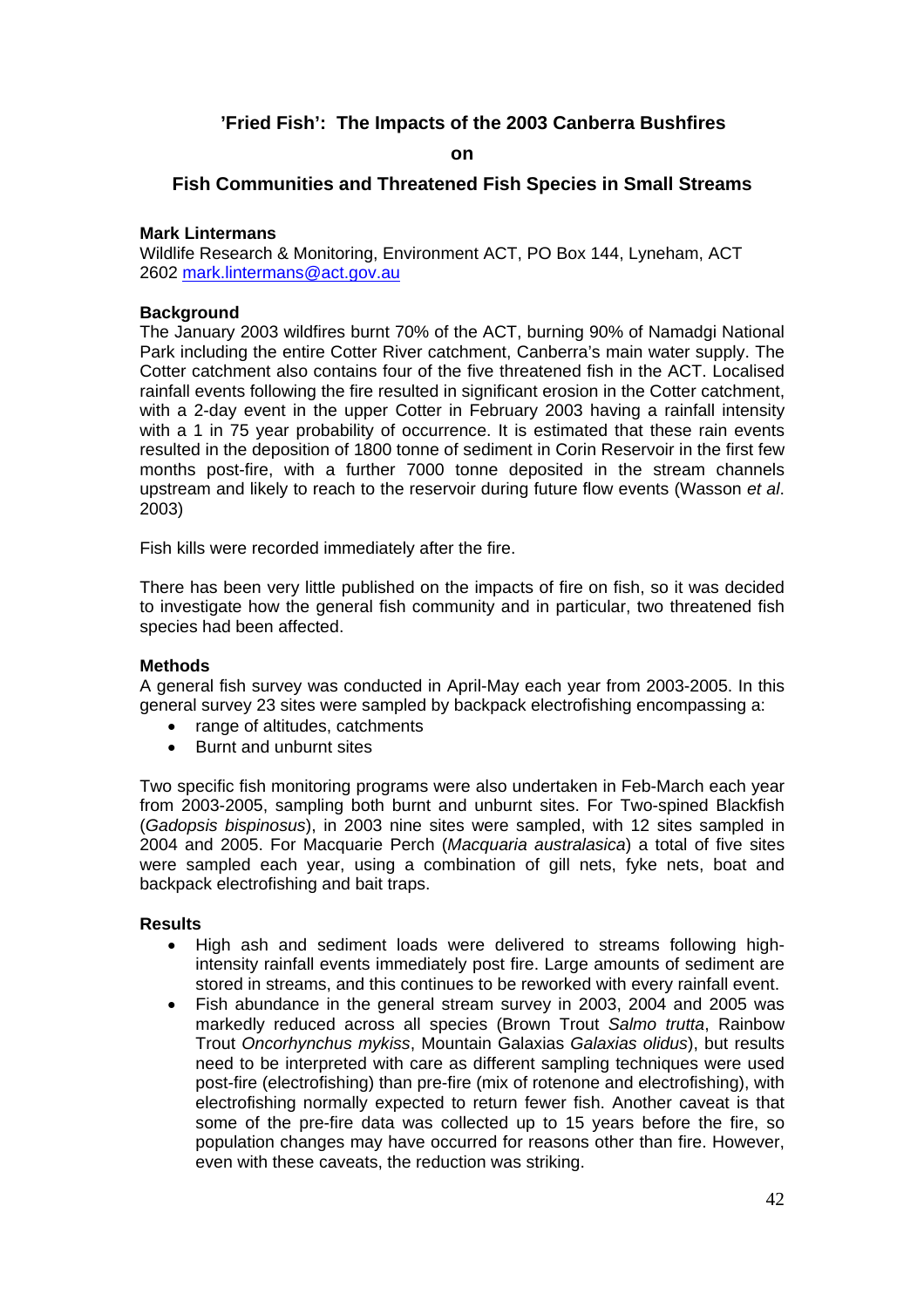- Declines in the abundance of the Two-spined Blackfish in 2003 were pronounced, with declines of up to 99% at some sites. This is compared to a baseline collected in 2001, using identical sampling methods.
- Macquarie Perch numbers were down slightly immediately following the fire. and in two sites were at or below detection limits of the sampling gear, but this is thought to be unrelated to the fire.
- There was some recovery in fish numbers in the general fish survey and the blackfish monitoring in 2004, although drought impacts are still evident at some sites.
- In 2005 there was a trend to lower fish abundance across all sites in the general fish survey (burnt & unburnt), and also in the blackfish monitoring with low blackfish recruitment evident.
- Environmental flow releases were adequate for recruitment of Macquarie Perch in 2004 and 2005

### **What are the impacts of drought?**

- In small-stream lowland environments, trout abundance was severely impacted by drought
- In lowland environments, the trout decline (pre-fire) has allowed an increase in small species ( western carp gudgeon, and mountain galaxias) but few sites were sampled (because of a lack of scarcity of small lowland streams with water present and a lack of unburnt sites!)
- In 2005 there was a trend to lower fish abundance across all sites (both burnt & unburnt)

#### **Take Home Messages**

- You can't ignore the confounding effects of the prolonged drought
- There has been much discussion about the benefits to fauna of patchy burns. Patchy burns don't help fish who live in linear environments
- We should recognise events like fire and drought can be used to advantage for feral fish control (e.g. trout)
- Sediment is going to stay in streams for decades. There is no quick fix
- Pools are worse affected than riffles by sediment, so pool dependant species will be hardest hit
- Don't forget the charismatic semi-aquatic megafauna (crayfish) in post-fire monitoring programs. Anecdotal evidence indicates that postfire fox predation on bog-dwelling crayfish (*Euastacus rieki*) was enormous

#### **Reference**

Wasson, R.J.; Croke, B.F., McCulloch, M.M., Mueller, N., Olley, J., Starr, B., Wade, A., White, I., and Whiteway, T. 2003. *Sediment, particulate and dissolved organic carbon, iron and manganese input to Corin Reservoir*. Report to ActewAGL, Cotter Catchment Fire Remediation Project WF 30014.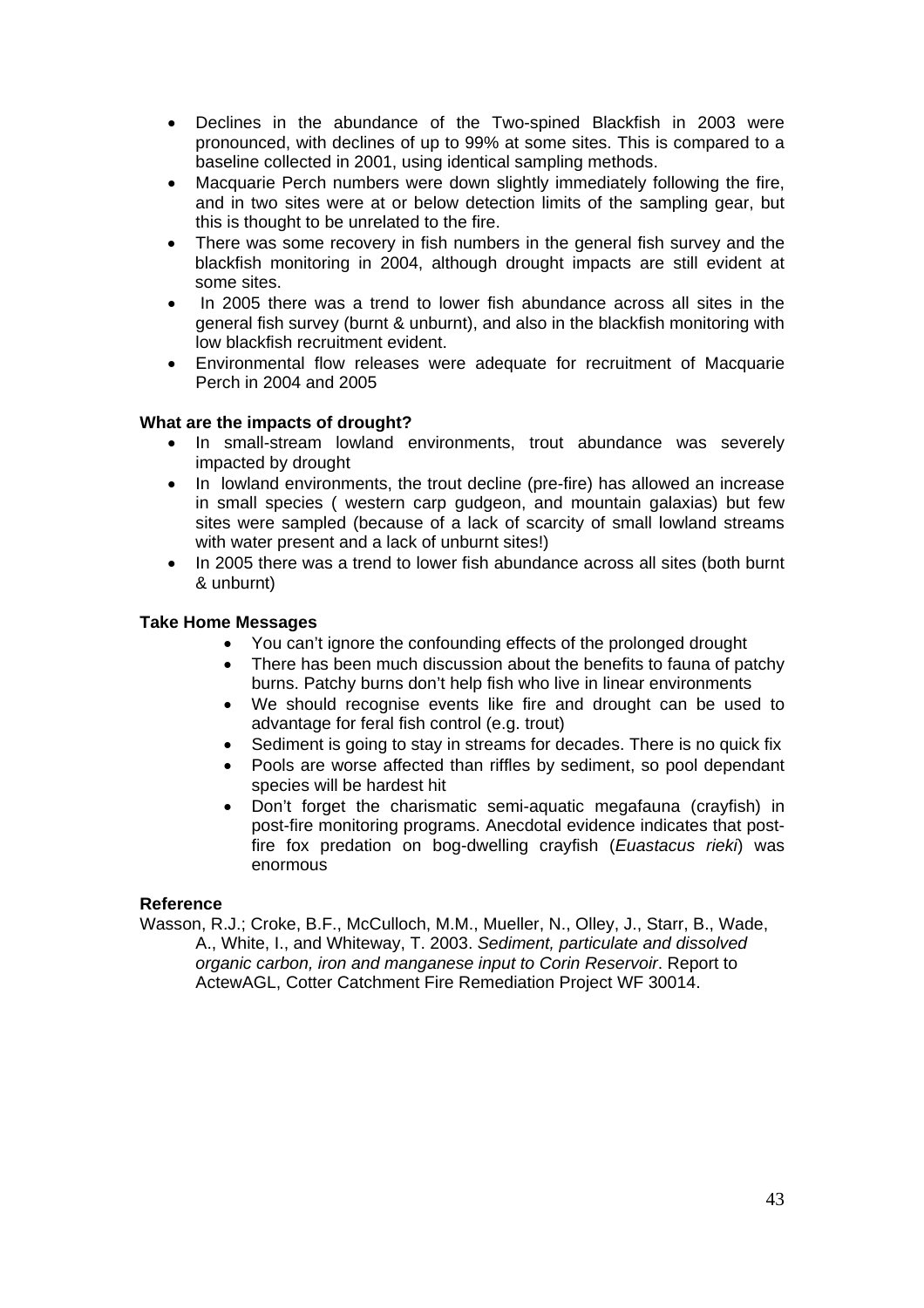### **The effects of fire on skinks in Chiltern-Mt Pilot National park, Victoria**

Honours thesis, submitted May 2005

#### **Teisha Sloane**

Dept. of Environmental Management and Ecology La Trobe university Wodonga, Victoria

#### **Abstract**

Fire effects on habitat structure and terrestrial invertebrates were assessed following the 2003 Victorian alpine bushfires to determine if these affected the abundance and diversity of ground-dwelling skinks in Chiltern-Mt Pilot National park, Victoria. Twenty sites were established in two treatment groups (unburnt/burnt) of two areas (rocky/non-rocky). The area that had been burnt at high intensities was dominated by flammable tree species and had significantly reduced amounts of ground fuel (litter) two years post-fire.

Habitat variables differed considerably between treatment areas, with a high number of regenerating shrubs and young trees in the burnt treatment. Skink abundance and diversity were measured using three survey techniques: pitfall trapping, active searching and artificial refuges. Pitfall trapping was effective in capturing several reptile species, however, active searching yielded the highest number of individuals. The majority of skinks were found by active searching in various microhabitats. *Hemiergis decresiensis* was the most common ground-dwelling species detected in the study area, particularly under logs. They preferred large, highly decayed logs, which were less available in the burnt treatment. Skinks were correlated with ground cover attributes including litter, grass and coarse woody debris*. Morethia boulengeri* were abundant in leaf litter, while *Lampropholis guichenoti* were not frequently detected.

Skink abundance was significantly reduced in fire-affected areas where ground cover was sparse. Likewise, invertebrate diversity and abundance were significantly lower in sites lacking sufficient ground cover. The unavailability of invertebrates as prey items may have contributed to the reduced number of skinks in the burnt treatment.

The associations between fire intensity, vegetation and ground cover variables with the abundance and diversity of skinks and terrestrial invertebrates were apparent. The removal of coarse woody debris may greatly affect skink distribution and it should therefore be protected. Further research regarding these relationships is necessary to clarify the effects of wildfire and prescribed burning on skinks to aid in quality long-term conservation and management.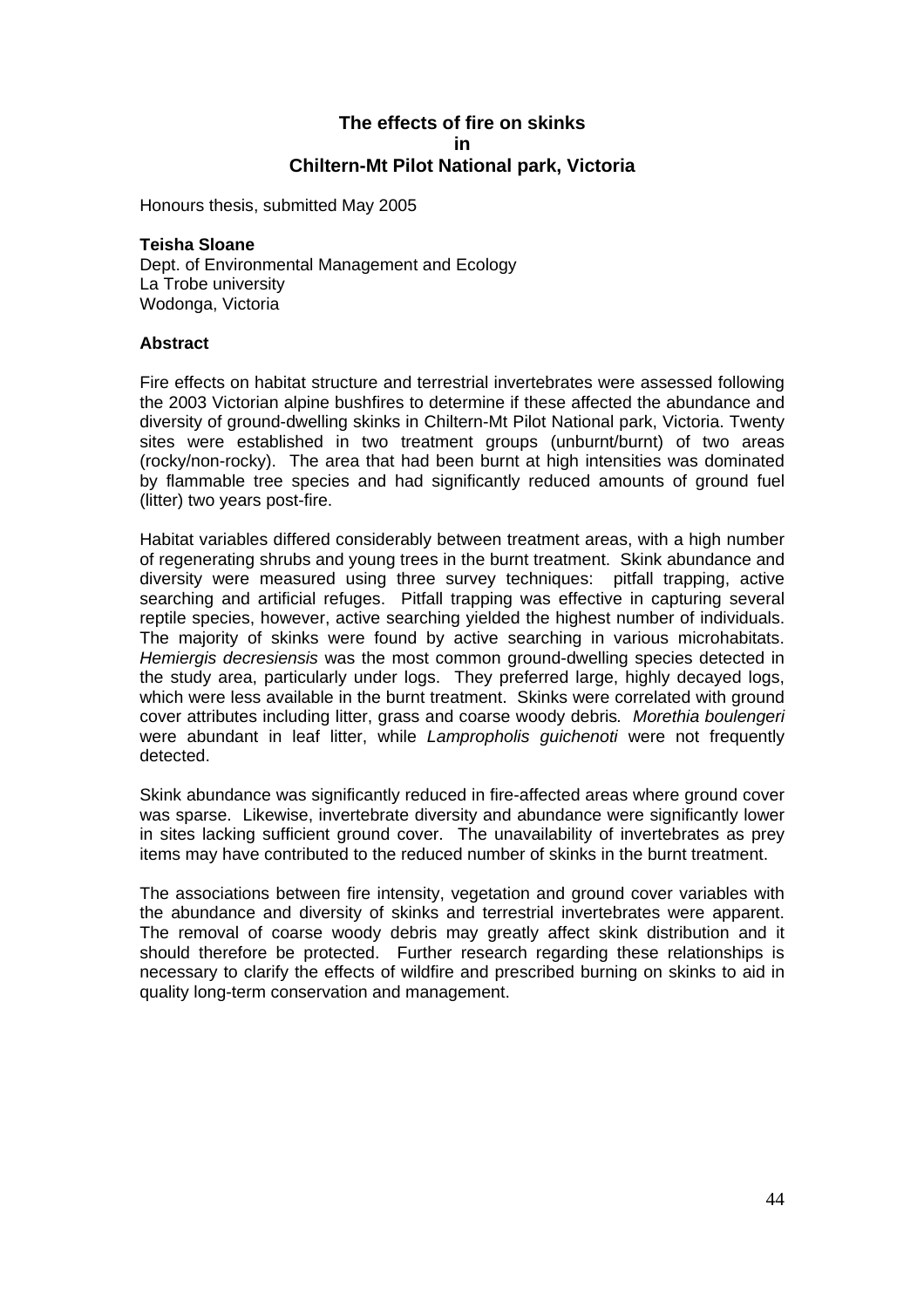## **Lessons from the Burning Bush The Influence of Live Fuels on Fire Behaviour**

#### **Philip Zylstra**

School of Physical, Environmental & Mathematical Sciences, University of NSW, Australian Defence Force AcademyCanberra ACT 2600. philip.zylstra@environment.nsw.gov.au

#### **Introduction**

This study examines the role of the shrub *Daviesia mimosoides* in low to moderate intensity experimental fires and uses a rudimentary semi-physical model to predict the contribution of the species to fire intensity with changing weather conditions, terrain, leaf moisture, plant size and plant density.

#### **Methods**

Data was collected from video and other records of 8 experimental burns carried out in the Kosciuszko National Park and Macanally Nature Reserve in the Southern Tablelands of NSW. This was used to find broad changes in flammability of the species, specifically maximum flame length and duration relating to combustibility and sustainability (see Anderson 1970, Gill & Zylstra in press re. flammability), and these changes were examined as functions of leaf moisture and plant height.

The semi-physical model used empirical data (Table 1) collected from the burns coupled with existing theory on:

- 1. the relationship between ignition delay time and leaf moisture / leaf thickness (Gill & Moore 1996)
- 2. Flame merging or Cluster-burning theory (Gill 1990), and
- 3. Plume angle (Alexander 1998)

#### *Table 1: Field Data used in the Model*

**Live Fuel Descriptors**  Plant height, plant base height, plant diameter, leaf thickness, leaf moisture, plant spacing, & cover of plants.

*Other Factors*

Change in flame height & duration with moisture content & plant height, mean surface flame height away from burning plants, surface fuel moisture & quantity, mean 30 second wind speed, slope

Flame geometry was reduced to a single line with given length, duration at any length, and angle. The temperature gradient in the plume was not considered, but calculations were made on the assumption that the point of flame contact was the necessary temperature at which to consider ignition delay time, and only convective heat transfer was considered. These latter two simplifications were necessitated as sufficient data has not yet been collected to build these models.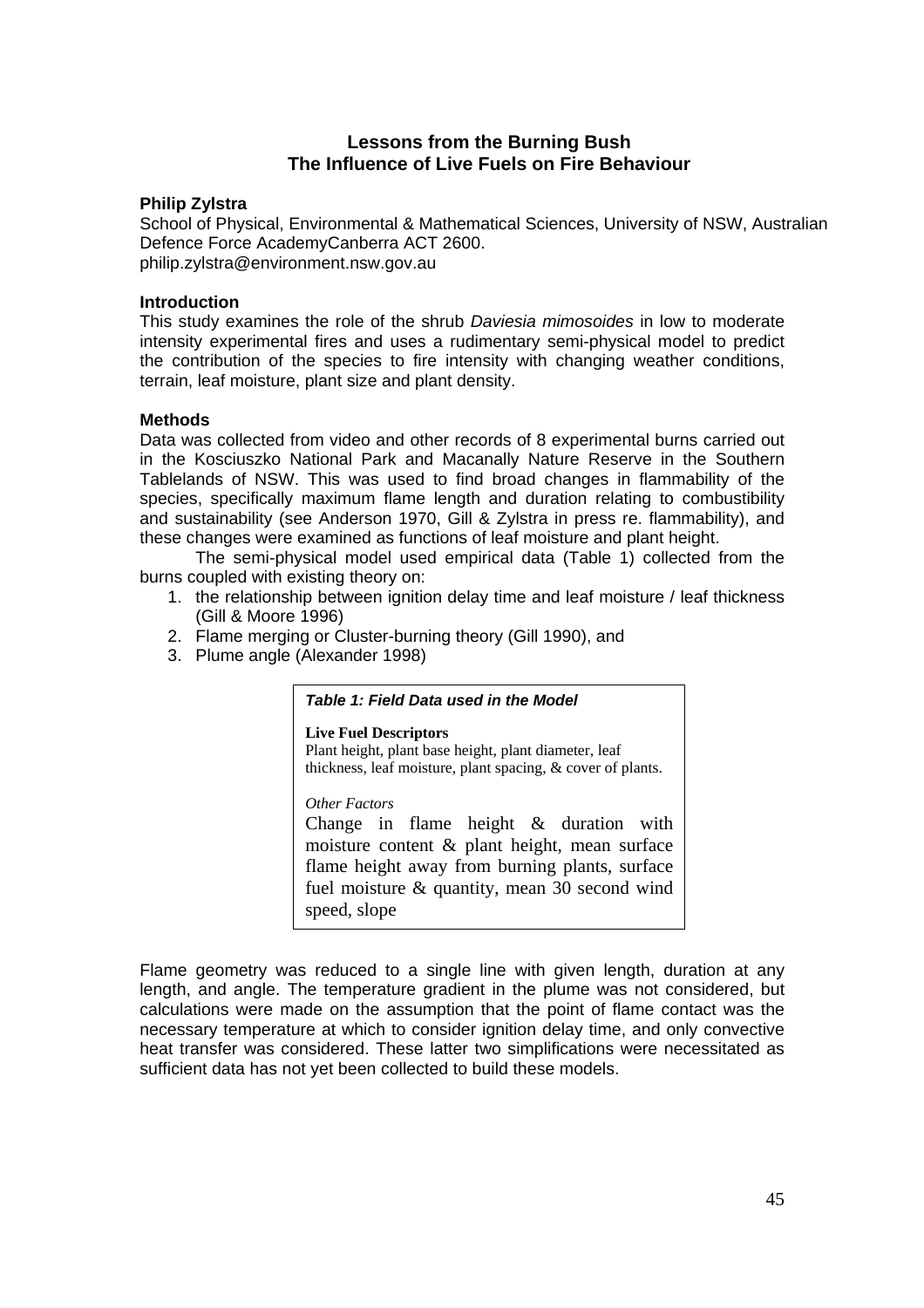

Predicted results were compared with those of an existing empirical model that does not consider differences in live fuels (McArthur 1962) using a conversion of the tables and figures into equations (Zylstra & Weber. Unpub.). Results were tested against 37 flame height measurements taken during one of the experimental burns:

- a) When only surface fuels and isolated plants were burning, and
- b) When groups of plants were burning and flame merging occurred

#### **Results**

*D. mimosoides* plants had a negligible effect on mean flame height when the separation between plants was 0.63m or greater, but when the mean separation was 0.49m or less, the effect was to multiply the flame height by a factor of 3.57 (figure 1).



Flame height in the study was poorly represented by the empirical approach of Leaflet 80 (figure 2), which significantly over-predicted when surface fuels were 15t/Ha and live fuels sparse, but only slightly over-predicted when surface fuels were 9t/Ha and live fuels were dense.

The semi-physical model was able to more closely follow the change in flame height, giving a consistent slight over-prediction but with a correlation coefficient of 0.87.

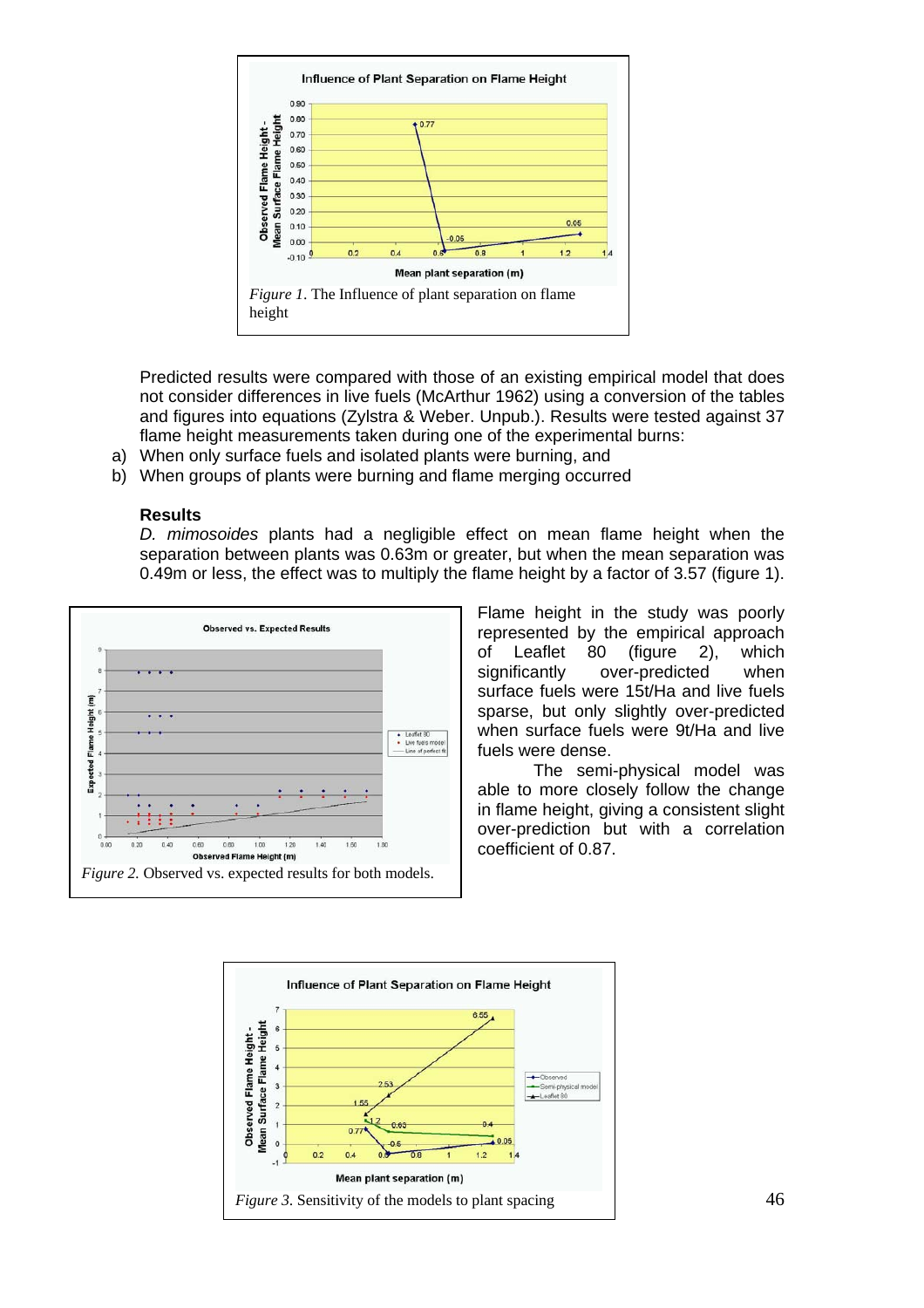#### **Discussion**

Although only in its early stages, this study suggests that the contribution to flame height by burning live fuels can be significant and beyond the capacity of a generic empirical model to encapsulate. Models such as McArthur's Leaflet 80 use only surface litter as fuel input, however the gross over-prediction noted in the heavier surface fuels would suggest that increased elevated fuels are implied to the model by higher surface fuels.

As given in figure 1, flame height was greatly affected by plant spacing. A comparison of the 2 models with this observation (figure 3) reveals that while the empirical model was unable to recognise the impact of plant spacing, the semiphysical model correctly identified the point at which flame height increased due to flame merging.

A reasonable conclusion is that the variability in plant flammability and density of cover from one forest type to another requires some physical data to accurately represent fire behaviour.

#### **Acknowledgments**

Much valuable advice has been provided for this work by Professor Rodney Weber, Dr Malcolm Gill, Dr Matt Plucinski and Mr Brendan Pippin. All burns were carried out with the generous assistance of the NSW NPWS staff at Jindabyne and the rocky Plains Fire Brigade.

#### **References**

Alexander, M.E. (1998). Crown fire thresholds in exotic pine plantations of Australasia. PhD Thesis, ANU: Canberra

Anderson, H.E. (1970). Forest fuel ignitability. *Fire Technol.* **6**, 312-319

Gill, A.M. (1990). *Fire behaviour in discontinuous fuels – A contract report to the New South Wales National Parks and Wildlife Service*. CSIRO Plant Industry: Canberra

Gill, A.M. and Moore, P.H.R. (1996). *Ignitability of leaves of Australian plants* - *A contract report to the Australian flora foundation*. CSIRO Plant Industry: Canberra

Gill, A.M. & Zylstra, P. In Press. Flammability of Australian forests. *Aust. For.*

McArthur, A.G. (1962). Control burning in Eucalypt forests. *Commonwealth of Australia Forestry and Timber Bureau, Number 80,* Canberra, ACT.

Zylstra, P. & Weber. R.O. (Unpublished). *McArthur's Leaflet 80 fire behaviour tables and figures expressed as equations*.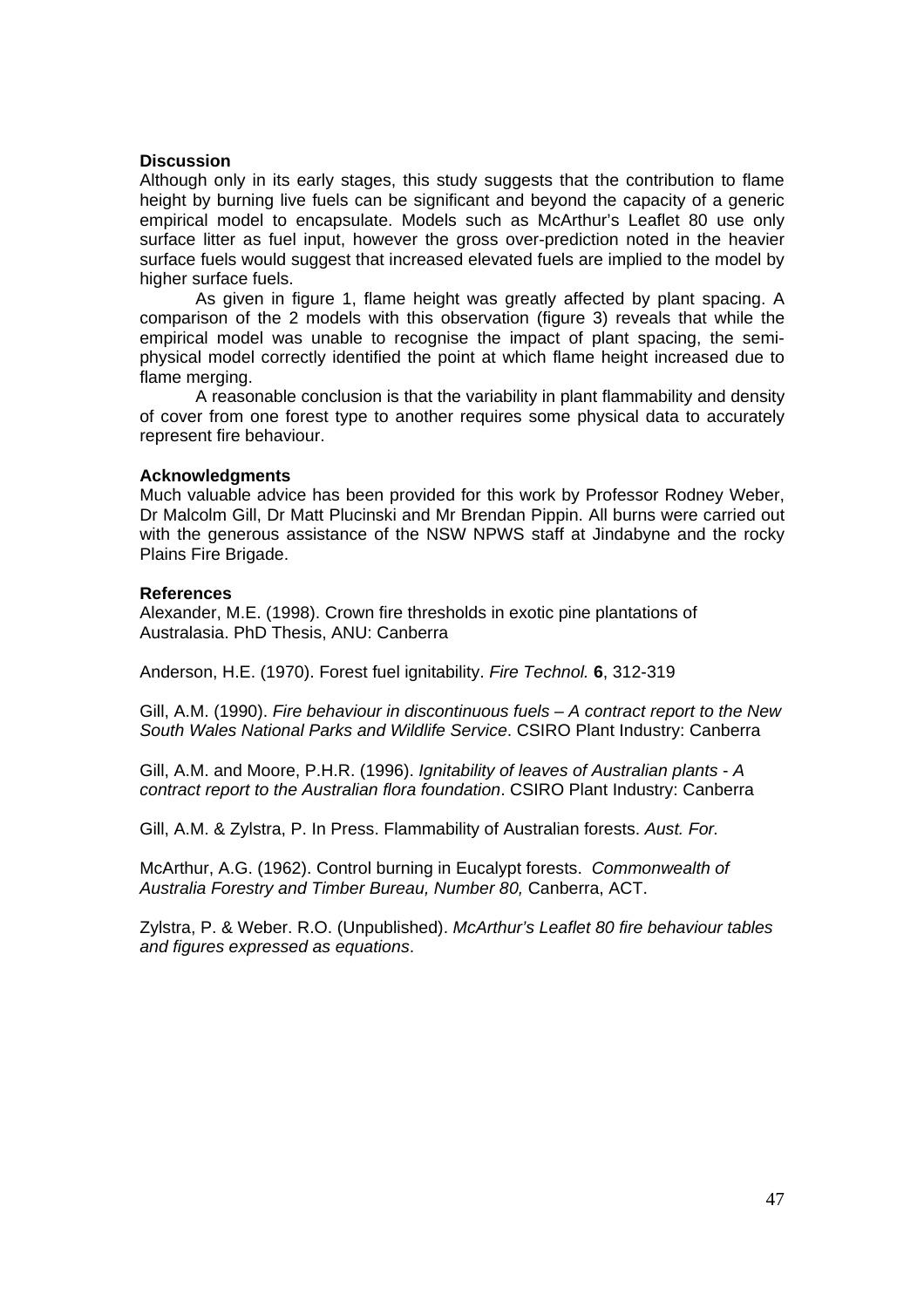## **Appendix 1**

## **Australian Alps Cooperative Program**

#### **and**

## **Parks Victoria and the Department of Sustainability and Environment (Vic)**

## **Fire Biodiversity Workshop**

## **June 15-16, 2005 Lake Hume, Albury**

## **AGENDA**

## **Wednesday**

| 12.00 | Lunch                                                                                                                                                                                                       |                                  |
|-------|-------------------------------------------------------------------------------------------------------------------------------------------------------------------------------------------------------------|----------------------------------|
| 1.00  | Welcome                                                                                                                                                                                                     | <b>Gill Anderson</b>             |
| 1:10  | Keynote address - Beyond the Bushfires 2003<br>- Environmental Issues in the Australian<br>Alps.                                                                                                            | Dr Malcolm Gill                  |
| 1:50  | Post-fire regeneration of plants at Kosciousko<br>and fire in a Podocarpus shrubland at Blue Cow                                                                                                            | Keith McDougall                  |
| 2.15  | Patterns of fire occurrence and severity of the<br>2003 fires on the Bogong High Plains                                                                                                                     | <b>Dick Williams</b>             |
| 2:40  | Treeless vegetation recovery                                                                                                                                                                                | Arn Tolsma                       |
| 3:05  | Sphagnum Bog recovery - NSW and ACT                                                                                                                                                                         | Roger Good                       |
| 3:30  | Nature, extent and effects of the 2002/03 high<br>country fires in NSW - an archive/database                                                                                                                | <b>Elizabeth Tasker</b>          |
| 3:35  | Afternoon tea - 25 minutes                                                                                                                                                                                  |                                  |
|       |                                                                                                                                                                                                             |                                  |
| 4:00  | Broom recovery in the subalpine and montane<br>areas, Victoria                                                                                                                                              | Lynise Wearne<br>and Cathy Allen |
| 4:25  | Victorian Threatened flora research                                                                                                                                                                         | <b>Fiona Coates</b>              |
|       |                                                                                                                                                                                                             |                                  |
| 4:00  | Mountain Pygmy Possum recovery following fire<br>in the Victorian alps                                                                                                                                      | Dean Heinz                       |
| 4:25  | Post-fire recovery of Mountain Pygmy Possum<br>and Smoky Mouse in NSW                                                                                                                                       | Linda Broome                     |
|       |                                                                                                                                                                                                             |                                  |
| 4:50  | Post fire recovery of small mammals in NSW                                                                                                                                                                  | <b>Glen Sanecki</b>              |
| 5:15  | Post-fire monitoring of terrestrial invertebrates<br>on the Bogong High Plains                                                                                                                              | <b>Dennis Black</b>              |
| 5:40  | Afternoon Session Conclusion - 15 minutes to<br>draw out the key messages to managers, and<br>the gaps in research at an overall ecological<br>level, with respect to fire. Collaboration<br>opportunities? | Dave Darlington                  |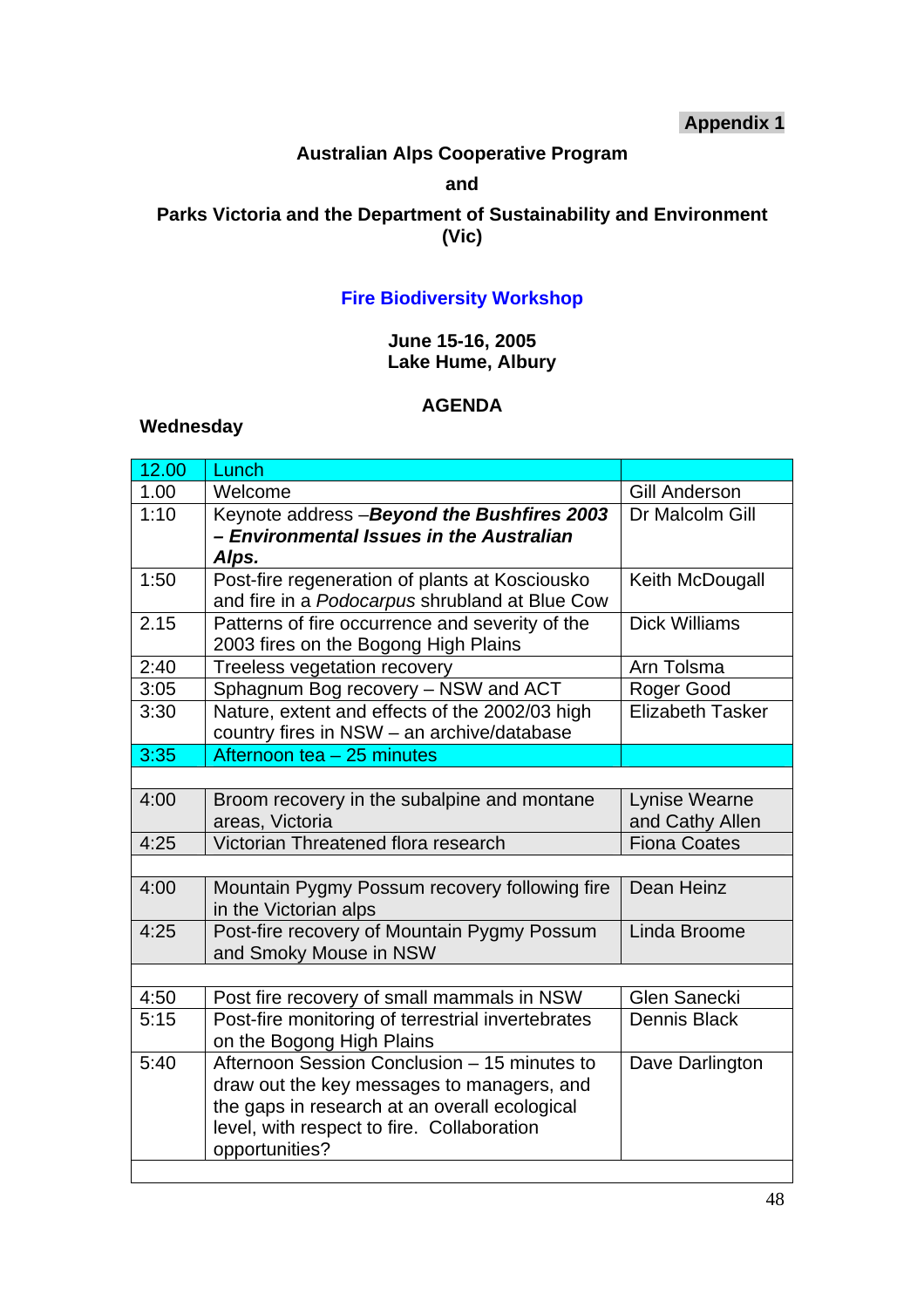| 7:30 | <b>DINNER</b>                                                 |  |
|------|---------------------------------------------------------------|--|
|      | After-dinner speaker - Roger Good - Grazing in the Australian |  |
|      | <b>Alps</b>                                                   |  |

## **Thursday**

| 8:30  | The impact of wildfire on the spotted-tailed quoll | <b>Andrew Claridge</b>  |
|-------|----------------------------------------------------|-------------------------|
|       | in Kosciuszko National Park                        |                         |
| 8:55  | Post-fire recovery of small mammals in the ACT     | <b>Murray Evans</b>     |
| 9:20  | Post-fire monitoring in the dry rain-shadow        | <b>Kevin Thiele</b>     |
|       | woodlands of the Snowy River valley.               |                         |
|       |                                                    |                         |
| 9:45  | "Fire and the Black Cypress-pines at Mt Pilot      | <b>Christine Watson</b> |
|       | North East Victoria" reporting research with lan   |                         |
|       | Lunt                                               |                         |
| 9:45  | Corroboree Frog                                    | Dave Hunter and         |
|       |                                                    | <b>Rob Pietsch</b>      |
|       |                                                    |                         |
| 10:15 | Aquatic species post-fire recovery                 | <b>Mark Lintermans</b>  |
| 10:40 | Morning tea (30 mins)                              |                         |
| 11:10 | <b>Brindabella Vegetation Monitoring</b>           | <b>Michael Doherty</b>  |
| 11:35 | <b>ACT Vegetation Monitoring</b>                   | Margaret Kitchen        |
|       |                                                    |                         |
| 11:50 | Alps Fire Ecology plots                            | <b>Trish Macdonald</b>  |
| 12:00 | Workshop session                                   |                         |
|       | What have we achieved,                             |                         |
|       | What have we missed, and                           |                         |
|       |                                                    |                         |
|       | What are the potential collaborative projects?"    |                         |
|       |                                                    |                         |
| 12:45 | Final wrap up:                                     |                         |
|       |                                                    |                         |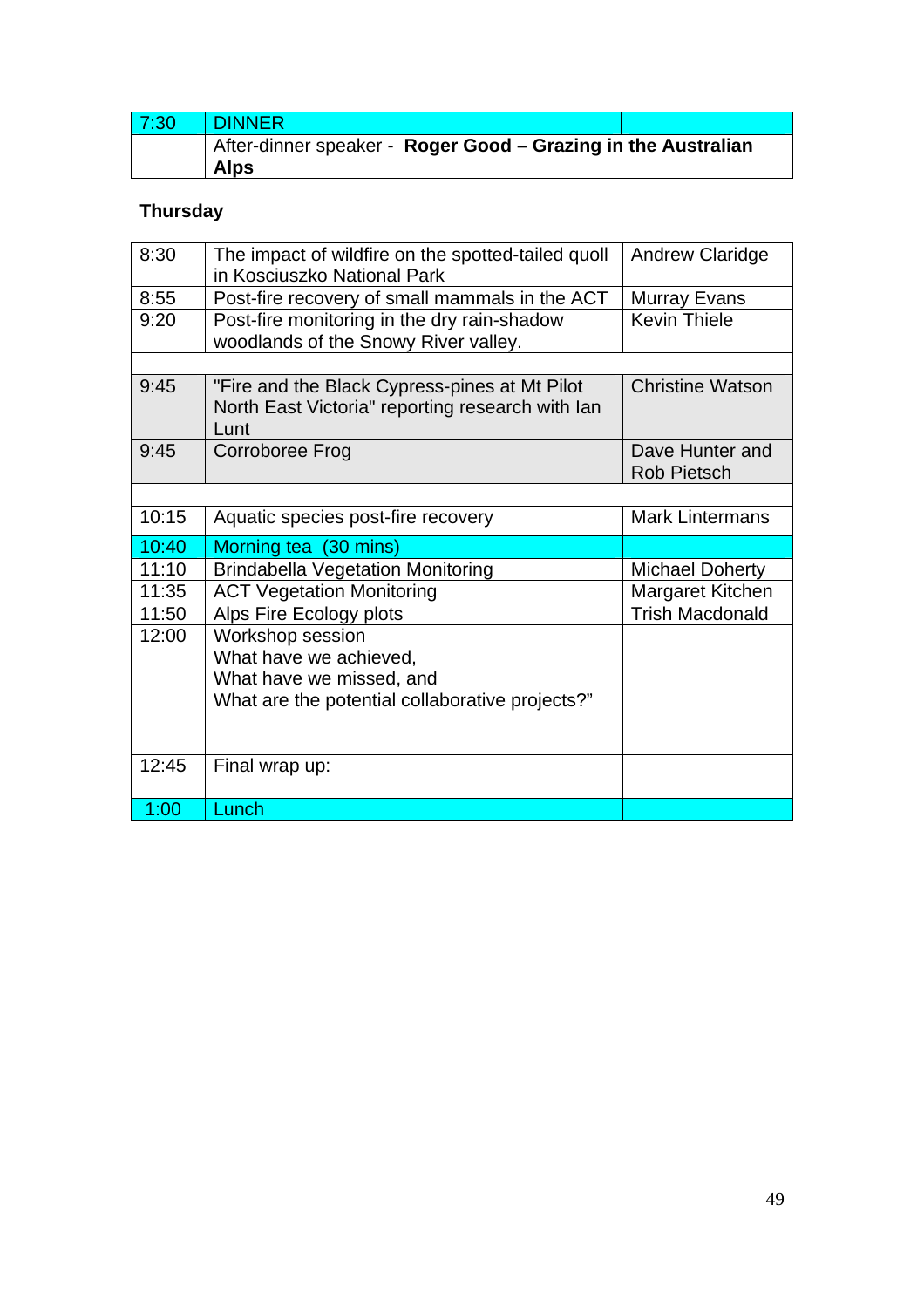## **Post-fire Biodiversity Workshop - PARTICIPANTS**

|            | <b>STATORGANISATI NAME</b> |                           |                                                                      | <b>Title</b>                                                      |                                  | <b>PHONE</b>    |
|------------|----------------------------|---------------------------|----------------------------------------------------------------------|-------------------------------------------------------------------|----------------------------------|-----------------|
| E          | <b>ON</b>                  |                           | Involvement                                                          |                                                                   | <b>EMAIL ADDRESS</b>             |                 |
| <b>VIC</b> | Parks Victoria             | Lynise<br>Wearne          | Post fire monitoring                                                 |                                                                   | wearne@parks.vic.gov.au          |                 |
| <b>VIC</b> | Parks Victoria             | Cathy Allan               | Post fire monitoring                                                 | Ranger (Omeo)                                                     | callan@parks.vic.gov.au          |                 |
| <b>VIC</b> | Parks Victoria             | Charlie<br>Pascoe         | <b>Alpine District : Natural Values</b><br>Program Manager. Grazing. |                                                                   | cpascoe@parks.vic.gov.a          | 03 5755<br>0010 |
| <b>VIC</b> | Parks Victoria             | Peter<br><b>Kambouris</b> | <b>East Gippsland District: Natural</b><br>values Program manager    | Environmental<br>Program Manager,<br><b>East Gippsland</b>        | pkambouris@parks.vic.go<br>v.au  | 03 5152<br>0672 |
| <b>VIC</b> | Parks Victoria             | <b>Tony Varcoe</b>        | Manager; PV Research &<br>Monitoring                                 |                                                                   | tvarcoe@parks.vic.gov.au         |                 |
| <b>VIC</b> | Parks Victoria             | <b>Marie Keatley</b>      | <b>Research Scientist. Post fire</b><br>Grazing.                     |                                                                   | mkeatley@parks.vic.gov.a         |                 |
| <b>VIC</b> | Parks Victoria             | John Wright               | <b>Team Leader Research: Fire</b><br>Monitoring plots                |                                                                   | jwright@parks.vic.gov.au         |                 |
| <b>VIC</b> | Parks Victoria             | Kevin Cosgriff            |                                                                      |                                                                   | <u>[kcosgrif@parks.vic.gov.a</u> |                 |
| Vic        | <b>DSE</b>                 | Jerry<br>Alexander        |                                                                      |                                                                   |                                  |                 |
| <b>VIC</b> | <b>DSE North</b><br>East   | <b>Sue Berwick</b>        | <b>Fire recovery Threaned Species</b><br>Program co-ordinator (ex)   | Project Leader,<br><b>Biodiversity</b>                            | sue.berwick@dse.vic.gov.<br>au   |                 |
| <b>VIC</b> | Parks Victoria             | Daniel<br>Jamieson        |                                                                      | <b>Fire and Environment</b><br>Programs Officer,<br><b>Bright</b> |                                  |                 |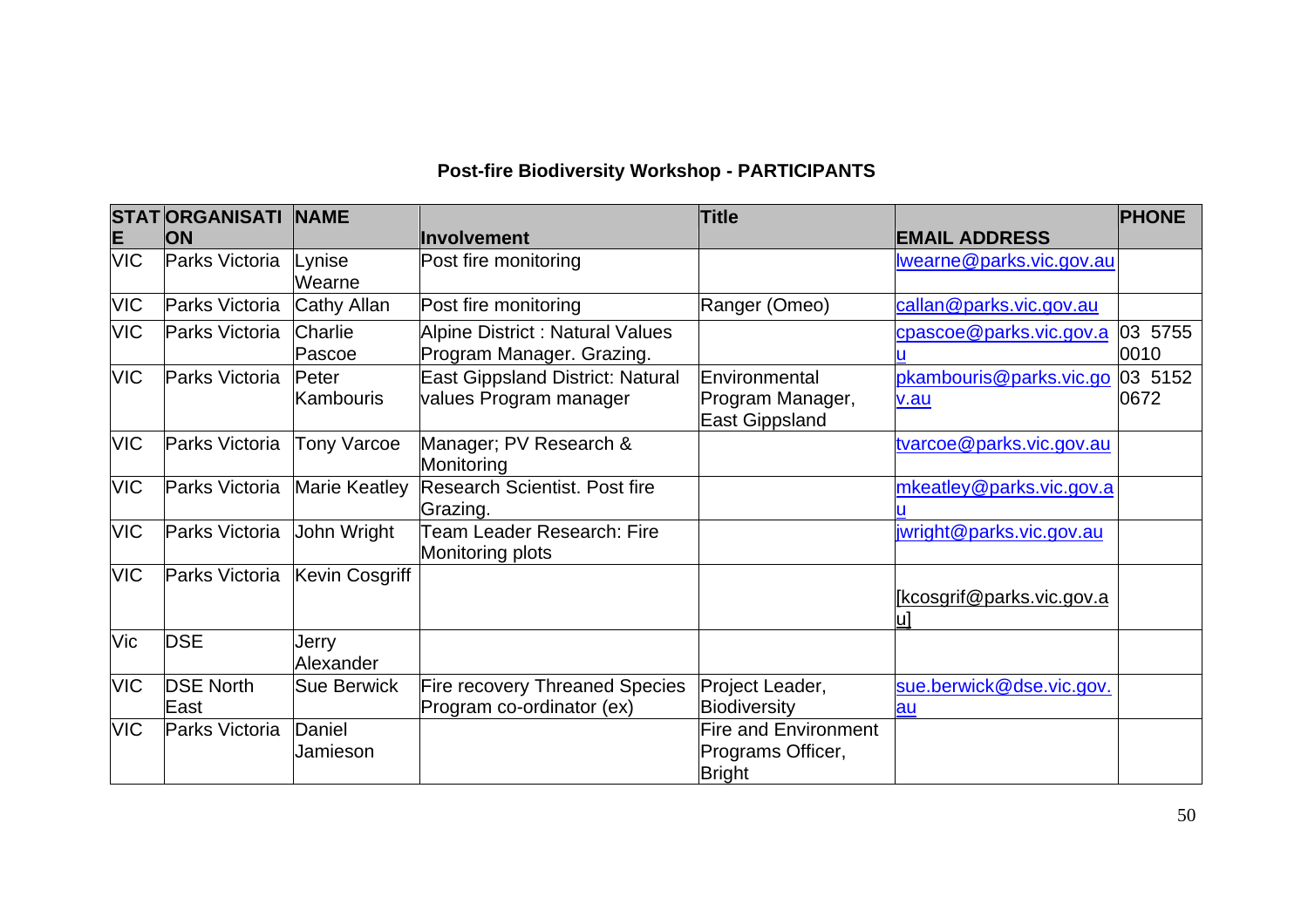| <b>VIC</b> | Parks Victoria Tracy Stolman   |                             |                                                                                                         | <b>Fire and Environment</b><br>Program Officer<br>East Gippsland District u                       | tstolman@parks.vic.gov.a                      | (03) 5161<br>1323 |
|------------|--------------------------------|-----------------------------|---------------------------------------------------------------------------------------------------------|---------------------------------------------------------------------------------------------------|-----------------------------------------------|-------------------|
| <b>VIC</b> | Parks Victoria                 | Aaron<br>Kennedy            |                                                                                                         | <b>Fire and Environment</b><br><b>Programs Officer</b><br><b>Parks Victoria Central</b><br>Region | akennedy@parks.vic.gov.<br>au                 | 02 6043<br>7918   |
| <b>VIC</b> | <b>IDSE</b><br>Gippsland       |                             | Mick Bramwell Fire recovery BTRW, Cobberas<br>Thrt Fauna, Grassy WB<br><b>Woodland projects</b>         | Senior Flora & Fauna<br>Planner                                                                   | mick.bramwell@dse.vic.go<br>v.au              |                   |
| <b>VIC</b> | <b>DSE</b><br>Gippsland        | Emma Roe                    |                                                                                                         |                                                                                                   |                                               |                   |
| <b>VIC</b> | <b>DSE</b><br>Gippsland        | <b>Allen</b><br>Trumbleward | Fire Recovery - threatened flora<br>project                                                             |                                                                                                   | Allen.TrumbullWard@dse. (03) 51<br>vic.gov.au | 611 343           |
| <b>VIC</b> | <b>IDSE</b><br>Gippsland       | <b>Rob Stewart</b>          | Fire Recovery - coordinating                                                                            | Area Manager -<br><b>Greater Tambo FMA</b>                                                        | rob.stewart@dse.vic.gov.a                     |                   |
| <b>VIC</b> | <b>DSE North</b><br>lEast      | <b>Ted Stabb</b>            | Fire recovery on ground works                                                                           | <b>Forest Planner</b>                                                                             | ted.stabb@dse.vic.gov.au                      |                   |
| <b>VIC</b> | <b>DSE</b><br>Melbourne        | <b>Laurie Ferns</b>         | Terrestrial Biodiversity section in<br><b>DSE Biodiversity and Natural</b><br><b>Resources Division</b> |                                                                                                   |                                               |                   |
| <b>VIC</b> | <b>DSE</b><br>Melbourne        | <b>Steve Platt</b>          | Terrestrial Biodiversity section in<br><b>DSE Biodiversity and Natural</b><br><b>Resources Division</b> |                                                                                                   |                                               |                   |
| <b>VIC</b> | DSE, Arthur<br>Rylah Institute | Dennis Black                |                                                                                                         |                                                                                                   | d.black@latrobe.edu.au                        |                   |
| <b>VIC</b> | DSE, Arthur<br>Rylah Institute | <b>Fiona Coates</b>         | Fire recovery Threatened Flora<br>projects                                                              |                                                                                                   | fiona.coates@dse.vic.gov.<br>au               |                   |
| <b>VIC</b> | DSE, Arthur                    |                             | Nick Clemann Alpine Herps - reptiles                                                                    | Scientist - Fauna                                                                                 | nick.clemann@dse.vic.gov 03 9450              |                   |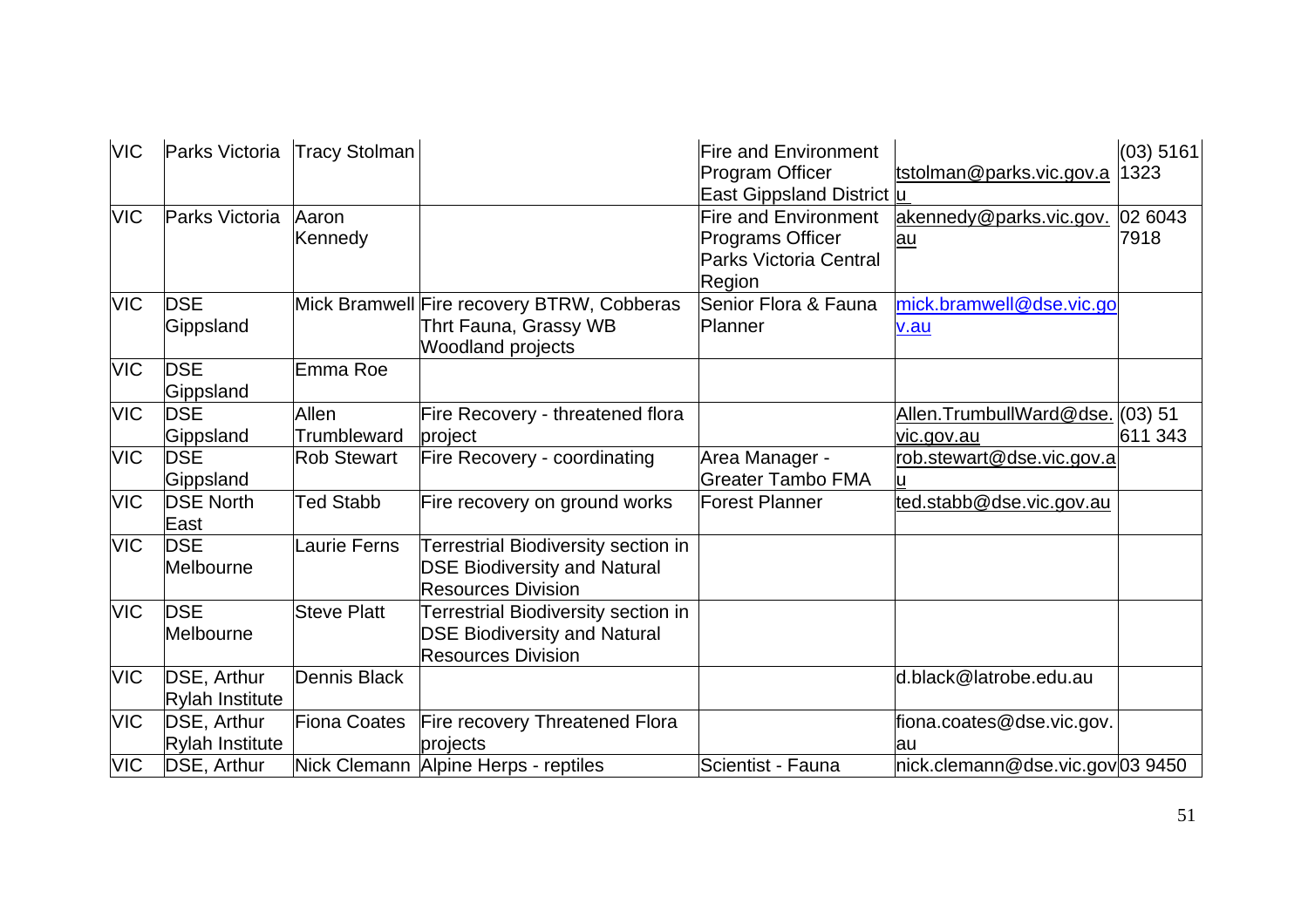|            | Rylah Institute                           |                      |                                                        | Ecology                                                                                                                                                             | .au                             | 8674            |
|------------|-------------------------------------------|----------------------|--------------------------------------------------------|---------------------------------------------------------------------------------------------------------------------------------------------------------------------|---------------------------------|-----------------|
| <b>VIC</b> | DSE, Arthur<br><b>Rylah Institute</b>     | Arn Tolsma           | Bogong Fire recovery alpine<br>vegetation and mossbeds |                                                                                                                                                                     | arn.tolsma@dse.vic.gov.a<br>lu  |                 |
|            | <b>CSIRO</b><br>Sustainable<br>Ecosystems | <b>Dick Williams</b> |                                                        | <b>CSIRO Sustainable</b><br>Ecosystems<br><b>PMB 44 Winnellie</b><br>NT 0821<br>Australia                                                                           | Dick. Williams@csiro.au         | 08 8944<br>8426 |
| <b>VIC</b> | LaTrobe Uni:<br>Wodonga                   | <b>Phil Suter</b>    | Post fire monitoring - aquatic                         | <b>Head of Department</b><br>Dept Environmental<br>Management and<br>Ecology<br>La Trobe University<br>Albury-Wodonga<br>Campus)                                    | P.Suter@latrobe.edu.au          | 02 6024<br>9889 |
| Vic        | Freshwater<br>Ecology, DSE.               | Di Crowther          |                                                        | <b>Freshwater Ecology</b><br><b>Arthur Rylah Institute</b><br>for Environmental<br>Research<br>Postal address: PO<br><b>Box 137</b><br>Heidelberg, Victoria<br>3084 | Di.Crowther@dse.vic.gov.<br>lau | 03 9450<br>8613 |
| <b>Vic</b> | Freshwater<br>Ecology, DSE.               | Shanaugh<br>McKay    |                                                        |                                                                                                                                                                     |                                 |                 |
| <b>VIC</b> | LaTrobe Uni:<br>Wodonga                   | Dean Heinz           | Fire recovery Mountain Pygmy-<br>Possum project        |                                                                                                                                                                     | D.Heinze@latrobe.edu.au         |                 |
| <b>VIC</b> | <b>IDSE</b>                               | Glen Johnson         |                                                        |                                                                                                                                                                     | Glen.Johnson@dse.vic.go         |                 |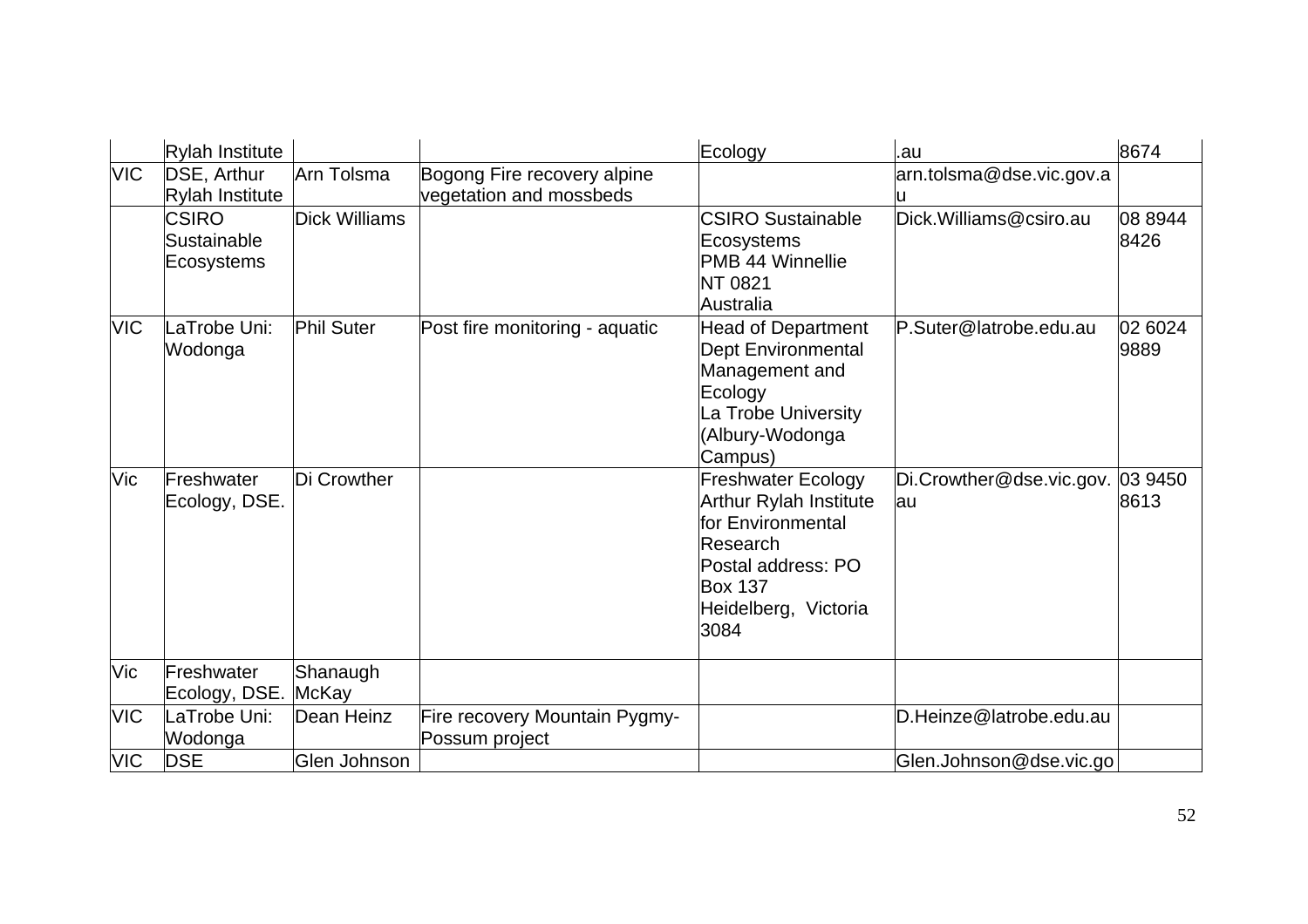|            |                                           |                                  |                                                              |                                                                                                                                                                                            | v.au                                                   |                     |
|------------|-------------------------------------------|----------------------------------|--------------------------------------------------------------|--------------------------------------------------------------------------------------------------------------------------------------------------------------------------------------------|--------------------------------------------------------|---------------------|
| <b>VIC</b> |                                           | Dr Kevin<br>Thiele               | White box Woodlands                                          | lconsultant                                                                                                                                                                                | Ecological interactions, kevin.thiele@bigpond.com 5154 | 0124                |
| <b>VIC</b> | Gippsland<br><b>High Country</b><br>Tours | Jenny<br>Edwards<br>(Consultant) | Fire recovery veg monitoring &<br>Smoky Mouse projects.      | PO Box 69, Bruthen<br>Vic. 3885                                                                                                                                                            | <u>jennyghct@netspace.net.a </u> (03) 5157             | 5556                |
|            |                                           | Jim Reside                       |                                                              |                                                                                                                                                                                            | reside@ozemail.com.au                                  |                     |
| <b>NSW</b> |                                           | Roger Good                       | Fire recovery alpine wetlands<br>projects                    |                                                                                                                                                                                            | roger.good@bigpond.com                                 |                     |
|            | <b>NSW DEC</b>                            | Keith<br>McDougall               | Flora Ecologist, fire recovery<br>flora & bog rehabilitation | Environment<br><b>Protection and</b><br><b>Regulation Division</b><br>Department of<br>Environment and<br>Conservation<br>PO Box 2115<br>Queanbeyan NSW<br>2620                            | keith.mcdougall@environ<br>ment.nsw.gov.au             | 02 6298<br>9729     |
|            | <b>NSW DEC</b>                            | Janet Cohn                       | from Ross Bradstocks section                                 | Biodiversity<br><b>Conservation Science</b><br>Policy and Science<br><b>Division</b><br>Department of<br>Environment &<br>Conservation (NSW),<br>PO Box 1967 Hurstville<br><b>NSW 2220</b> | janet.cohn@environment.<br>nsw.gov.au                  | $(02)$ 9585<br>6643 |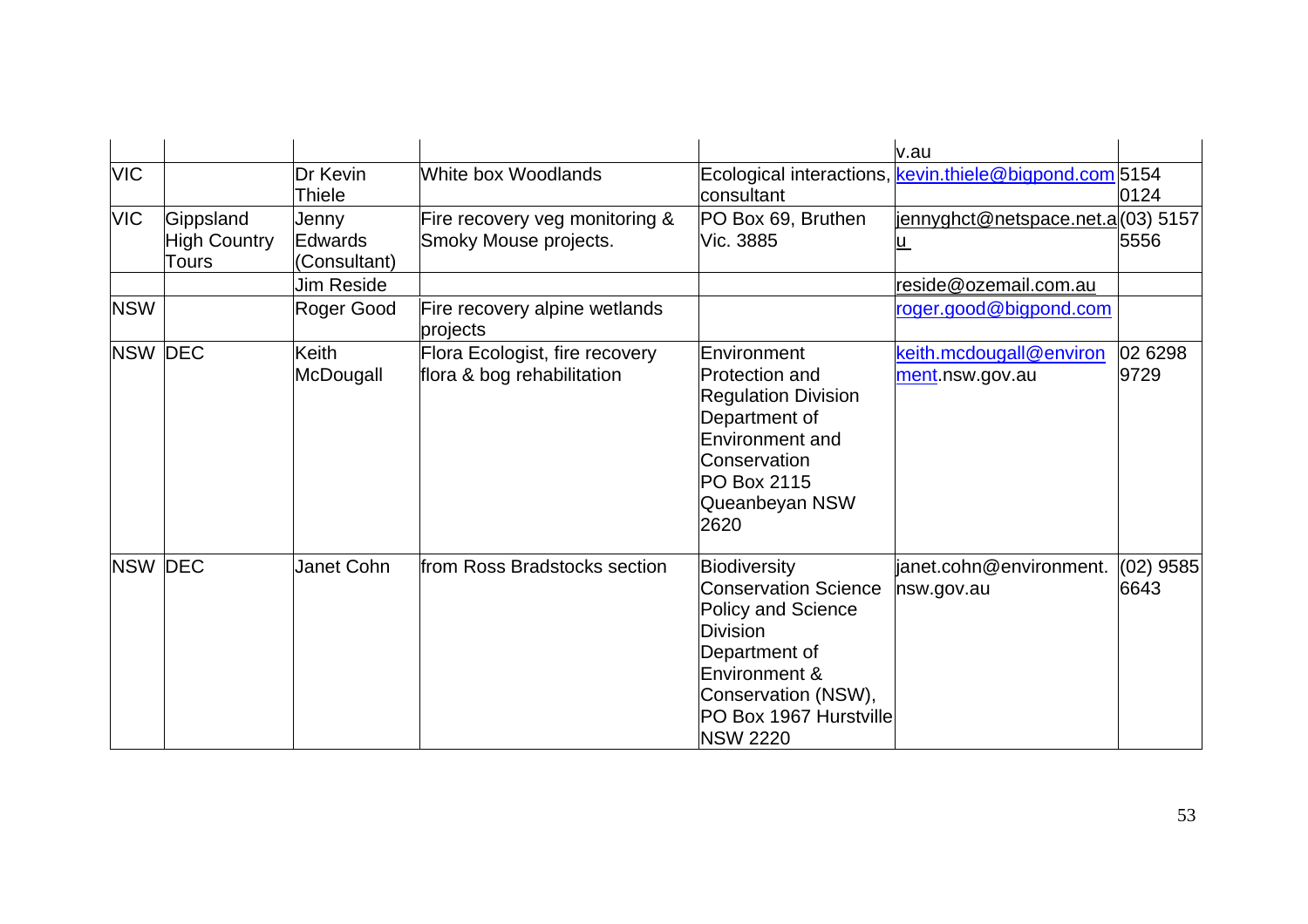| <b>NSW DEC</b> |                 | Elizabeth<br>Tasker | <b>Biodiversity Conservation</b><br>Science Section, PO Box 1967,<br>Hurstville NSW 2220 |                                                                                                                                                                                                                           | Liz. Tasker@environment.<br>nsw.gov.au       | $(02)$ 9585<br>6061 |
|----------------|-----------------|---------------------|------------------------------------------------------------------------------------------|---------------------------------------------------------------------------------------------------------------------------------------------------------------------------------------------------------------------------|----------------------------------------------|---------------------|
|                | NSW NPWS/DEC    | Linda Broome        | <b>Senior Threatened Species</b><br><b>Officer</b>                                       | <b>Threatened Species</b><br>Unit<br>Environmental<br><b>Protection and</b><br><b>Regulation Division</b><br>Department of<br><b>Environment and</b><br>Conservation<br>P.O. Box 2115<br>Queanbeyan NSW<br>2620 Australia | linda.broome@npws.nsw.<br>gov.au             | 02 6298<br>9719     |
|                | <b>NSW NPWS</b> | Andrew<br>Claridge  | Fauna Ecologist, fire recovery<br>fauna                                                  |                                                                                                                                                                                                                           | andrew.claridge@environ<br>ment.nsw.gov.au   |                     |
|                | <b>CSIRO</b>    | Michael<br>Doherty  |                                                                                          |                                                                                                                                                                                                                           | michael.doherty@csiro.au (02)6242            | 1766                |
|                | <b>NSW NPWS</b> | Genevieve<br>Wright | Flora Ecologist, fire recovery<br>flora & bog rehabilitation                             |                                                                                                                                                                                                                           | genevieve.wright@environ<br>ment.nsw.gov.au  |                     |
| <b>NSW</b>     |                 | Roxana Bear         | Honours in Kosci on post-fire<br>burnt & unburnt grasslands<br>comparisons.              |                                                                                                                                                                                                                           |                                              |                     |
| <b>NSW DEC</b> |                 | Dave Hunter         | Fauna Ecologist, Threatened<br><b>Species Officer</b>                                    | Environment<br>Protection &<br><b>Regulation Division</b><br>Department of<br>Environment &<br>Conservation (NSW)                                                                                                         | hunter@aerg.canberra.ed $(02)$ 6947<br>lu.au | 7078                |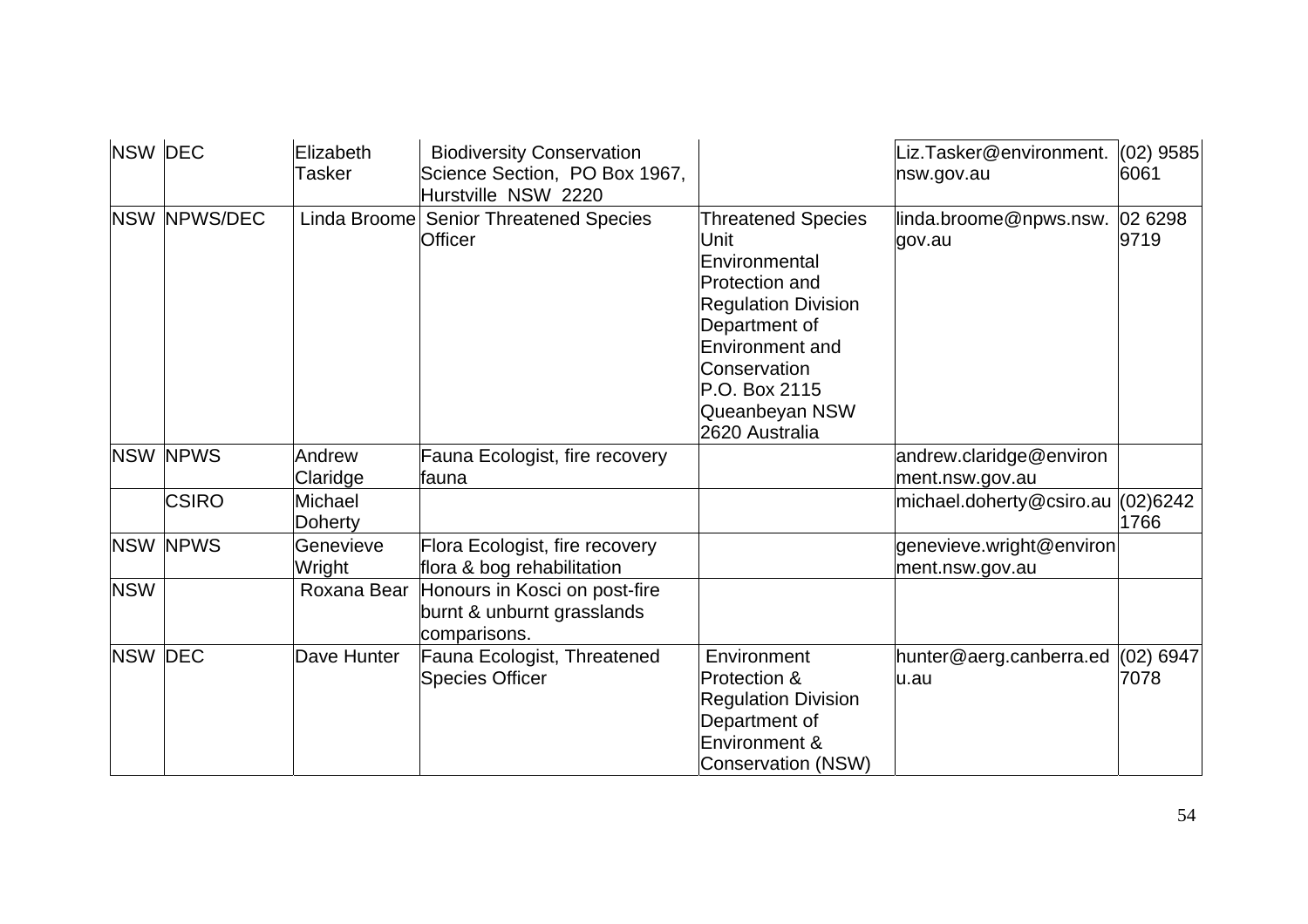|                |                             |                            |                                                                     | PO Box 472 Tumut<br><b>NSW 2720</b>                                                                                                                                                      |                                                |                                 |
|----------------|-----------------------------|----------------------------|---------------------------------------------------------------------|------------------------------------------------------------------------------------------------------------------------------------------------------------------------------------------|------------------------------------------------|---------------------------------|
| <b>NSW DEC</b> |                             | Rod Pietch                 | Fauna Ecologist, Threatened<br><b>Species Officer</b>               | Environment<br>Protection &<br><b>Regulation Division</b><br>Department of<br>Environment &<br><b>Conservation (NSW)</b><br>6 Rutledge St (PO Box<br>2115) Queanbeyan<br><b>NSW 2620</b> | rod.pietsch@environment.<br>nsw.gov.au         | (02)<br>6298<br>9732            |
|                | <b>NSW NPWS</b>             | Dave<br>Darlington         | Regional Manager - Snowy<br><b>Mountains Region</b>                 |                                                                                                                                                                                          | Dave.Darlington@environ<br>ment.nsw.gov.au     |                                 |
|                | <b>NSW NPWS</b>             | Phil Zylstra               | <b>Fire Technical Officer</b><br><b>Snowy Mountains Region</b>      |                                                                                                                                                                                          | phillip.zylstra@environme<br>nt.nsw.gov.au     | 6450<br>5595<br>0428 462<br>880 |
|                | <b>NSW NPWS</b>             | Megan<br><b>Bowden</b>     | Senior Ranger - Fire                                                |                                                                                                                                                                                          | Megan.Bowden@environ<br>ment.nsw.gov.au        |                                 |
|                | <b>NSW NPWS</b>             | Jo Caldwell                |                                                                     |                                                                                                                                                                                          | Jo.Caldwell@environment 02 6947<br>.nsw.gov.au | 7005                            |
|                | <b>NSW NPWS</b>             |                            | Steve Horsley Regional Manager - South West<br><b>Slopes Region</b> |                                                                                                                                                                                          | Steve.Horsley@environm<br>ent.nsw.gov.au       |                                 |
|                | <b>NSW NPWS</b>             | <b>Mick Pettitt</b>        | Area Manager - South West<br><b>Slopes Region</b>                   |                                                                                                                                                                                          |                                                |                                 |
| <b>NSW</b>     | <b>Charles Sturt</b><br>Uni | <b>Christine</b><br>Watson | Fire ecology, Eldorado - Black<br><b>Cypress-pine Research</b>      |                                                                                                                                                                                          | christinewatson@netc.net 02 6288<br>.au        | 4122                            |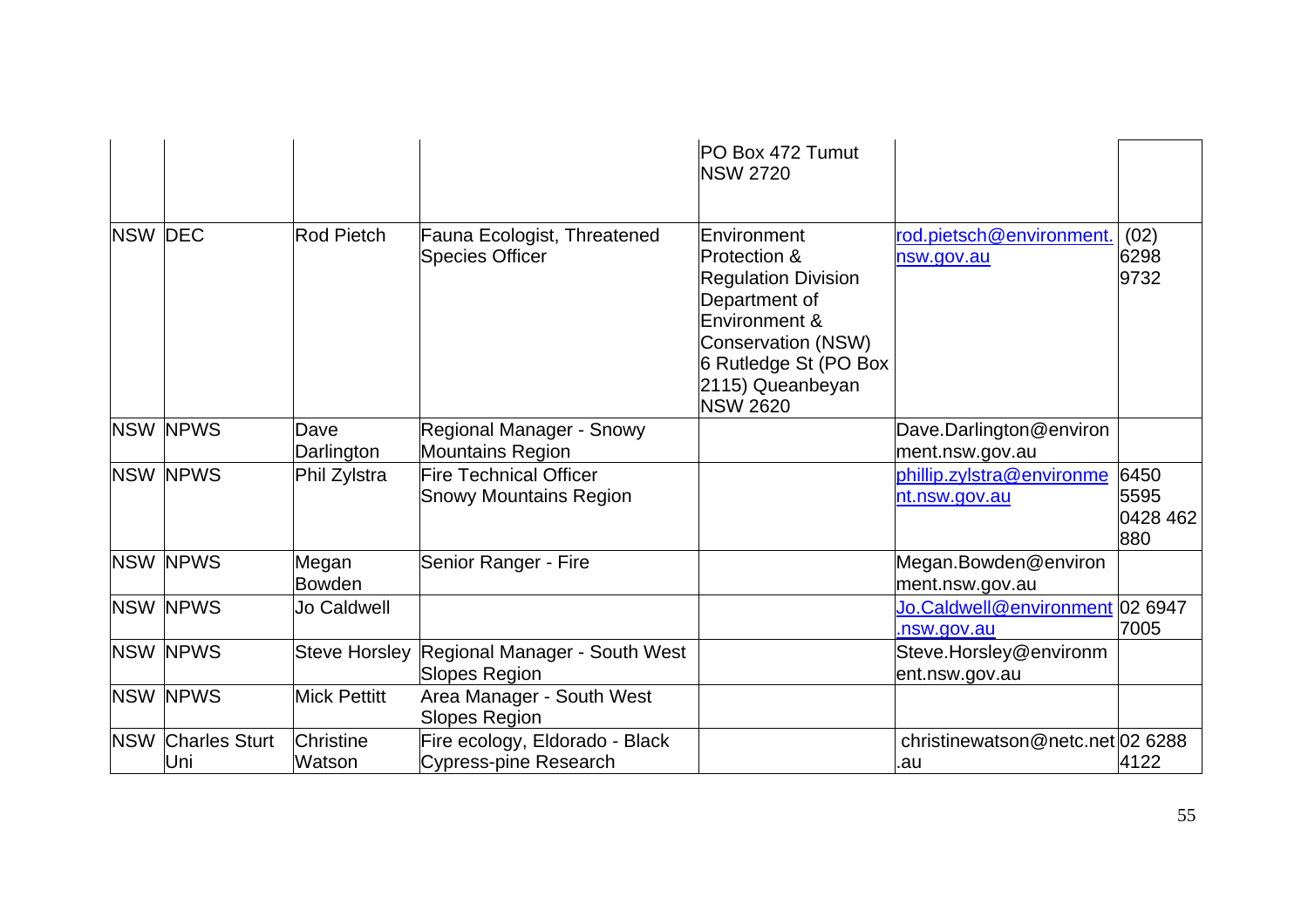|             |                   | Cassandra<br><b>Bryce</b>       | <b>PhD Student</b>                                                               | Environmental<br>Management and<br>Ecology La Trobe<br><b>University</b><br>Albury/Wodonga<br>Campus PO Box 821,<br>Wodonga VIC 3689. | clbryce@students.latrobe. 02 6024<br>ledu.au | 9879            |
|-------------|-------------------|---------------------------------|----------------------------------------------------------------------------------|---------------------------------------------------------------------------------------------------------------------------------------|----------------------------------------------|-----------------|
| <b>ACT</b>  |                   | Frank<br>Ingwersen              | Consultant, Alps Fire Ecology<br><b>Plots</b>                                    |                                                                                                                                       | frank.ingwersen@iinet.net.<br>lau            |                 |
| <b>ACT</b>  | Env ACT           | Trish<br>Macdonald              | Alps Expert Scientific Group -<br>Post Fire Report; ACT Fire Audit               | <b>Project Officer</b>                                                                                                                | Trish.Macdonald@act.gov 02 6207<br>.au       | 2441            |
| <b>ACT</b>  | <b>Env ACT</b>    | <b>Murray Evans</b>             | ACT Fire Audit - fauna recovery;<br>Corroborree Frog.                            | Senior Ecologist                                                                                                                      | Murray.Evans@act.gov.au 02 6207              | 2118            |
| <b>ACT</b>  | Env ACT           | <b>Mark</b><br>Lintermans       | Aquatic species post-fire<br>recovery                                            | Senior Ecologist                                                                                                                      | Mark.Lintermans@act.gov 02 6207<br>.au       | 2117            |
| <b>ACT</b>  | Env ACT           | Margaret<br><b>Kitchin</b>      | <b>ACT Fire Audit - Flora recovery</b>                                           | Senior Ecologist                                                                                                                      | Margaret.Kitchin@act.gov.02 6207<br>lau      | 7623            |
| <b>ACT</b>  | Env ACT           | David<br>Shorthouse             | Environment ACT, Manager,<br><b>Wildlife Research and Monitoring</b><br>Unit.    |                                                                                                                                       | David.Shorthouse@act.go 02 6207<br>v.au      |                 |
| <b>ACT</b>  | Env ACT           | <b>Brett</b><br><b>McNamara</b> | Manager, West District, ACT<br>parks and conservation: Alps<br>Liaison Committee |                                                                                                                                       | <b>Brett</b><br>McNamara@act.gov.au          | 02 6207<br>2904 |
| <b>ACT</b>  | <b>ANU</b>        |                                 | Glenn Sanecki Fauna Ecologist, fire recovery<br>lfauna                           |                                                                                                                                       | gsanecki@cres.anu.edu.a                      |                 |
| <b>ACT</b>  | <b>CSIRO, ANU</b> | Dr Malcolm<br>Gill              | Fire Ecologist, Chair Alps Expert<br>Scientific Group, Vic Inquiry               |                                                                                                                                       | malcolm.gill@CSIRO.au                        |                 |
|             | <b>ANU</b>        | Karen King                      | <b>Bushfire CRC</b>                                                              |                                                                                                                                       | Karen.King@anu.edu.au                        |                 |
| <b>Alps</b> |                   | Gill Anderson                   | Australian Alps National Parks                                                   |                                                                                                                                       | ganderson@parks.vic.gov.                     |                 |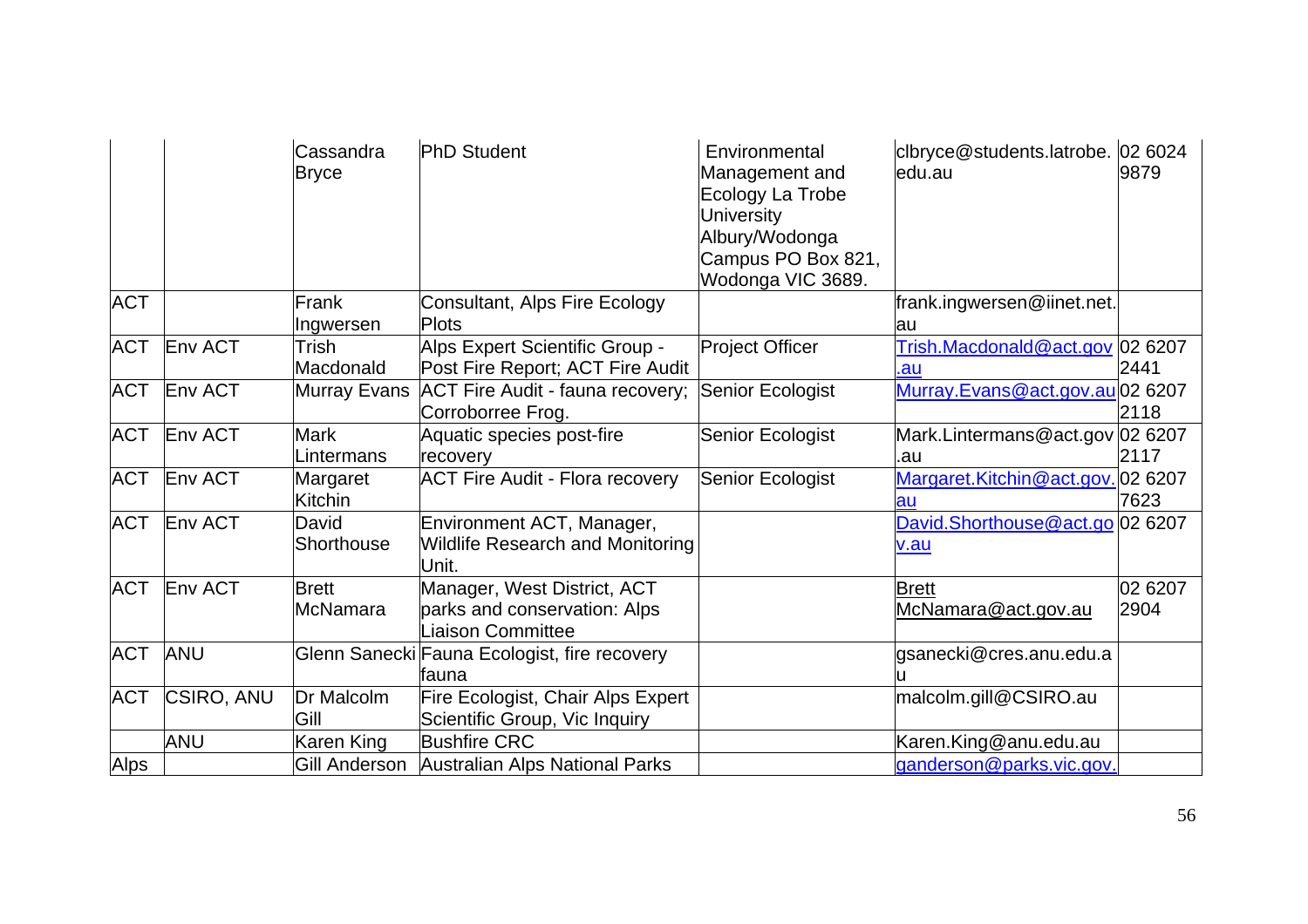| <b>WORKSHOP ORGANISATION WORKING GROUP</b> |                                               |  |  |  |
|--------------------------------------------|-----------------------------------------------|--|--|--|
| <b>VIC</b> - Sue Berwick,                  | <b>NSW</b> - Genevive Wright, Trish Macdonald |  |  |  |
| Lynise Wearne                              |                                               |  |  |  |
| <b>Alps-Gill Anderson</b>                  | <b>ACT</b> - Trish Macdonald                  |  |  |  |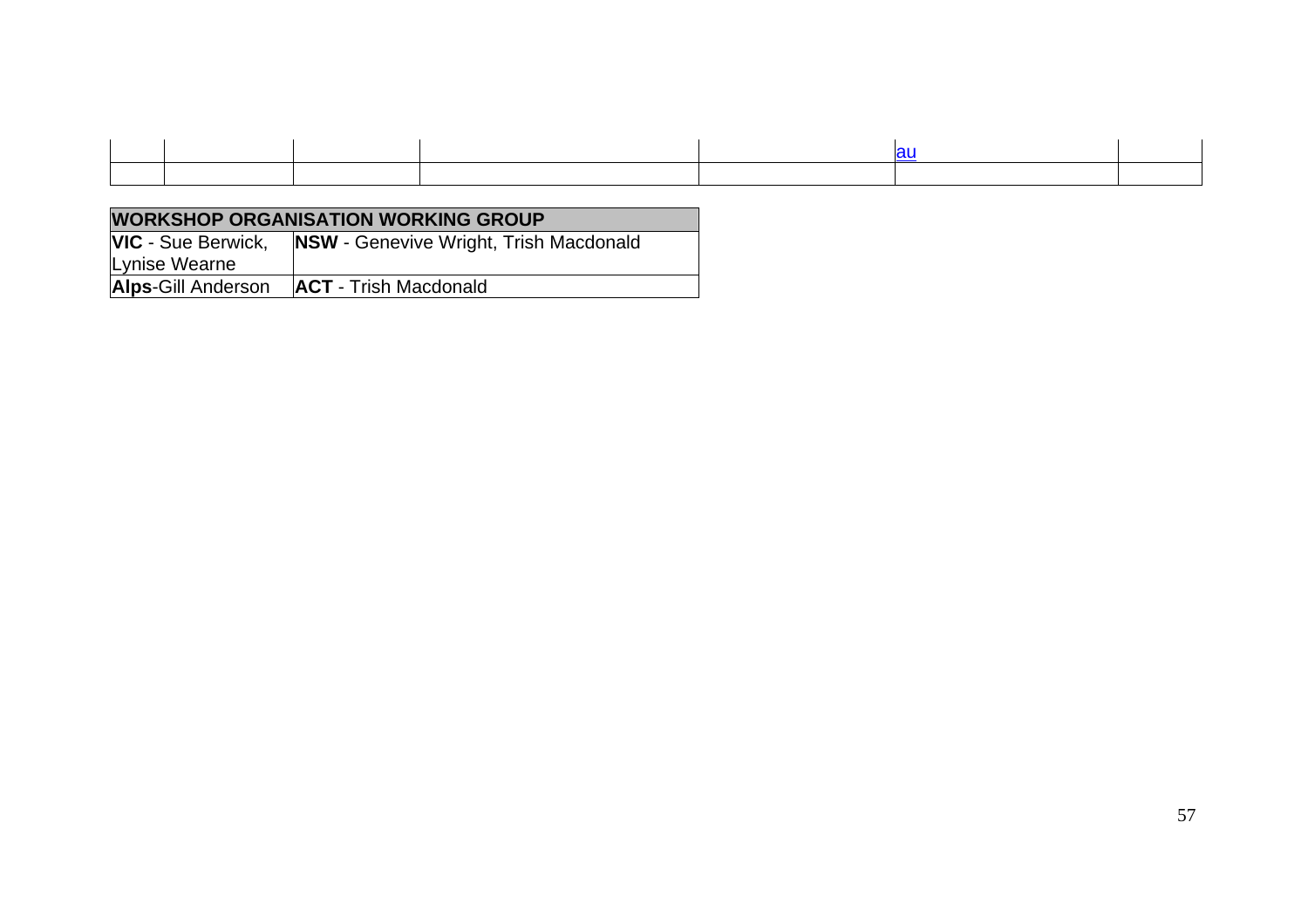## **PowerPoint Presentations from Workshop**

### **Fire Biodiversity in the Australian Alps National Parks**

**Note** –PowerPoint presentations in italics do not have a corresponding Workshop Paper.

- *1. Beyond the Bushfires of 2003: Environmental Issues in the Alps*Malcolm Gill
- **2. Alpine grazing and blazing: A landscape test of a widely-held view**  Dick Williams, Henrik Wahren, Ross Bradstock and Warren Muller
- **3. Post-fire flora work NSW and Victoria**  Keith McDougall et al.,
- **4. Treeless Vegetation Recovery on the Bogong High Plains**Arn Tolsma, James Shannon, Henrik Wahren, Liz MacPhee & Warwick Papst
- **5. Post-fire Bog and Fen Revegetation and Restoration in Kosciuszko and Namadgi National Parks.**  Roger Good, Amanda Carey, Genevieve Wright
- **6. Controlling weed invasion post-fire implications for restoration of the native vegetation.**  Lynise Wearne and Cathy Allen
- **7. Recovery of threatened flora and vegetation after the 2003 bushfires**Fiona Coates, Maria Taranto, Arn Tolsma
- **8. Monitoring Vegetation Recovery after the 2003 Fires in the 'Northern Extremities' of the Australian Alps**Michael Doherty and Genevieve Wright
- **9. ACT Long-term Vegetation Monitoring Plots**  Margaret Kitchin
- *10. Post-fire monitoring in the dry rainshadow woodlands of the Snowy River valley*Suzanne Prober, Kevin Thiele and Mick Bramwell
- **11. Small mammals post-fire in Kosciuszko National Park**Glenn Sanecki and Ken Green
- **12. Post-fire Monitoring of Terrestrial Invertebrates on the Bogong High Plains, Victoria**Dennis Black
- **13. Post-fire small mammal monitoring, ACT**  Murray Evans and Nicola Webb